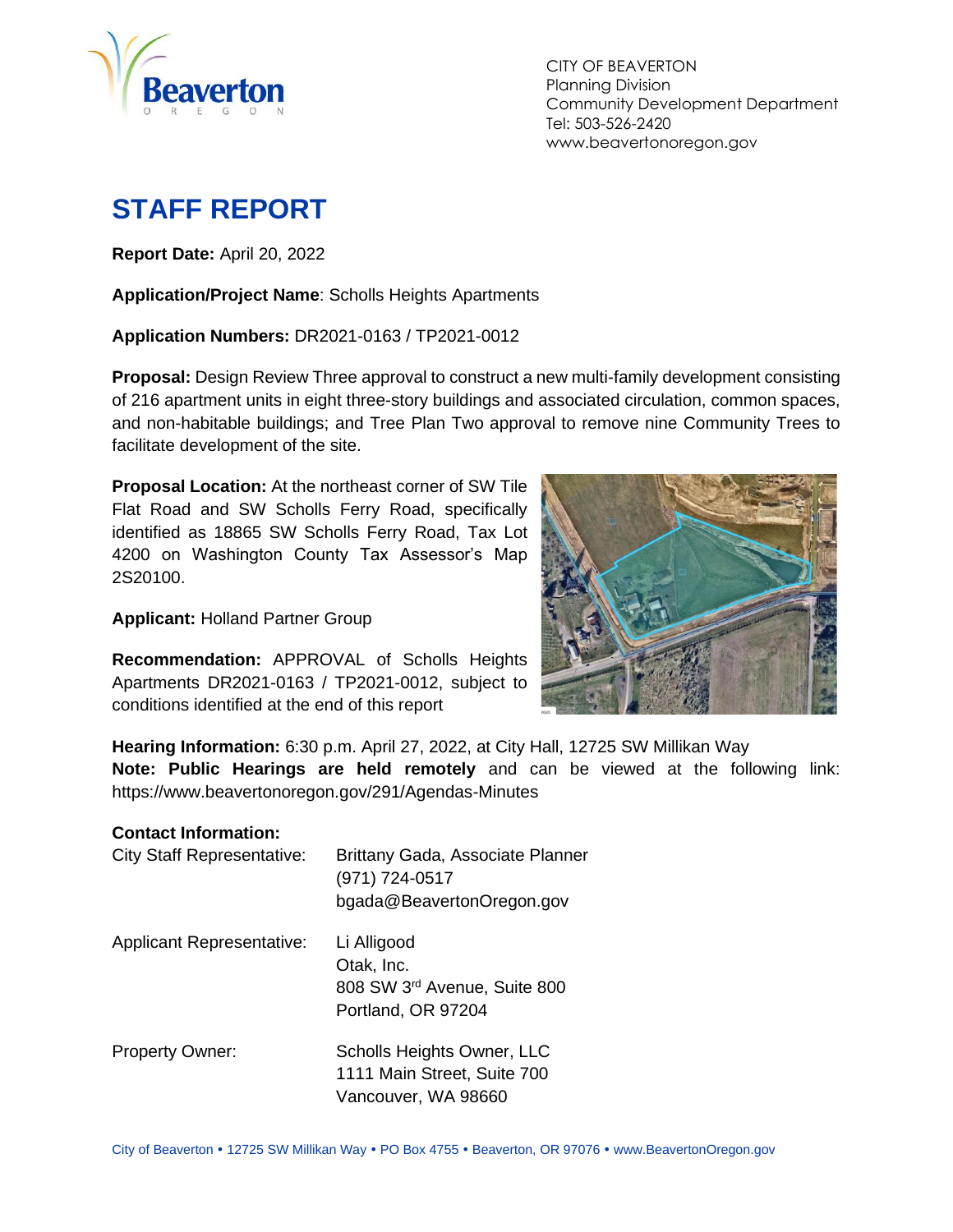## **Existing Conditions**

**Zoning:** Residential Urban High Density District (R1)

**Site Conditions:** The site is currently developed with a barn and several outbuildings for agricultural land uses.

**Site Size:** 11.48 acres

**Location**: Northeast corner of SW Tile Flat Road and SW Scholls Ferry Road

**Neighborhood Association Committee:** Neighbors Southwest NAC

#### **Table 1: Surrounding Uses**

| <b>Direction</b> | Zoning                                                   | <b>Uses</b>                       |
|------------------|----------------------------------------------------------|-----------------------------------|
| <b>North</b>     | R <sub>2</sub>                                           | Detached and Attached Residential |
| South            | AF-20 (Washington<br><b>County Rural</b><br>Residential) | Agricultural/Detached Residential |
| East:            | R4/R2                                                    | Detached and Attached Residential |
| West:            | AF-10 (Washington<br><b>County Rural</b><br>Residential) | Agricultural/Detached Residential |

## **Application Information**

#### **Table 2: Application Summaries**

| <b>Application</b> | <b>Application type</b> | <b>Proposal summary</b>                                                                                                                                 | <b>Approval criteria</b><br><b>location</b>            |
|--------------------|-------------------------|---------------------------------------------------------------------------------------------------------------------------------------------------------|--------------------------------------------------------|
| DR2021-0163        | <b>Design Review</b>    | Construction of 216<br>apartment units in eight<br>buildings and associated<br>parking, circulation,<br>common spaces, and non-<br>habitable buildings. | Development Code<br>Sections 40.03 and<br>40.20.15.3.C |
| TP2021-0012        | Tree Plan               | Remove nine Community<br>Trees                                                                                                                          | Development Code<br>Section 40.90.15.2.C               |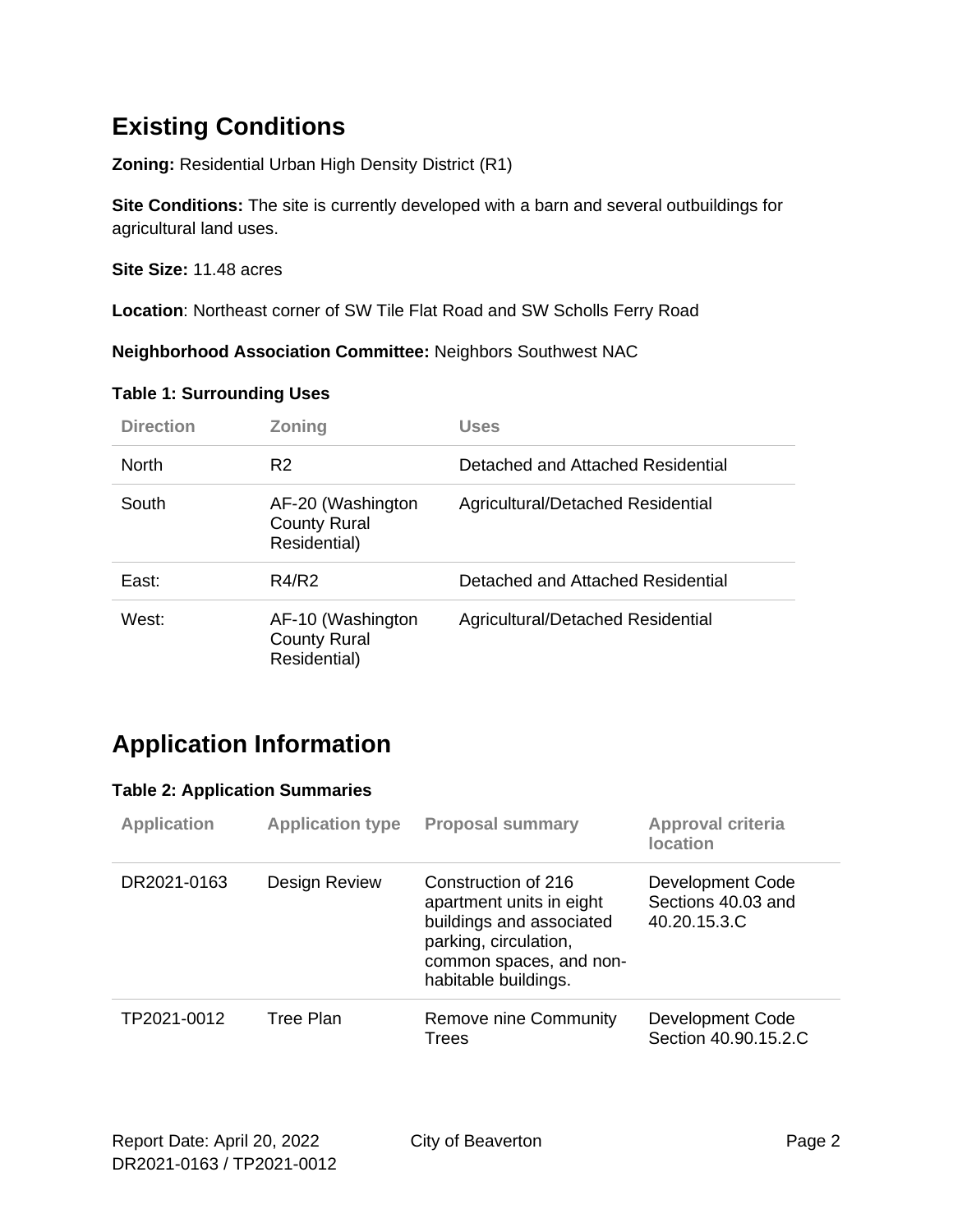#### **Table 3: Key Application Dates**

| <b>Application</b> | <b>Submittal Date</b> | <b>Deemed</b><br><b>Complete</b> | $120$ -Day   | $365$ -Day*  |
|--------------------|-----------------------|----------------------------------|--------------|--------------|
| DR2021-0163        | Dec. 1, 2021          | Mar. 9, 2022                     | July 7, 2022 | Mar. 9, 2023 |
| TP2021-0012        | Dec. 1, 2021          | Mar. 9, 2022                     | July 7, 2022 | Mar. 9, 2023 |

\* Pursuant to Section 50.25.9 of the Development Code this is the latest date, with a continuance, by which a final written decision on the proposal can be made.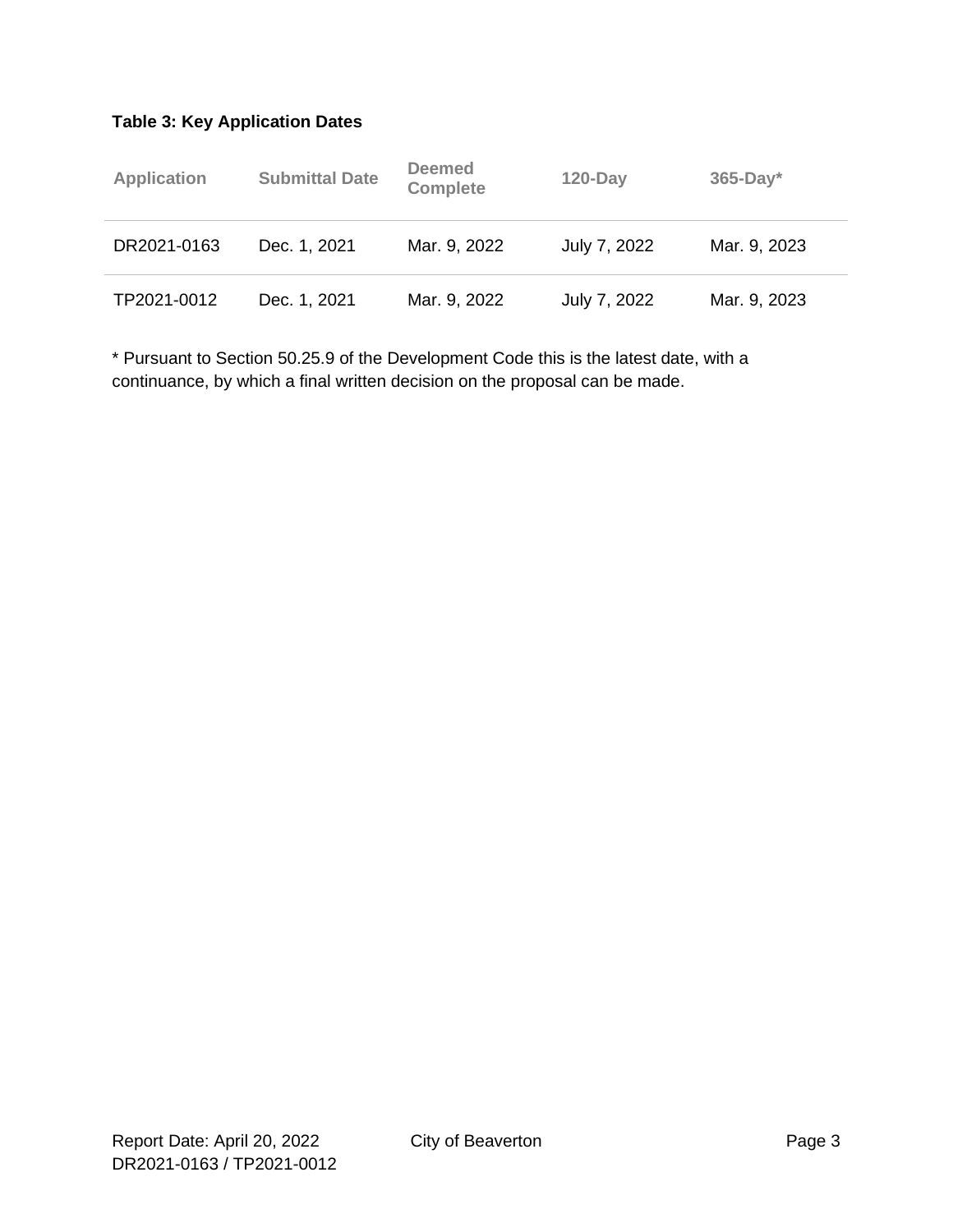## **Table of Contents**

#### **Exhibits**

| Exhibit 1. |              | Materials submitted by Staff                                                                                                                                                                                            |
|------------|--------------|-------------------------------------------------------------------------------------------------------------------------------------------------------------------------------------------------------------------------|
|            | Exhibit 1.1  | Zoning Map (page 6 of this report)                                                                                                                                                                                      |
|            | Exhibit 1.2  | Aerial Map (page 7 of this report)                                                                                                                                                                                      |
| Exhibit 2. |              | <b>Public Comment</b>                                                                                                                                                                                                   |
|            | Exhibit 2.1  | Letter from Li Tan, 12826 SW Incline Drive, voicing concerns that the<br>proposed three-story apartment buildings will devalue existing homes,<br>block sunlight and views, and cause an increase in traffic and noise. |
| Exhibit 3. |              | Materials submitted by the Applicant                                                                                                                                                                                    |
|            | Exhibit 3.1  | Application Forms, Checklists, Materials List                                                                                                                                                                           |
|            | Exhibit 3.2  | Narrative                                                                                                                                                                                                               |
|            | Exhibit 3.3  | Drawings                                                                                                                                                                                                                |
|            | Exhibit 3.4  | <b>Stormwater Report</b>                                                                                                                                                                                                |
|            | Exhibit 3.5  | <b>Geotechnical Report</b>                                                                                                                                                                                              |
|            | Exhibit 3.6  | <b>Service Provider Letters</b>                                                                                                                                                                                         |
|            | Exhibit 3.7  | <b>Pre-Application Conference Summary</b>                                                                                                                                                                               |
|            | Exhibit 3.8  | Neighborhood Meeting Documentation                                                                                                                                                                                      |
|            | Exhibit 3.9  | Engineering Design Manual Design Exception application materials<br>(Driveway wing removal request)                                                                                                                     |
|            | Exhibit 3.10 | Engineering Design Manual Design Exception application materials<br>(Reduced curb radii and design speed request)                                                                                                       |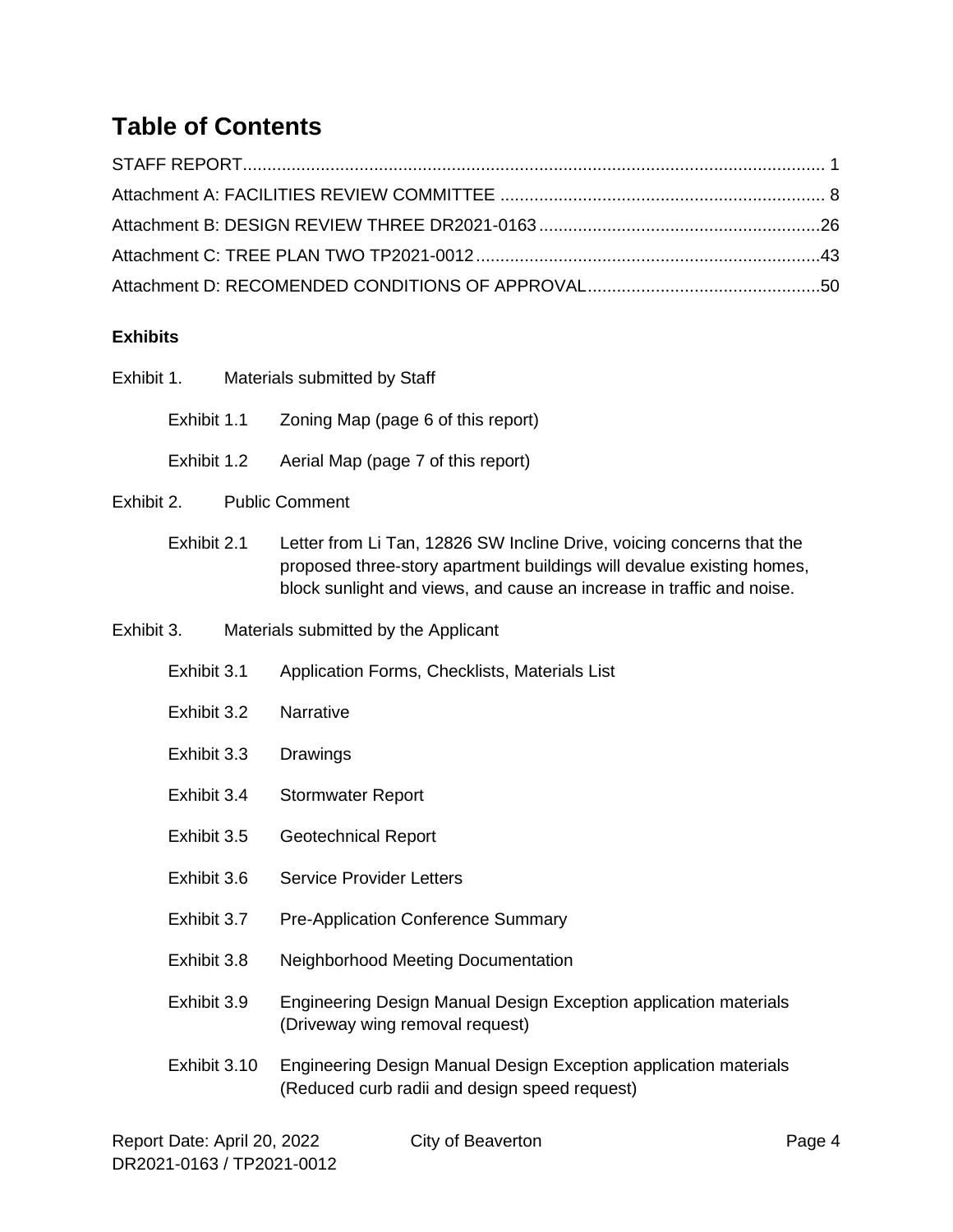#### Exhibit 4. Agency Comment

- Exhibit 4.1 Washington County Department of Land Use and Transportation Operations and Maintenance – Letter dated April 1, 2022, including conditions of approval
- Exhibit 4.2 State of Oregon Department of State Lands Wetland Land Use Notice Response dated January 13, 2022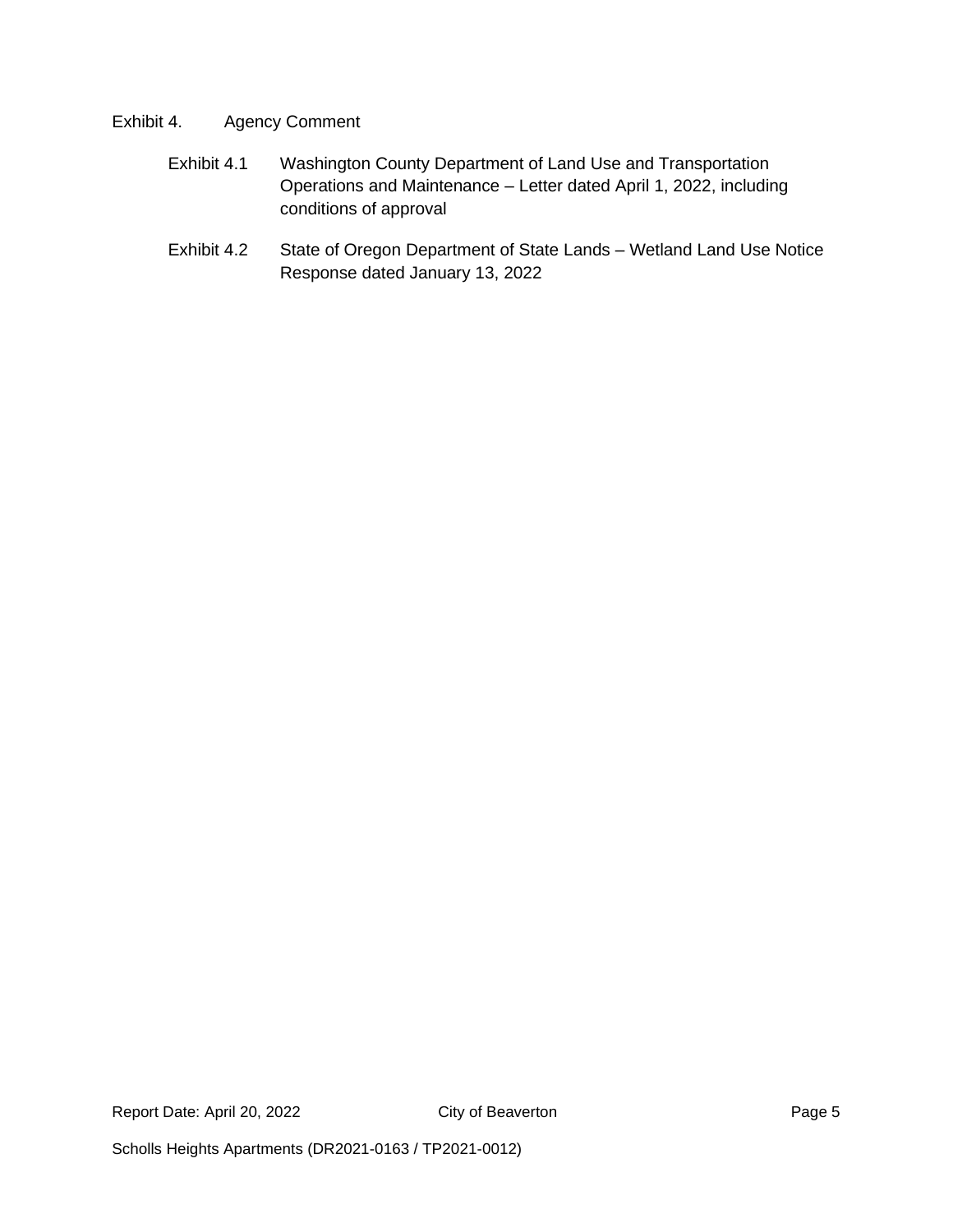#### **Exhibit 1.1**



#### **DR2021-0163 / TP2021-0012**

#### **Scholls Heights Apartments**

#### **Zoning Map**

Report Date: April 20, 2022 City of Beaverton City of Beaverton

Scholls Heights Apartments (DR2021-0163 / TP2021-0012)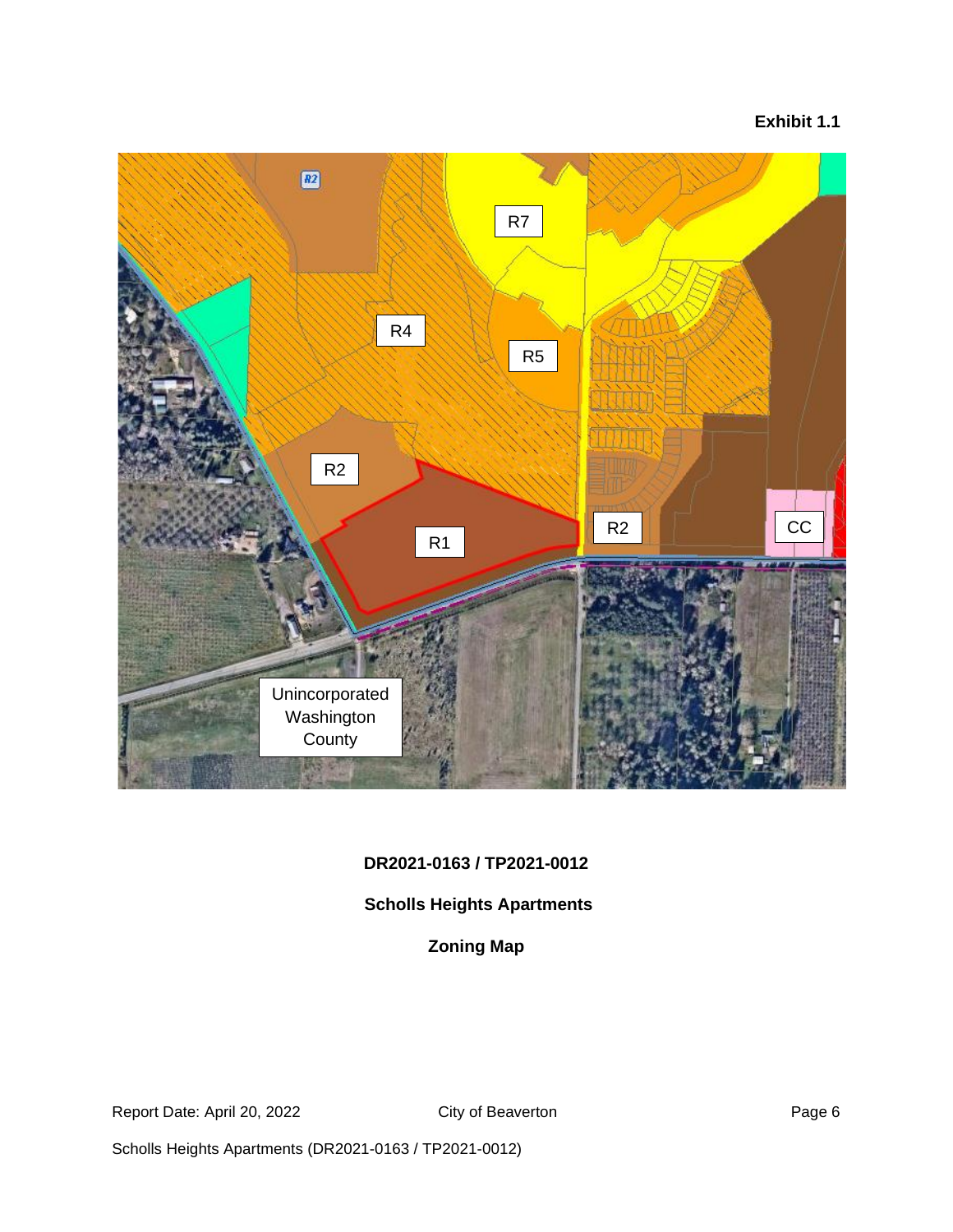#### **Exhibit 1.2**



#### **DR2021-0163 / TP2021-0012**

#### **Scholls Heights Apartments**

**Aerial Map**

Report Date: April 20, 2022 City of Beaverton Communication Page 7

Scholls Heights Apartments (DR2021-0163 / TP2021-0012)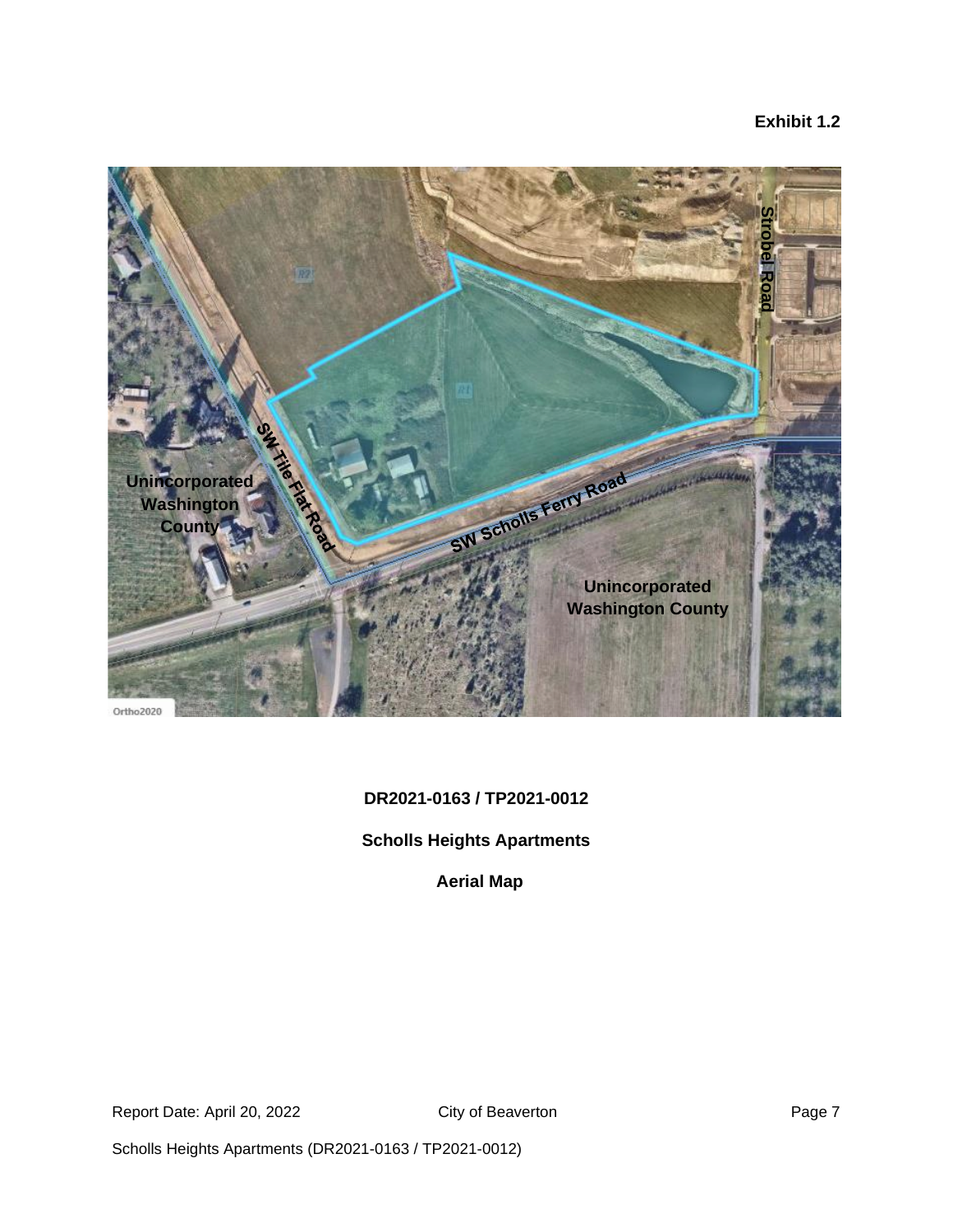# <span id="page-7-0"></span>**Attachment A: FACILITIES REVIEW COMMITTEE**

### TECHNICAL REVIEW AND RECOMMENDATIONS

#### **Application:** Scholls Heights Apartments

**Proposal:** The applicant, Holland Partner Group, requests Design Review Three approval to construct a new multi-family development consisting of 216 apartment units in eight three-story buildings and associated circulation, common spaces, and non-habitable buildings.

**Recommendation:** APPROVE DR2021-0163 / TP2021-0012

## Section 40.03 Facilities Review Committee:

The Facilities Review Committee has conducted a technical review of the application, in accordance with the criteria contained in Section 40.03 of the Development Code. The Committee's findings and recommended conditions of approval are provided to the decisionmaking authority. As they will appear in the Staff Report, the Facilities Review Conditions may be re-numbered and placed in a different order. The decision-making authority will determine whether the application as presented meets the Facilities Review approval criteria for the subject application and may choose to adopt, not adopt, or modify the Committee's findings.

The Facilities Review Committee Criteria for Approval will be reviewed for all criteria that are applicable to the submitted application(s) as identified below:

- All twelve (12) criteria are applicable to the Design Review Three (DR2021-0163) application as submitted.
- Facilities Review Committee criteria do not apply to the submitted Tree Plan Two (TP2021-0012) application.

### **Section 40.03.1.A**

*Approval Criterion: All critical facilities and services related to the proposed development have, or can be improved to have, adequate capacity to serve the proposed development at the time of its completion.*

#### FINDING:

Chapter 90 of the Development Code defines "critical facilities" to be services that include potable and non-potable public water; public sanitary sewer; stormwater drainage, treatment, and retention; transportation; and fire protection.

**Potable Water:** The property will be served by City of Beaverton public water service. Two eight-inch public waterlines located within the future right of way of Street N and

Report Date: April 20, 2022 City of Beaverton Communication Page 8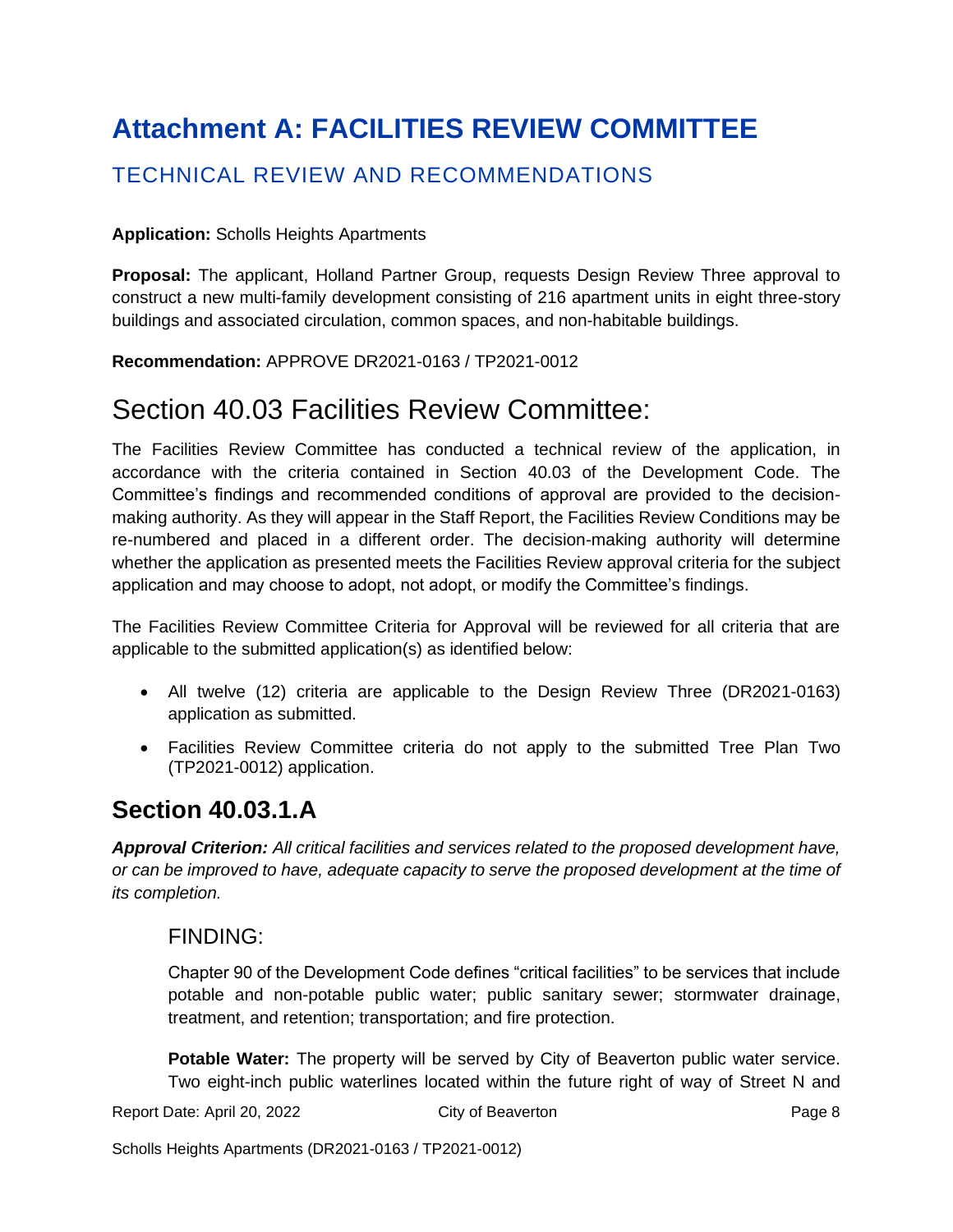Street P will be constructed by others. The applicant states that public water service for the subject site will connect to these future waterlines which will be extended on to the property to serve the proposed use. The eight-inch private waterline extensions are proposed between Buildings 1 and 2 and Buildings 7 and 8. New eight-inch fire waterlines and six-inch private domestic waterlines will connect to the public waterlines to provide potable water service to dwellings, fire hydrants, and the clubhouse.

City staff reviewed the proposal and stated in the Water Service Provider Letter that there will be adequate capacity to service the proposed development once the potable water lines are constructed through phases 1A-1 and 1A-2 to serve the proposal. Therefore, the Committee finds that adequate potable public water service can be provided to the site to serve the proposed development.

**Non-Potable Water:** There will be a non-potable water network connection located in the future right of way of Street O which will serve the proposed development. The applicant indicates that the development will connect to this non-potable water stub after it has been constructed by others. The Committee recommends a condition of approval requiring the submittal of plans showing a non-potable water system design that meets Engineering Design Manual requirements at the time of Site Development Permit application. Therefore, by meeting the condition of approval, the proposal meets the requirement to connect to the non-potable water network.

**Sanitary Sewer:** Sanitary sewer service is provided by the City of Beaverton, and the applicant states that service for the site will connect to an eight-inch public sewer main located within the future right of way of Street P which will be constructed by others. From the public sewer main, eight-inch private sewer lines will be constructed to provide sanitary sewer service to apartment buildings and the clubhouse. Therefore, the Committee finds that adequate sanitary sewer service can be provided to the site to serve the proposed development.

**Stormwater Drainage, Treatment, and Retention:** The property is served by City of Beaverton storm sewer service. The applicant has stated that the stormwater management system will include a conveyance system, vegetated swales, underground detention chambers, and a flow control manhole. LIDA flow-through planters are also proposed for water quality treatment where feasible and are designed to treat roughly 30% of site impervious area. The applicant states that proprietary treatment devices using filter cartridge facilities and Filterra treatment facilities will be used to treat the remaining impervious service runoff.

The utility plans provided with this application show that stormwater infrastructure will be constructed onsite to provide adequate stormwater quantity and quality treatment. Stormwater outfall is proposed into the wetland area. The applicant has provided a Preliminary Stormwater Report for the quantity and quality of stormwater resulting from the proposed development. The Committee recommends conditions of approval that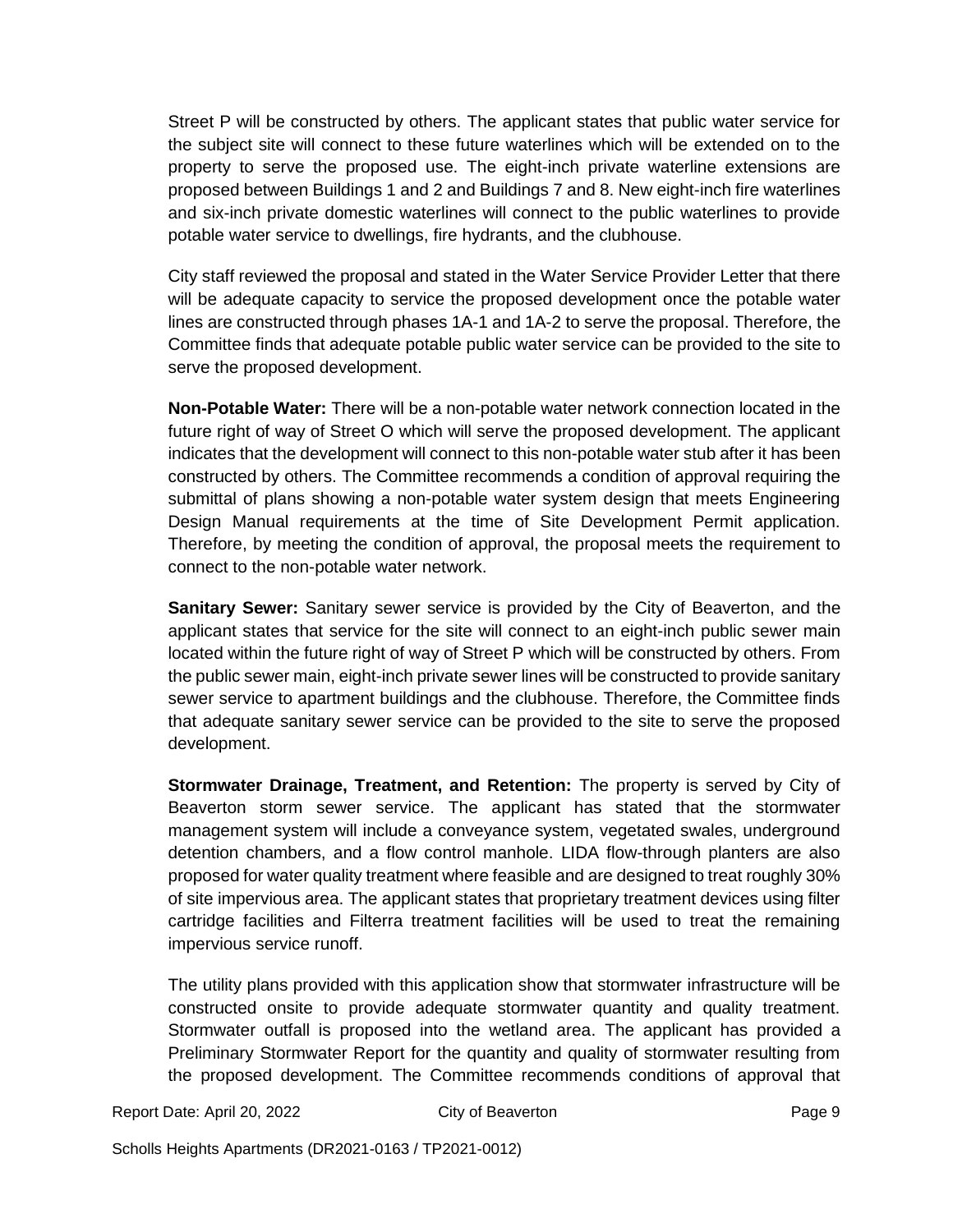require the submittal of additional plans and information at the time of Site Development Permit to evaluate the proprietary stormwater treatment system and maintenance of proposed facilities. The Committee finds that by meeting the conditions of approval, adequate stormwater drainage, treatment, and retention service can be provided to the site to serve the proposed development.

**Transportation:** The site is bordered by SW Tile Flat Road to the west and SW Scholls Ferry Road to the south. Both streets have a functional classification of an Arterial in the Transportation System Plan (see Figure 6.4, Functional Classification, in Comprehensive Plan Chapter 6 Transportation Element). The Scholls Heights PUD conditions of approval prohibit vehicular access from both SW Tile Flat Road and SW Scholls Ferry Road for the multifamily development. To comply, only emergency vehicle access is proposed from SW Scholls Ferry Road which will be gated and secured with a knox padlock to prevent public use.

Since the adjacent development to the north is still in process, right of way for the planned public streets internal to that development, including Streets N, O, and P, have not yet been dedicated. Because of this, improvements associated with the subject development within the area of future Street O, including the vehicular access points, sidewalks, and landscaping, are currently proposed on private property. The applicant has provided written consent from the adjacent property owner to allow the construction of improvements within future Street O right of way associated with the Scholls Heights Apartments development as reflected in the applicant's submitted civil plan set.

Primary access to the site is proposed from two vehicular access points on the north side of the site to serve the multifamily development. One access point is proposed at the western edge of future Street O right of way where it meets future Street N. The second vehicular access point will be located at the eastern edge of future Street O right of way where it meets future Street P. Both Street O and Street P have been designed as local street functional classifications and will be constructed with the adjacent residential development to the north. The applicant is responsible for frontage improvements for future Street O along the portion of the northern property line abutting future Street O right of way. To ensure safe turning movements at both driveway intersections, the Committee recommends a condition of approval requiring the applicant to demonstrate that driveway vision clearance triangles meet Engineering Design Manual standards and are free of encroachments, including vegetation over three-feet-tall, structures, and monument signs. The construction of streets O and P, as well as those streets necessary to connect the proposed development to the greater surrounding transportation network must be completed and the streets dedicated prior to any occupancy of the multifamily development, including temporary occupancy.

A portion of the westernmost proposed driveway and a proposed sidewalk crosses over the adjacent property, and the adjacent property owner's written consent also grants the applicant permission to locate this access on their property. The written consent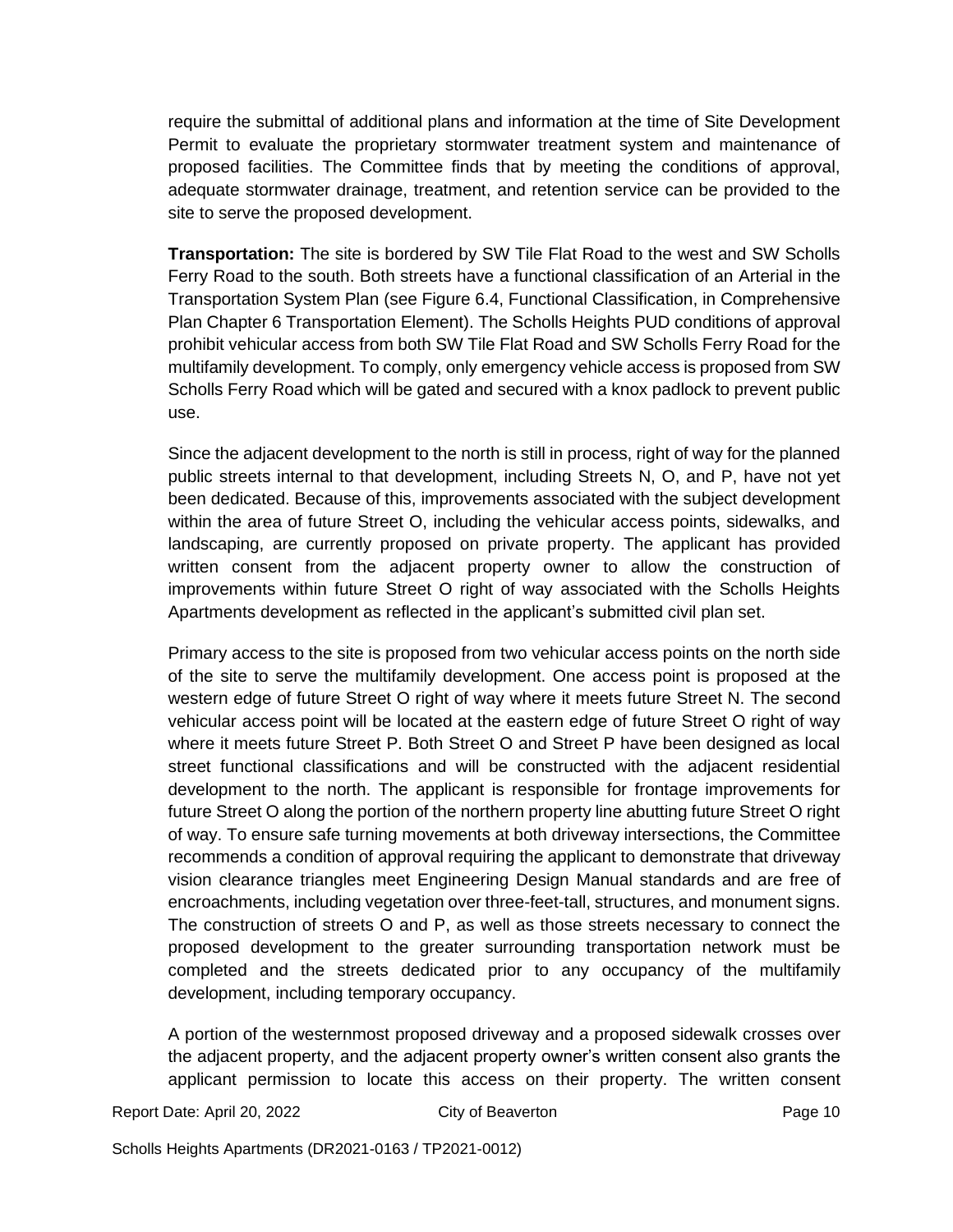correspondence also cites the adjacent property owner's agreement to establish a crossaccess easement between the two parties. Accordingly, the Committee recommends Condition of Approval #28 requiring the applicant to submit the recorded cross-access easement to the City prior to Site Development Permit issuance.

The applicant has also submitted an Engineering Design Manual (EDM) Design Exception application to request an alternate commercial driveway wing design. The EDM requires ten-foot driveway wings for commercial driveways, and the applicant proposes to eliminate the ten-foot wing on the east side of the driveway connecting to the intersection of Streets O and P and on the west side of the driveway connecting to the intersection of Streets N and O. The Design Exception application is currently under city review. Therefore, the Committee recommends a condition of approval that the applicant provide plans prior to Site Development Permit issuance showing a City standard commercial driveway apron (or a design otherwise approved through a Design Exception Request to the EDM) at the intersection of any private streets to a public street.

Staff understands that the applicant and adjacent property owner have jointly submitted a second Engineering Design Manual (EDM) Design Exception application to request modifications to the curb radii standard of eyebrow corners and local street design speed for future Street O. The request is necessary to implement the right of way requirements of the approved Scholls Heights PUD and to ensure safe circulation for all vehicles on Street O. As this request is also currently under city review, the Committee recommends a condition of approval that the applicant obtain a Design Exception for the proposed modifications to Street O's curb radii of eyebrow corners and design speed.

Per BDC Section 60.55.20.2.A, a Traffic Impact Analysis (TIA) is required when a proposed development will generate 300 vehicles or more per day in average weekday trips. The proposed 216-unit multifamily development will generate more than 300 average daily trips. However, a TIA was provided with the Scholls Heights PUD application which considered 216 multifamily units for the South Phase of the PUD on the subject property. Since the applicant's proposed density is consistent with the TIA approved for the Scholls Heights PUD, a new or modified TIA was not required for this application.

However, proposed access locations for the multi-family site differ from the assumptions of the original TIA for the Scholls Heights PUD which anticipated a single access from the eastern end of Street O. This would have allowed traffic from the multi-family site to take direct access to a Neighborhood Route (Street A of the PUD) via a wider L1 local street (Street P). With the currently proposed two driveways at each end of Street O, which has a narrower Local Street L2 standard, traffic volumes on Street O will be higher than originally assumed by the PUD's TIA. Because of this, the City Transportation Engineer will be restricting parking along this street pursuant to EDM Section 210.16 which allows restriction of on-street parking as necessary for purposes of safety or functionality. For this development, the City Transportation Engineer will require the installation of "No Parking" signage on both sides of future Street O to safely accommodate truck and emergency

Report Date: April 20, 2022 City of Beaverton Cases and Page 11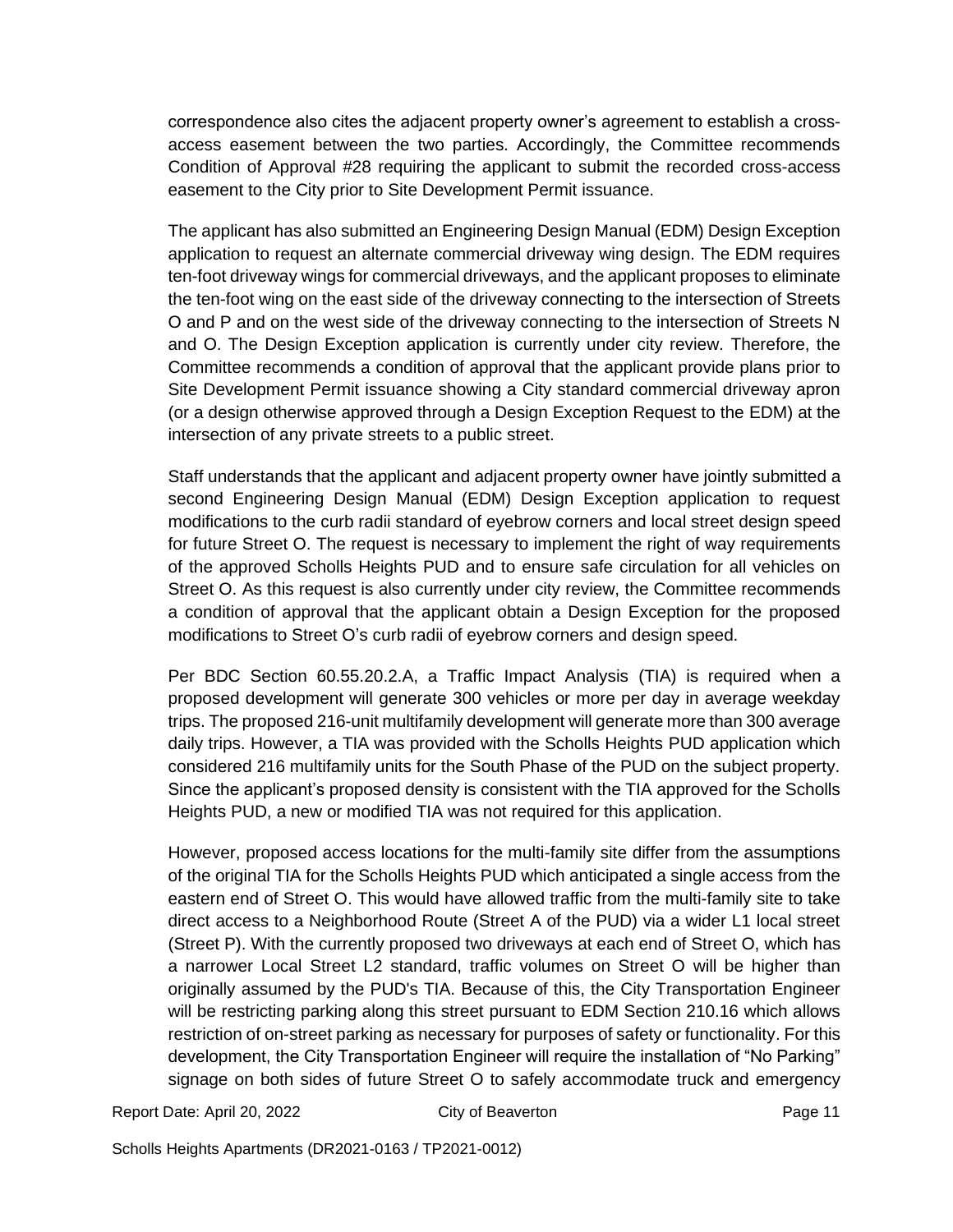vehicle access with the proposed change in vehicle circulation patterns on Street O. Thus, the Committee recommends Conditions of Approval #27 and #41 that require the applicant to site and install "No Parking" signs along the site's frontage on Street O.

Pedestrian and bicycle facilities are provided throughout the site to connect proposed buildings, parking areas, and amenities. Direct connections are proposed to access the surrounding public pedestrian and bicycle facilities abutting the property. The proposal also includes the construction of a new multi-use trail, a segment of a planned THPRD community trail, on the east side of the site with one direct pedestrian connection from the site. Four pedestrian connections are provided to future Street O, and three pedestrian pathways connect to public facilities along SW Tile Flat Road. Connections to Street O and SW Tile Flat Road are provided at least every 300 feet. Four additional connections, including the multi-use trail, are proposed to pedestrian facilities along SW Scholls Ferry Road. To ensure adequate pedestrian connectivity to public facilities along SW Scholls Ferry Road, the Committee recommends Condition of Approval #25 requiring that the applicant demonstrate at the time of Site Development Permit that pedestrian walkways are provided along the street frontage of SW Scholls Ferry every 300 feet as required in BDC 60.55.25 and that all walkways maintain a continuous 5-foot width.

**Fire Protection:** Fire protection will be provided by Tualatin Valley Fire and Rescue (TVF&R). The applicant proposes an emergency access location off of SW Scholls Ferry Road secured by a swing gate with a Knoxbox lock. TVF&R has approved this design, as shown on sheet FS1.0 of the civil plan set and the TVF&R Service Provider Letter.

**Conclusion:** Therefore, the Committee finds that the proposal does not meet the approval criterion.

## **Section 40.03.1.B**

*Approval Criterion: Essential facilities and services related to the proposed development are available, or can be made available, with adequate capacity to serve the development prior to its occupancy. In lieu of providing essential facilities and services, a specific plan may be approved if it adequately demonstrates that essential facilities, services, or both, will be provided to serve the proposed development within five (5) years of occupancy.*

### FINDING:

Chapter 90 of the Development Code defines "essential facilities" to be services that include schools, transit improvements, police protection, and on-site pedestrian and bicycle facilities in the public right-of-way.

**Schools:** The proposed development is within the Beaverton School District (BSD) boundaries. The Beaverton School District reviewed the proposal and stated in their Service Provider Letter that there is adequate capacity in the schools serving the subject site for new students anticipated from this development. The district continuously monitors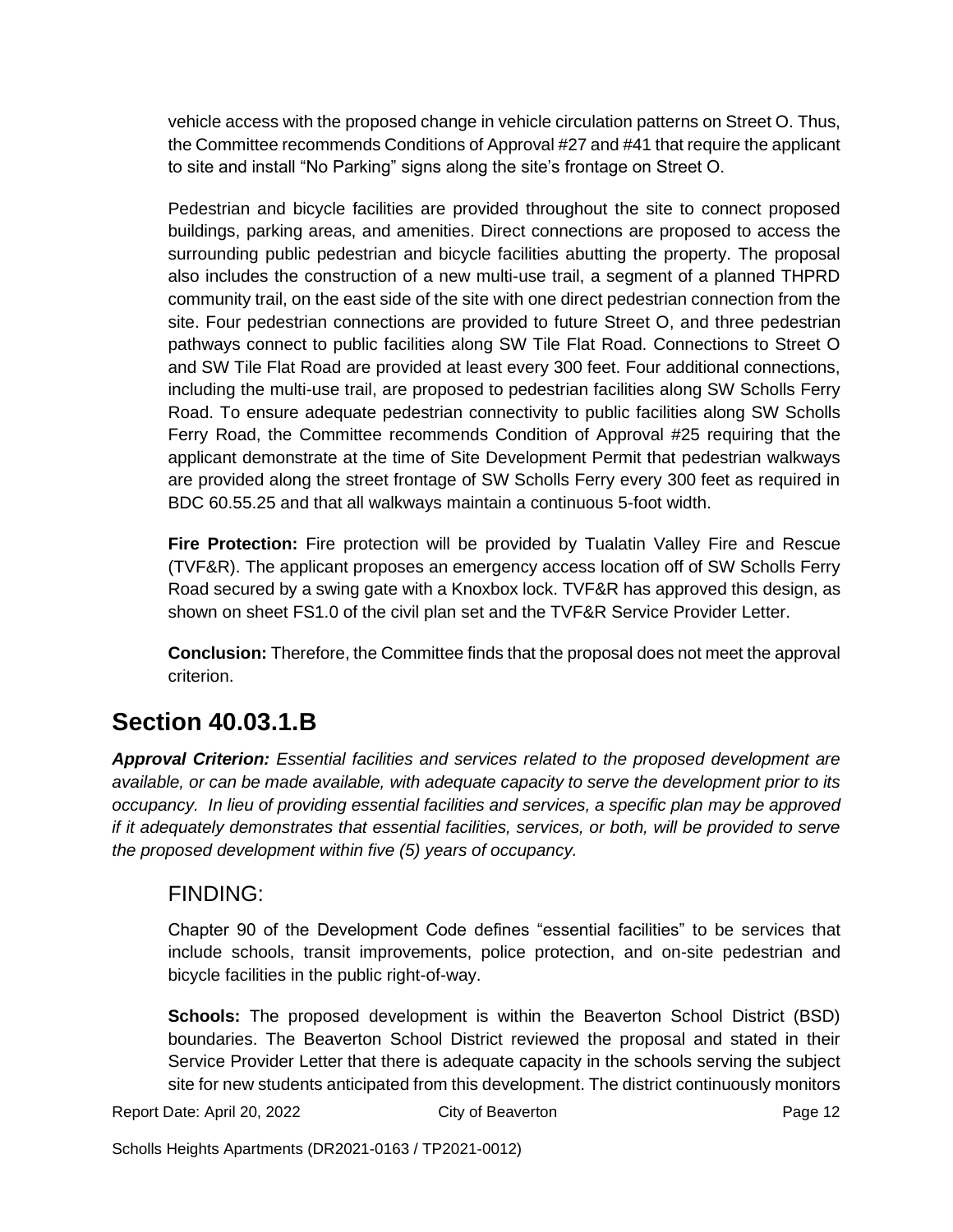enrollment and capacity at all schools and may from time to time, take additional actions to manage enrollment and capacity issues as needed.

**Transit Improvements:** The subject property is not currently served by public transit. TriMet anticipates expanding bus service to the South Cooper Mountain area in the future. However, the locations of future bus stops are unknown at this time.

**Police Protection:** The City of Beaverton Police Department will continue to serve the development site. As of the date of this report, Beaverton Police have not provided comments or recommendations to the Committee. Therefore, the Committee finds that adequate police protection service can be provided to the site to serve the proposed development.

**Pedestrian and Bicycle Facilities:** Pedestrian and bicycle circulation is provided both on site and along public streets adjacent to the development. Pedestrian walkways will connect building entrances to parking areas and on-site amenities such as active open spaces. Along SW Scholls Ferry Road and SW Tile Flat Road, there is an approved multiuse THPRD regional trail for public pedestrian and bicycle use which is being constructed with the phase 1A-1 and 1A-2 developments. Staff cites the response to Criterion A as relevant to this criterion which proposes a condition of approval to ensure adequate pedestrian and bicycle facilities for the development.

The proposal also includes the construction of a new ten-foot-wide multi-use THPRD community trail on the east side of the site adjacent to the vegetated corridor. The new community trail connects the THPRD regional trail along SW Scholls Ferry Road to the planned THPRD community trail network for the South Cooper Mountain area. One internal connection to the new community trail is proposed between Buildings 1 and 3. The proposed connection provides adequate access while reducing conflicts for users of the trail.

For these reasons, the Committee finds that, by meeting the conditions of approval, essential facilities and services related to the proposed development are available or can be made available with adequate capacity to serve the development.

**Conclusion:** Therefore, the Committee finds that, by meeting the conditions of approval, the proposal meets the approval criterion.

## **Section 40.03.1.C**

*Approval Criterion: The proposed development is consistent with all applicable provisions of Chapter 20 (Land Uses) unless the applicable provisions are modified by means of one or more applications which shall be already approved or which shall be considered concurrently with the subject application; provided, however, if the approval of the proposed development is contingent upon one or more additional applications, and the same is not approved, then the proposed development must comply with all applicable provisions of Chapter 20 (Land Uses).*

Report Date: April 20, 2022 City of Beaverton Cassetton Page 13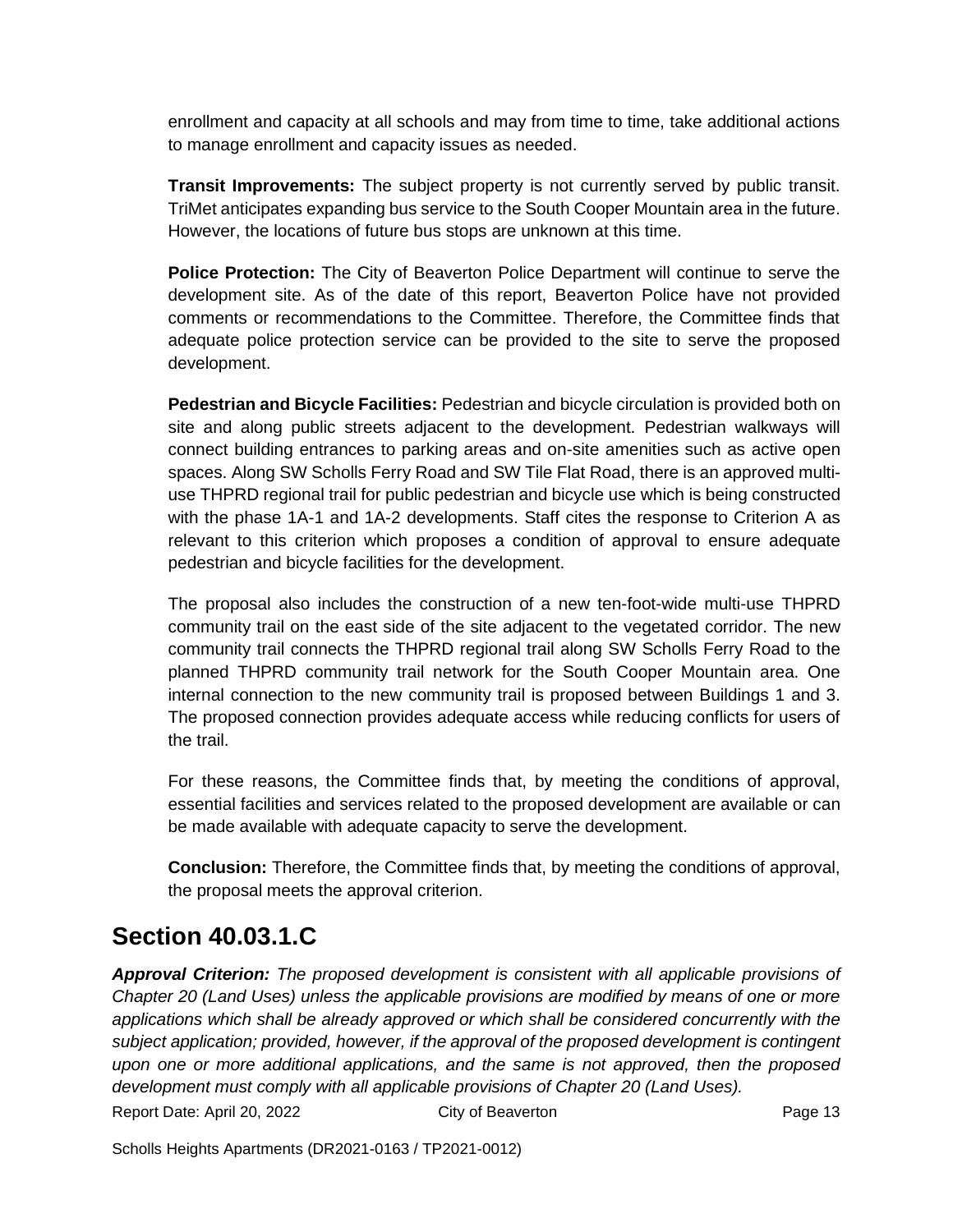#### FINDING:

The site is zoned Residential Urban High Density (R1). The subject property was identified as the South Phase of the Scholls Heights PUD which was approved in 2017 (CU2017- 0010). The Scholls Heights PUD approval modified select base zoning standards of the R1 zone district but required parent parcels to meet setbacks of the underlying zone district. The Committee refers to the Code Conformance Analysis table at the end of this report, which evaluates the project as it relates to applicable code requirements of Chapter 20 (Land Uses) and modifications approved with the Scholls Heights PUD. As demonstrated in the table, the proposed development meets all applicable provisions of Chapter 20 (Land Uses) and those standards modified by the approved Scholls Heights PUD.

**Conclusion:** Therefore, the Committee finds that the proposal meets the approval criterion.

## **Section 40.03.1.D**

*Approval Criterion: The proposed development is consistent with all applicable provisions of Chapter 60 (Special Requirements) and all improvements, dedications, or both, as required by the applicable provisions of Chapter 60 (Special Requirements), are provided or can be provided in rough proportion to the identified impact(s) of the proposed development.*

### FINDING:

The Committee cites the Code Conformance Analysis chart at the end of this report, which evaluates the proposal as it relates the applicable Code requirements of Chapter 60 (Special Requirements). Staff will provide findings for the Design Review Three and Tree Plan Two requests within the applicable sections of the staff report.

**Section 60.15.10 Grading Standards:** Per Beaverton Development Code (BDC) Section 60.15.10.3, on-site surface contouring within 25 feet of a residential property line is subject to grading standards. The submitted grading plans for the proposed development demonstrate compliance with BDC 60.15.10.3.B-E, but BDC 60.15.10.3.A detailing standards for grading activity within five feet of a property line is not met due to the proposed retaining wall along a portion of the northern property line. Since Design Review requires conformance with this section, the applicant has elected to be evaluated under the corresponding Design Guideline. Thus, staff cites the findings presented in Attachment B in response to the Design Review approval criteria.

To ensure that grading standards are met prior to Site Development Permit issuance, the Committee recommends condition of approval #13 which would require the submittal of grading plans demonstrating compliance with Beaverton City Code standards at that time. However, the condition specifies that it is not applicable to grading activity that is approved through a Design Review process.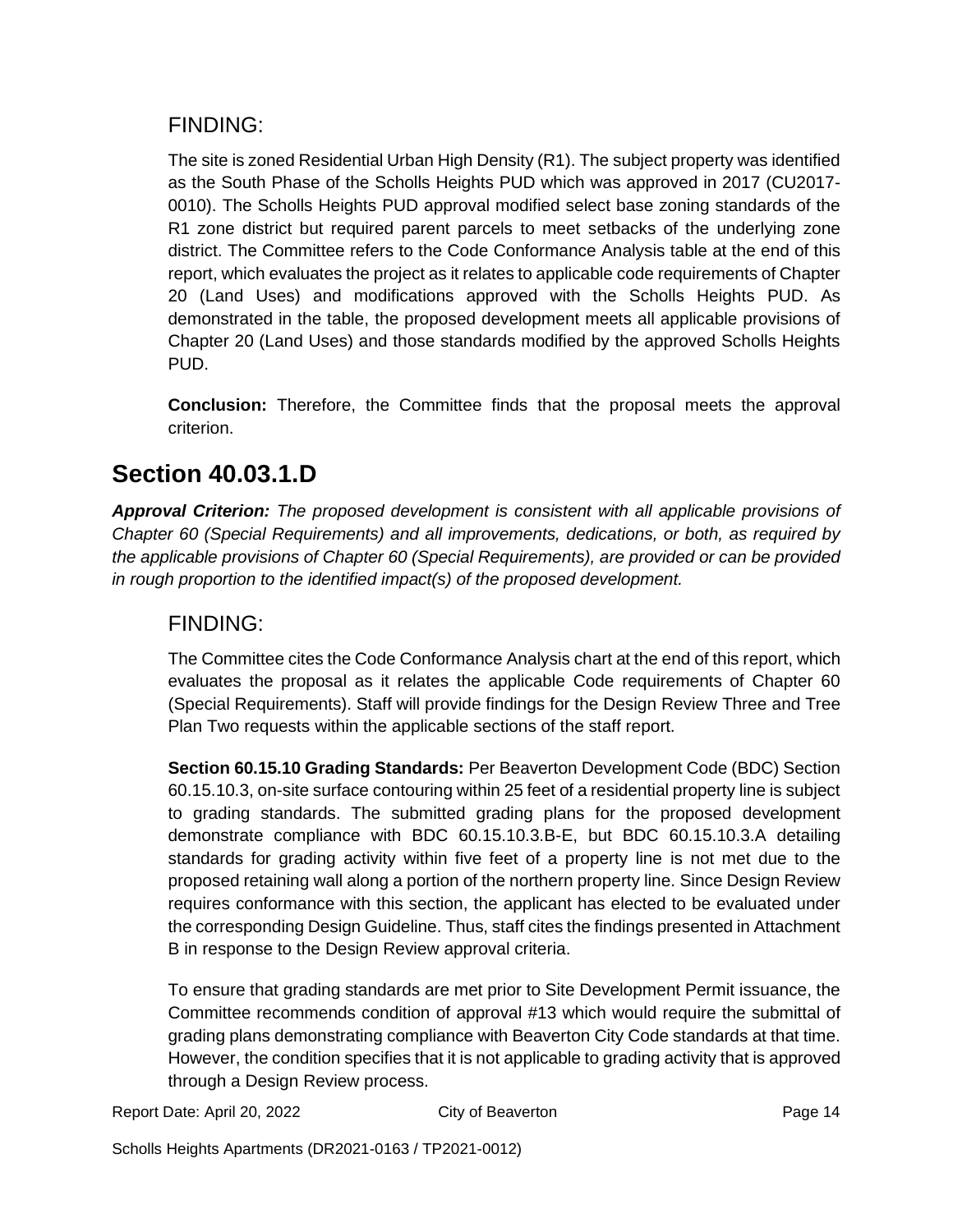**Section 60.30 Off-Street Parking:** Per BDC Section 60.30.10.5, for attached dwellings in a residential zone, the minimum parking ratio requirement for motor vehicles is between 1.25 and 1.75 parking space per attached dwelling unit, depending on the number of bedrooms per unit. The proposal includes 48 one-bedroom units, 120 two-bedroom units, 24 three-bedroom units, and 24 four-bedroom units for a total of 216 dwelling units. Based on the unit and bedroom count, 324 total parking spaces are required. The proposal provides 345 standard spaces which meets the requirement. Of the standard spaces, there are 275 surface parking stalls and 58 garage spaces. The project also provides an additional 18 compact parking spaces and 18 tandem spaces in front of standard garage parking spaces which do not count towards meeting the minimum number of required parking spaces. The maximum number of off-street parking spaces permitted for the development is 422 which is not exceeded by the proposal.

Per BDC Section 60.30.10.5.B, the minimum short-term bicycle parking ratio requirement is two spaces or one space per 20 dwelling units, whichever is greater. The minimum longterm bicycle parking ratio requirement is one (1) space per dwelling unit. For 216 multifamily residential proposal, the minimum parking requirement is 11 short-term bicycle parking spaces and 216 long-term bicycle parking spaces. The applicant's plans show that that 18 short-term bicycle parking spaces will be provided. One rack with two shortterm bicycle parking spaces will be provided near each apartment building entrance and the clubhouse. Per BDC Section 60.30.10.2.B.3, short-term bicycle parking spaces must be designed to the standards of the Engineering Design Manual. The applicant has provided dimensioned drawings of proposed short-term bike racks and identified bike racks on the civil plan set. The locations and dimensions of proposed bicycle parking stalls meet Engineering Design Manual Section 340 requirements.

The required 216 long-term bicycle parking spaces will be provided by a combination of a secure ground floor bike room and in-unit storage on balconies. Per BDC Section 60.30.10.2.B.2, long-term bicycle parking spaces must be covered or sheltered to protect the bicycles from prolonged direct exposure to the elements. Providing long-term bicycle parking spaces within an indoor storage room or on covered balconies meets this requirement.

**Section 60.35. Planned Unit Development:** The Scholls Heights Apartments development is the South Phase of the Scholls Heights PUD. The PUD identified this phase of the development for 216 multifamily units in addition to associated site improvements and open space areas. The subject proposal has been evaluated to determine if the application is consistent with the original Scholls Heights PUD approval and meets applicable conditions of approval of the original decision.

The proposed development has demonstrated compliance with all applicable zoning standards established by the Scholls Heights PUD including setbacks, density, and building height.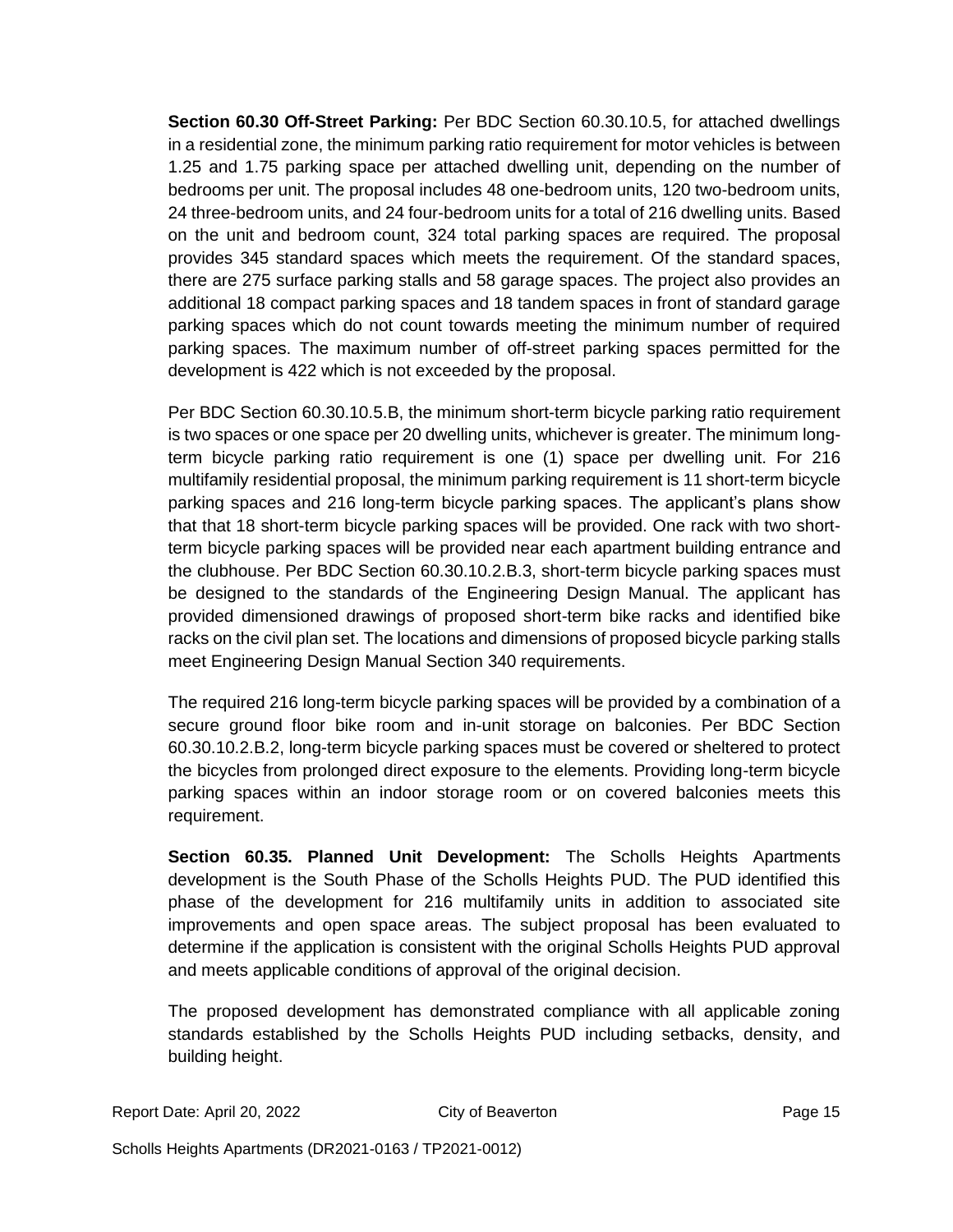The Scholls Heights PUD land use applications provided a TIA, as discussed in the response to Criterion A, to evaluate traffic impacts of the development. The TIA considered a density of 216 multifamily units on the subject property. This is consistent with the proposed land use and density of the subject proposal.

Required open space, including active open space, was identified for each phase of the PUD development. To comply with open space requirements for the South Phase, the applicant must provide 0.85 acres of active open space and 3.42 acres of total open space in conformance with the plans approved with Scholls Heights PUD. The Scholls Heights Apartments proposal has demonstrated compliance with open space requirements established by the PUD.

The Scholls Heights Apartments development is subject to applicable conditions of approval associated with the PUD. The proposal has demonstrated compliance with all PUD conditions of approval.

**Section 60.50.05 Accessory Uses and Structures:** The development proposes the construction of a gazebo, an accessory structure, associated with active open space amenities provided for the multifamily land use. The gazebo is 13 feet 8 inches tall and has a footprint of approximately 425 square feet. The gazebo's dimensions meet required standards for accessory structures on lots over 10,000 square feet in size.

**Section 60.55 Transportation Facilities:** As stated in the findings for approval criterion 40.03.1.A, above, per BDC Section 60.55.20.2.A, a Traffic Impact Analysis (TIA) is required when a proposed development will generate 300 vehicles or more per day in average weekday trips. A TIA was provided with the original Scholls Heights PUD. Since the proposal is consistent with the analysis for the South Phase of the Scholls Heights PUD, a new TIA was not required.

Required transportation improvements for the development of the Scholls Heights PUD were identified at the time of original approval. Frontage improvements for SW Scholls Ferry Road and SW Tile Flat Road abutting the subject site were the responsibility of the initial phase of the Scholls Heights PUD and have been completed. Improvements associated with the construction of Streets O and P to the north are the responsibility of the adjacent development. The Scholls Heights Apartments project, the South Phase of the PUD, is required to construct the multi-use path on the east side of the property and other private transportation facilities to allow the movement of vehicles, bicycles, and pedestrians throughout the site including access points, pedestrian paths, drive aisles, and bike parking facilities.

**Section 60.60 Trees and Vegetation Requirements:** No Significant Trees or Groves are located on site, but there are nine Community Trees on the subject property. All Community Trees are proposed to be removed to facilitate development of the multifamily use which meets Threshold #1 of BDC 40.90.15.2.A to require a Tree Plan Two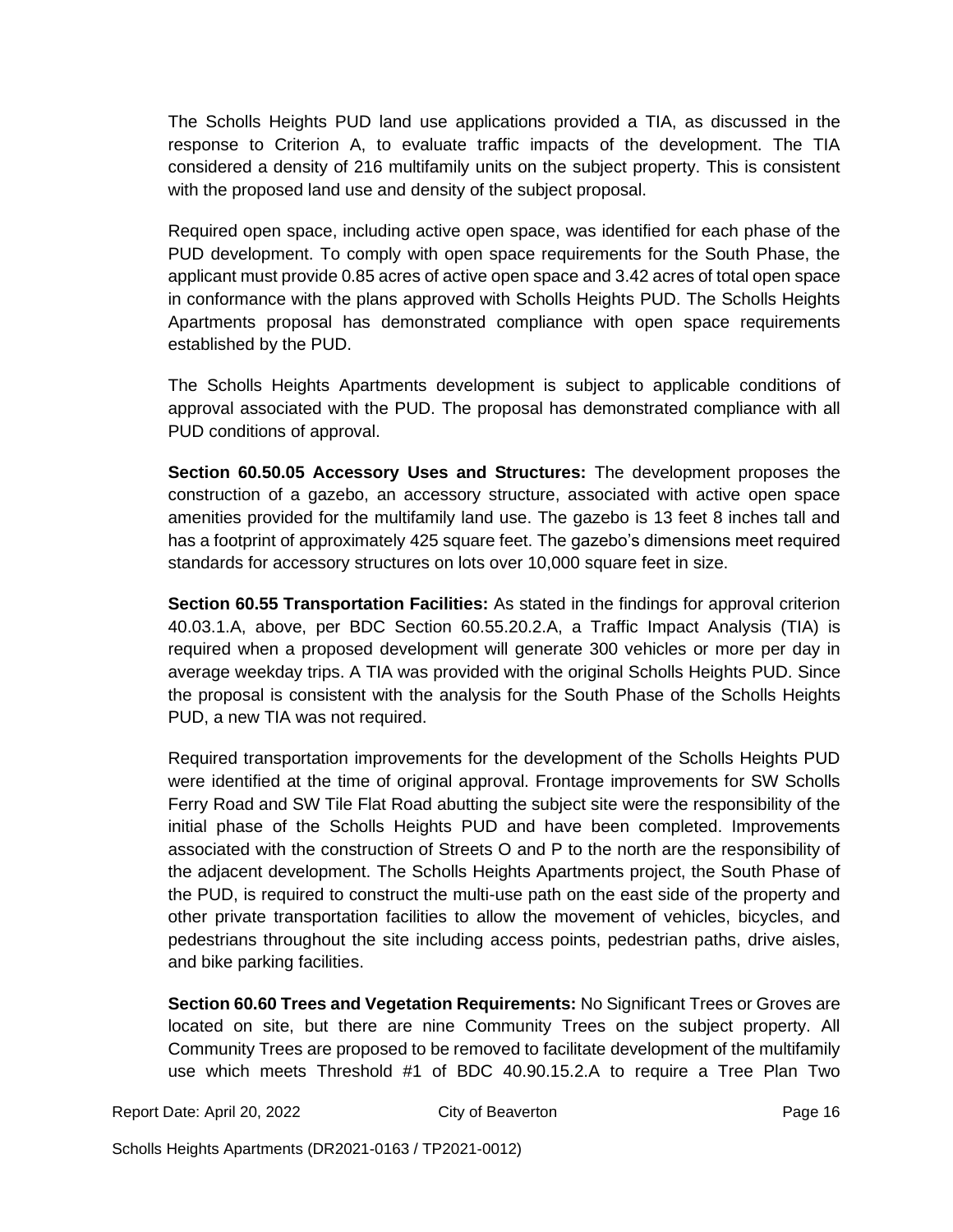application. The Community Trees are clustered in the southwest corner of the property which conflict with the planned location of an apartment building. Staff will provide findings for the Tree Plan Two application within the applicable section of the staff report.

**Section 60.65 Utility Undergrounding:** Any existing above ground utilities along the site frontage were required to be undergrounded by the Scholls Heights PUD phases responsible for frontage improvements along SW Scholls Ferry Road and SW Tile Flat Road. All new utilities are proposed to be undergrounded as shown on Sheets C4.0 through C4.03 of the civil plan set.

**Section 60.67 Significant Natural Resources:** A wetland is identified on the subject property on the Local Wetland Inventory map in the southeast portion of the site. The wetland is a pond fed by a perennial stream traversing the property on the northeast and eastern areas of the property. The South Cooper Mountain Plan Natural Resources Map also identifies a Class I, II, and III Riparian Wildlife Habitat areas surrounding the wetland.

Pursuant to BDC 60.67.05.2, the applicant notified the Oregon Division of State Lands (DSL) of the proposed development on a property with a wetland identified on the Local Wetland Inventory map. DSL reviewed the subject proposal and determined that a state permit is not required since the project avoids impacts to jurisdictional wetlands and waterways.

Clean Water Services (CWS) also reviewed the proposal and potential impacts to the wetland, riparian area, and vegetated corridor on the property. Per CWS standards, the vegetated corridor will be enhanced to remove invasive species and protected by a splitrail fence and signage. The development proposes two encroachments into these sensitive areas for stormwater infrastructure, a temporary encroachment for a stormwater pipe and a permanent encroachment for the riprap stormwater outfall facility. CWS determined that mitigation is not required for these encroachments beyond restoring the area affected by the temporary stormwater pipe. By completing required mitigation and complying with CWS water quality protection requirements, the proposed development will have a negligible impact on identified significant natural resources on the subject property.

**Conclusion:** Therefore, the Committee finds that the proposal meets the approval criterion.

### **Section 40.03.1.E**

*Approval Criterion: Adequate means are provided or can be provided to ensure continued periodic maintenance and necessary normal replacement of the following private common facilities and areas, as applicable: drainage facilities, roads and other improved rights-of-way, structures, recreation facilities, landscaping, fill and excavation areas, screening and fencing,* 

Report Date: April 20, 2022 City of Beaverton Cases and Page 17

Scholls Heights Apartments (DR2021-0163 / TP2021-0012)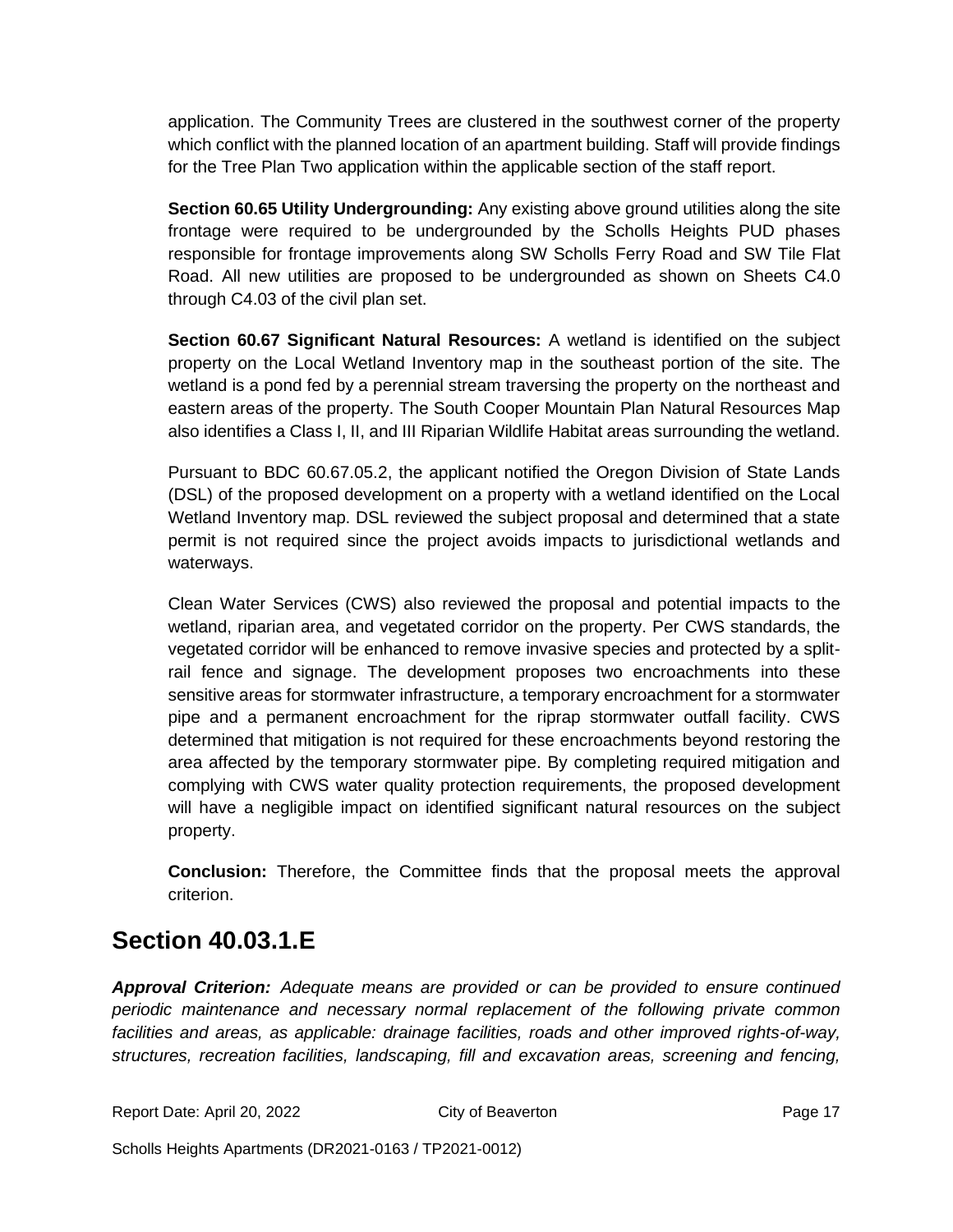*ground cover, garbage and recycling storage areas, and other facilities not subject to maintenance by the City or other public agency.*

#### FINDING:

The applicant states that the applicant will retain ownership of the site and provide regular maintenance of private common facilities and areas for the multifamily development. The applicant has provided sufficient details to demonstrate that private common facilities will have adequate capacity to serve the development and will be regularly maintained or replaced, as necessary, to ensure continuity of services. The Committee finds that the proposal as represented does not present any barriers, constraints, or design elements that would prevent or preclude required maintenance of the private infrastructure and facilities on site.

**Conclusion:** Therefore, the Committee finds that the proposal meets the approval criterion.

### **Section 40.03.1.F**

*Approval Criterion: There are safe and efficient vehicular and pedestrian circulation patterns within the boundaries of the development.*

#### FINDING:

The proposal includes on-site improvements that facilitate safe and efficient vehicular and pedestrian circulation patterns. Concrete walkways provide direct connections between buildings, parking areas, and amenities. Concrete walkways that cross drive aisles are scored to further differentiate pedestrian pathways from vehicle maneuvering areas to limit conflicts. Staff cites findings for Criterion A as applicable to this approval criterion.

Vehicular circulation patterns have been designed to meet City standards per BDC 60.30.15 which ensures safe maneuvering on site. Proposed drive aisles also provide efficient circulation to access parking spaces and buildings. For these reasons, the Committee finds that there are safe and efficient vehicular and pedestrian circulation patterns within the boundaries of the proposed development.

**Conclusion:** Therefore, the Committee finds that the proposal meets the approval criterion.

### **Section 40.03.1.G**

*Approval Criterion: The development's on-site vehicular and pedestrian circulation systems connect to the surrounding circulation systems in a safe, efficient, and direct manner.*

Report Date: April 20, 2022 City of Beaverton Cases and Page 18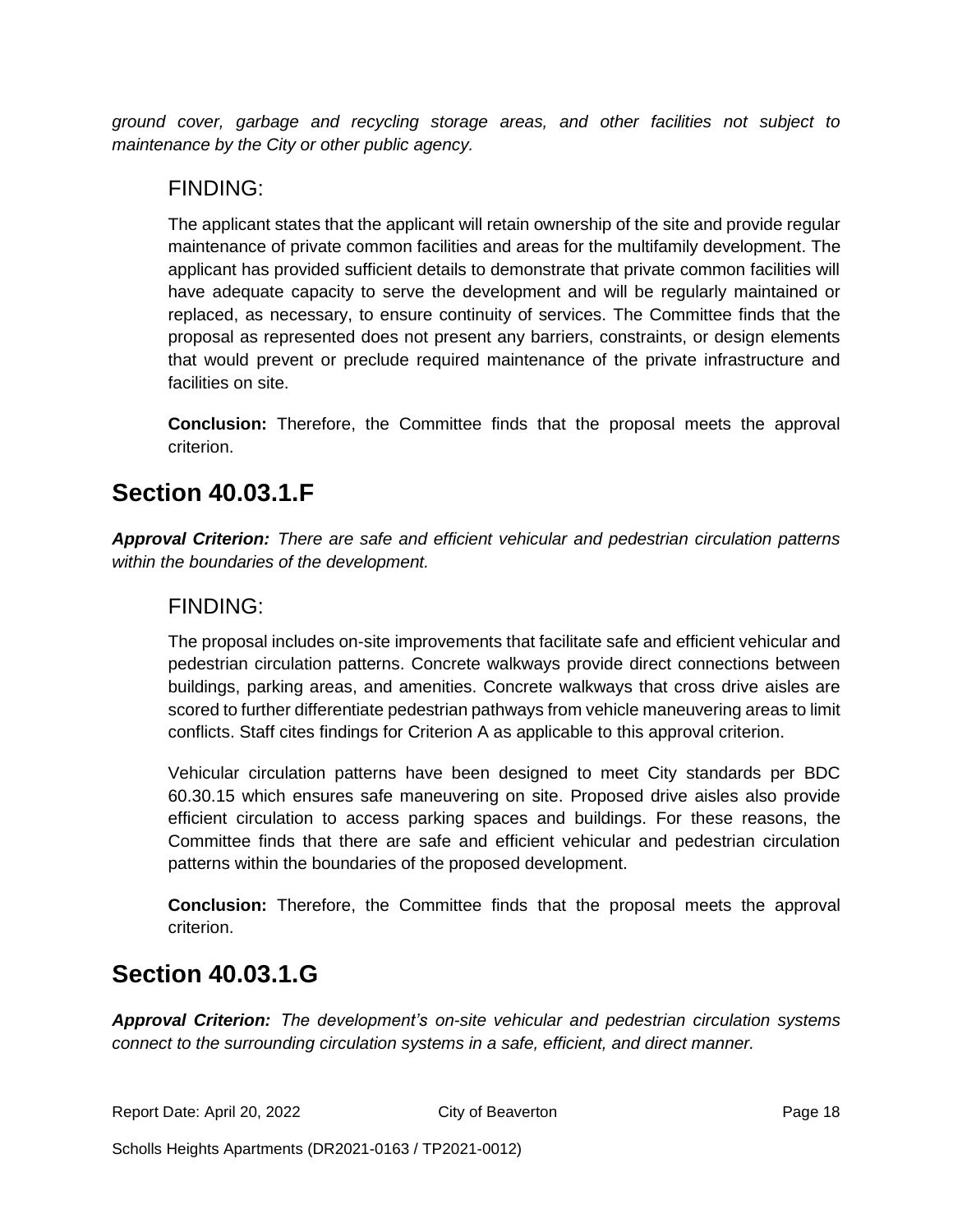#### FINDING:

Staff cites the response to Criterion A as relevant to this criterion. Pedestrian access from the development to the public sidewalks along SW Scholls Ferry Road, SW Tile Flat Road, and future Street O is provided by five-foot wide pedestrian pathways throughout the site. By meeting the conditions of approval, direct connections will be provided at frequent intervals to the public sidewalk system. Public vehicular access is provided via future Street O, a public local street. As previously discussed, one proposed access location requires the establishment of a cross-access easement which, as a condition of approval, must be recorded and submitted to staff prior to issuance of a Site Development Permit.

**Conclusion:** Therefore, the Committee finds that, by meeting the conditions of approval, the proposal meets the approval criterion.

### **Section 40.03.1.H**

*Approval Criterion: Structures and public facilities serving the development site are designed in accordance with adopted City codes and standards and provide adequate fire protection, including, but not limited to, fire flow.*

### FINDING:

Fire protection will be provided by Tualatin Valley Fire and Rescue (TVF&R). The layout of the proposed development provides proper spacing, building access, and turning radii internal to the site. TVF&R staff has reviewed the development's site plan and endorsed the proposal, including the gated emergency access proposed from SW Scholls Ferry Road. TVF&R will verify that their requirements are met prior to Site Development Permit issuance. The Committee finds that the site can be designed in accordance with City codes and standards and provide adequate fire protection.

**Conclusion:** Therefore, the Committee finds that the proposal meets the approval criterion.

### **Section 40.03.1.I**

*Approval Criterion: Structures and public facilities serving the development site are designed in accordance with adopted City codes and standards and provide adequate protection from crime and accident, as well as protection from hazardous conditions due to inadequate, substandard, or ill-designed development.*

#### FINDING:

The applicant states that all streets and public facilities are designed in accordance with adopted City codes and standards except where design modifications or exceptions have

Report Date: April 20, 2022 City of Beaverton Communication Page 19

Scholls Heights Apartments (DR2021-0163 / TP2021-0012)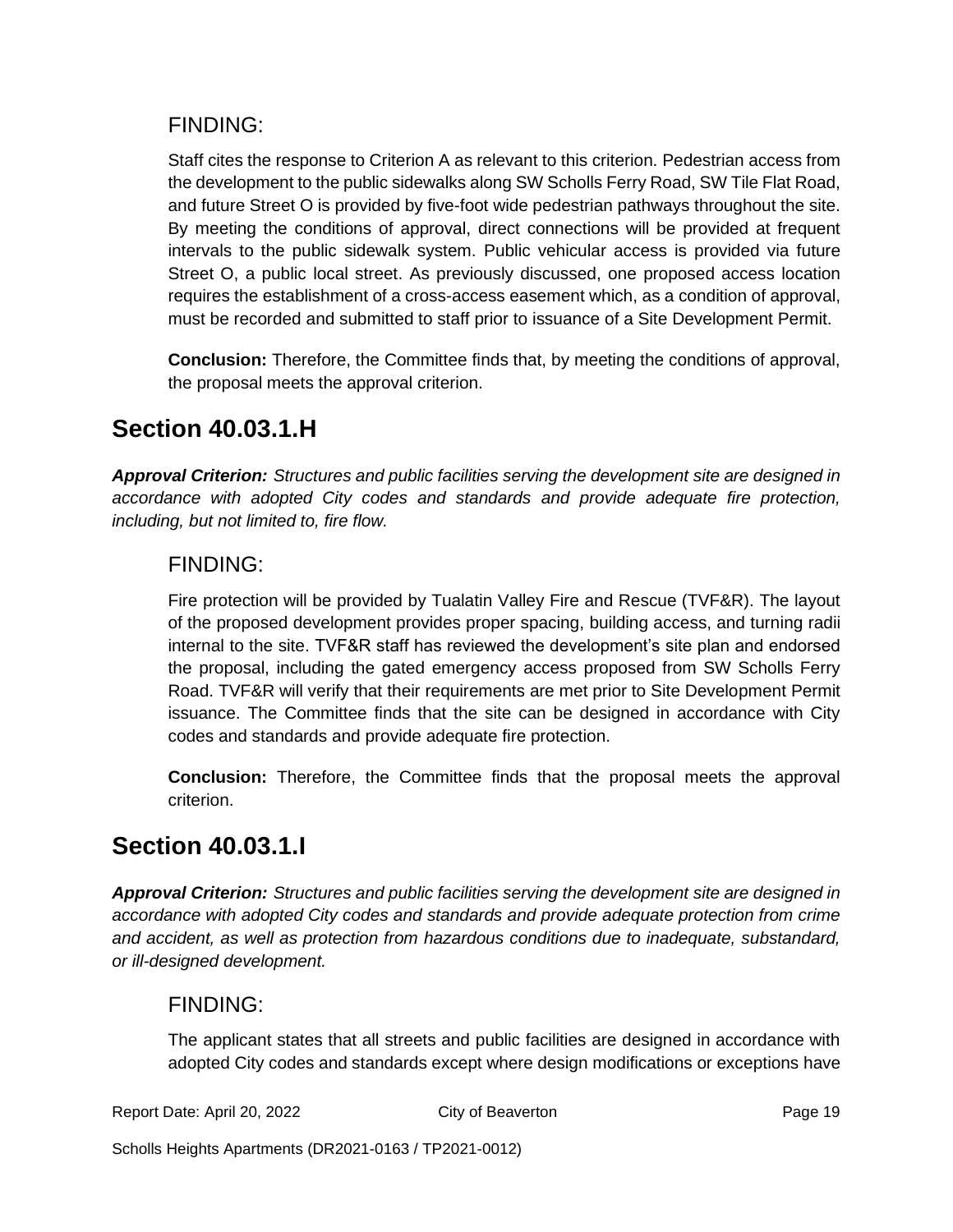been requested. Development permits will be submitted for life and safety review prior to site development.

The Committee finds that review of the construction documents at the Site Development and Building Permit stages will ensure protection from hazardous conditions due to inadequate, substandard, or ill-designed development.

**Conclusion:** Therefore, the Committee finds that by meeting the conditions of approval, the proposal meets the approval criterion.

### **Section 40.03.1.J**

*Approval Criterion: Grading and contouring of the development site is designed to accommodate the proposed use and to mitigate adverse effect(s) on neighboring properties, public right-of-way, surface drainage, water storage facilities, and the public storm drainage system.*

### FINDING:

The Committee has reviewed the proposed preliminary grading plan and finds no adverse effect on neighboring properties, the public right-of-way, or the public storm system. Staff cites the findings for BDC 60.05.45.8 in Attachment B of this report as applicable to this approval criterion. To ensure that grading standards are met prior to Site Development Permit issuance, the Committee recommends condition of approval #13 which would require the submittal of grading plans demonstrating compliance with Beaverton City Code standards at that time. However, the condition specifies that it is not applicable to grading activity that is approved through a Design Review process. By meeting the condition of approval, no adverse effect will occur on neighboring properties, the public right-of-way, or the public storm system.

**Conclusion:** Therefore, the Committee finds that by meeting the condition of approval, the proposal meets the approval criterion.

### **Section 40.03.1.K**

*Approval Criterion: Access and facilities for physically handicapped people are incorporated into the development site and building design, with particular attention to providing continuous, uninterrupted access routes.*

### FINDING:

The applicant states that the proposal complies with all requirements of Beaverton's Engineering Design Manual, and all on-site pedestrian routes will meet Americans with Disabilities Act (ADA) standards and facilitates efficient pedestrian travel. ADA-accessible

Report Date: April 20, 2022 City of Beaverton Cases and Page 20

Scholls Heights Apartments (DR2021-0163 / TP2021-0012)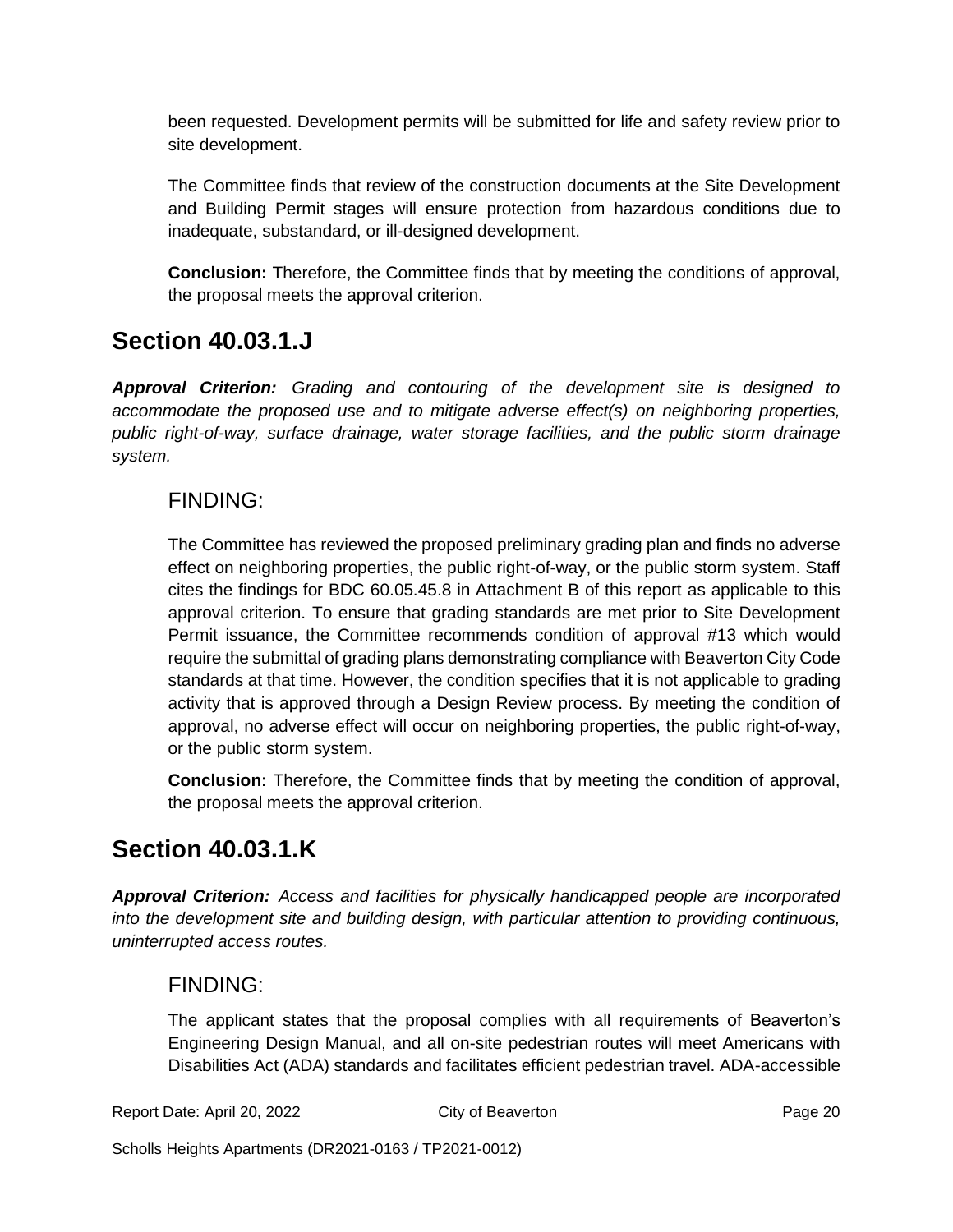sidewalks and ramps are provided to connect to public pedestrian facilities along SW Scholls Ferry Road, SW Tile Flat Road, and the new paved multi-use trail.

The applicant will be required to meet all applicable accessibility standards of the International Building Code, Fire Code, and other standards as required by the ADA. The Committee finds that review of the proposed plans at Site Development and Building Permit stages is sufficient to guarantee compliance with accessibility standards.

**Conclusion:** Therefore, the Committee finds that by meeting the conditions of approval, the proposal meets the approval criterion.

### **Section 40.03.1.L**

*Approval Criterion: The application includes all required submittal materials as specified in Section 50.25.1 of the Development Code.*

#### FINDING:

The applicant submitted the Design Review Three and Tree Plan Two applications on December 1, 2021. The applications were deemed complete on March 9, 2022.

**Conclusion:** Therefore, the Committee finds that the proposal meets the approval criterion.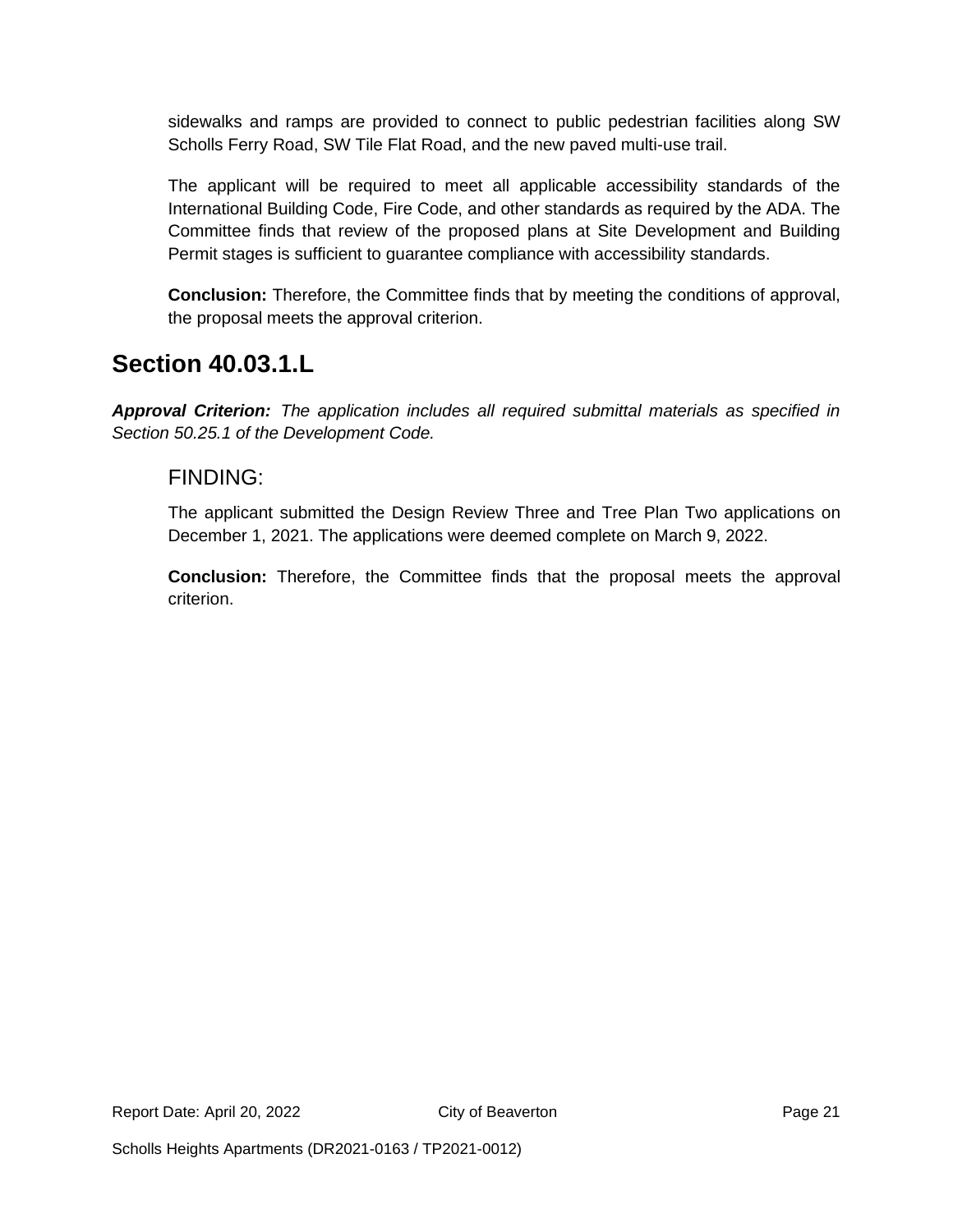## **Code Conformance Analysis**

### **Chapter 20 Use and Site Development Requirements**

### **Residential Urban High Density District (R1) Zoning District**

| <b>CODE STANDARD</b>                            | <b>CODE REQUIREMENT</b>                                                                                                                                                                                                                  | <b>PROJECT PROPOSAL</b>                                                                           | <b>MEETS</b><br>CODE? |
|-------------------------------------------------|------------------------------------------------------------------------------------------------------------------------------------------------------------------------------------------------------------------------------------------|---------------------------------------------------------------------------------------------------|-----------------------|
|                                                 | <b>Development Code Section 20.10.20</b>                                                                                                                                                                                                 |                                                                                                   |                       |
| <b>Attached Residential</b><br><b>Dwellings</b> | Permitted                                                                                                                                                                                                                                | The applicant proposes to construct<br>216 attached dwelling units in eight<br>buildings.         | <b>YES</b>            |
|                                                 | <b>Development Code Section 20.10.15</b>                                                                                                                                                                                                 |                                                                                                   |                       |
| Parcel Area                                     | Minimum: 1,000 square feet<br>Maximum: None                                                                                                                                                                                              | 11.48 acres (500,504 square feet)                                                                 | <b>YES</b>            |
| <b>Residential Density</b>                      | The Scholls Heights PUD<br>established the following<br>density requirements (all<br>phases):<br>Minimum total units: 826<br>Maximum total units: 2107<br>Units approved for the South<br>Phase (multifamily): 216                       | 216 units                                                                                         | <b>YES</b>            |
| <b>Minimum Lot Dimensions</b>                   | Width: 20<br>Depth: None                                                                                                                                                                                                                 | 1,078 feet<br>398 feet                                                                            | <b>YES</b>            |
| <b>Yard Setbacks</b>                            | Parent parcels of the Scholls<br>Heights PUD must meet the<br>minimum yard setbacks of the<br>underlying zone district.<br>Front Minimum: 10 feet<br>(abutting SW Scholls Ferry<br>Road)<br>Side Minimum: 5 feet<br>Rear Minimum: 5 feet | Front (south): 10 feet<br>Side (west): 20 feet<br>Side (east): 115 feet<br>Rear (north): 8.4 feet | <b>YES</b>            |
| Maximum Building Height                         | 60 feet                                                                                                                                                                                                                                  | 42 feet 1/4 inches at highest roof plane                                                          | <b>YES</b>            |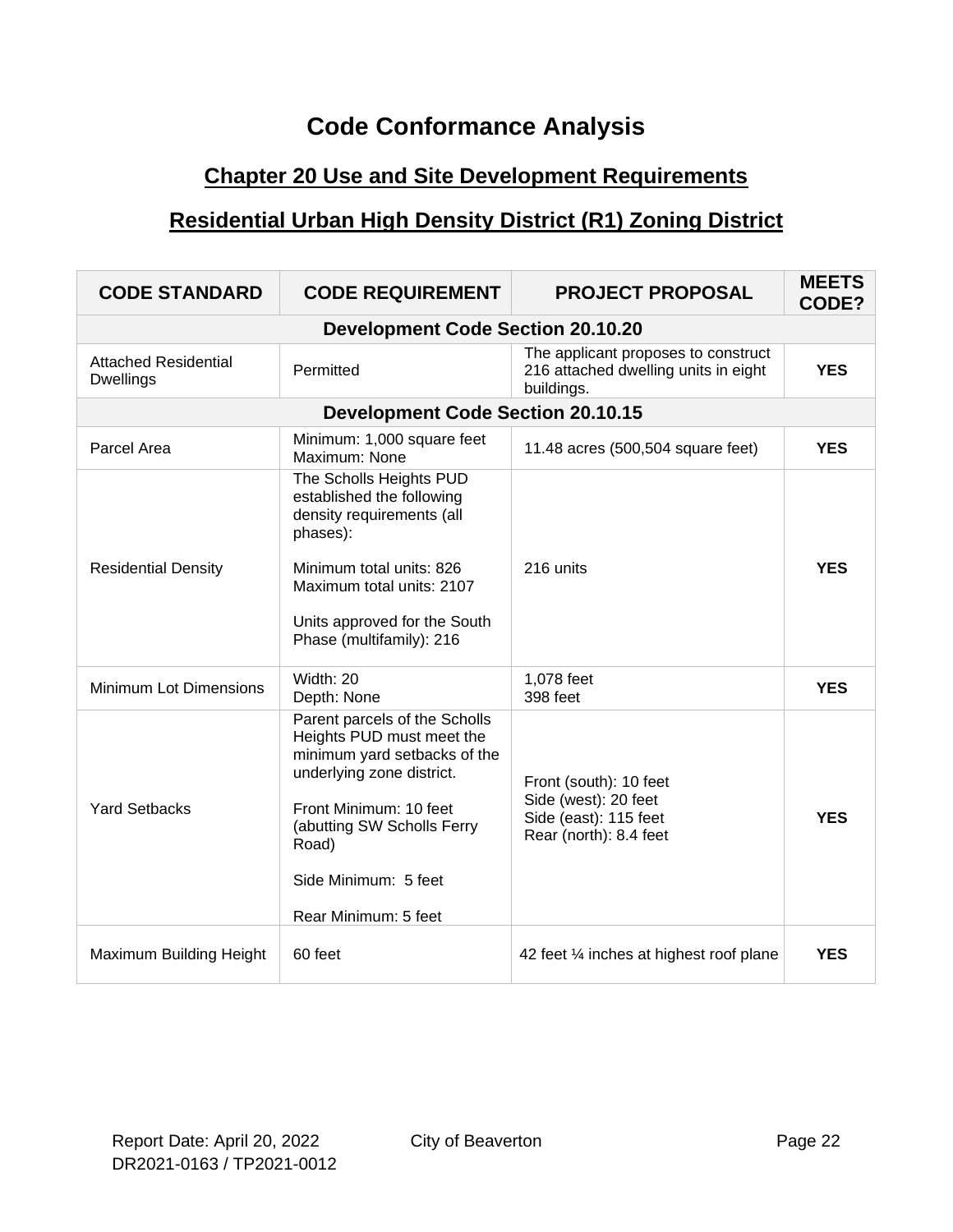### **Chapter 60 Special Requirements**

| <b>CODE STANDARD</b>                                               | <b>CODE REQUIREMENT</b>                                                                                                                    | <b>PROJECT PROPOSAL</b>                                                                                                                            | <b>MEETS</b><br>CODE?                                                            |  |
|--------------------------------------------------------------------|--------------------------------------------------------------------------------------------------------------------------------------------|----------------------------------------------------------------------------------------------------------------------------------------------------|----------------------------------------------------------------------------------|--|
|                                                                    | <b>Development Code Section 60.05</b>                                                                                                      |                                                                                                                                                    |                                                                                  |  |
| Design Review<br>Principles, Standards,<br>and Guidelines          | Requirements for new<br>development and<br>redevelopment.                                                                                  | The applicant has submitted a Design<br>Review Three application.                                                                                  | See DR<br><b>Findings</b>                                                        |  |
|                                                                    | <b>Development Code Section 60.07</b>                                                                                                      |                                                                                                                                                    |                                                                                  |  |
| Drive-Up Window<br><b>Facilities</b>                               | Requirements for drive-up,<br>drive-through, and drive-in<br>facilities.                                                                   | No drive-up window facilities are<br>proposed.                                                                                                     | N/A                                                                              |  |
|                                                                    | <b>Development Code Section 60.10</b>                                                                                                      |                                                                                                                                                    |                                                                                  |  |
| <b>Floodplain Regulations</b>                                      | Requirements for properties<br>located in floodplain, floodway,<br>or floodway fringe.                                                     | There is no floodplain, floodway, or<br>floodway fridge located on the subject<br>property.                                                        | N/A                                                                              |  |
|                                                                    | <b>Development Code Section 60.11</b>                                                                                                      |                                                                                                                                                    |                                                                                  |  |
| <b>Food Cart Pod Regulations</b>                                   | Requirements for food carts<br>and food cart pods.                                                                                         | No food cart pods are proposed.                                                                                                                    | N/A                                                                              |  |
|                                                                    | <b>Development Code Section 60.12</b>                                                                                                      |                                                                                                                                                    |                                                                                  |  |
| Habitat Friendly and Low<br><b>Impact Development</b><br>Practices | Optional program offering<br>various credits available for use<br>of specific Habitat Friendly or<br>Low Impact Development<br>techniques. | No Habitat Friendly or Low Impact<br>Development credits are requested.                                                                            | N/A                                                                              |  |
|                                                                    | <b>Development Code Section 60.15</b>                                                                                                      |                                                                                                                                                    |                                                                                  |  |
| <b>Land Division Standards</b>                                     | On-site contouring within 25<br>feet of a property line within or<br>abutting any residentially zoned<br>property.                         | Design Review requires conformance<br>with this section. The applicant has<br>elected to be evaluated under the<br>corresponding Design Guideline. | <b>SEE</b><br><b>DESIGN</b><br><b>GUIDELINE</b><br><b>FINDINGS</b><br>60.05.45.8 |  |
| <b>Development Code Section 60.20</b>                              |                                                                                                                                            |                                                                                                                                                    |                                                                                  |  |
| Mobile and Manufactured<br>Home Regulations                        | Requirements for the<br>placement of mobile and<br>manufactured homes.                                                                     | No mobile or manufactured homes are<br>proposed.                                                                                                   | N/A                                                                              |  |
|                                                                    | <b>Development Code Section 60.25</b>                                                                                                      |                                                                                                                                                    |                                                                                  |  |
| Off-Street Loading<br>Requirements                                 | Minimum: None                                                                                                                              | No loading space is proposed.                                                                                                                      | N/A                                                                              |  |
|                                                                    | <b>Development Code Section 60.30</b>                                                                                                      |                                                                                                                                                    |                                                                                  |  |
| <b>Off-Street Motor</b>                                            | Minimum: 324                                                                                                                               | 345 spaces are proposed (excluding                                                                                                                 | <b>YES</b>                                                                       |  |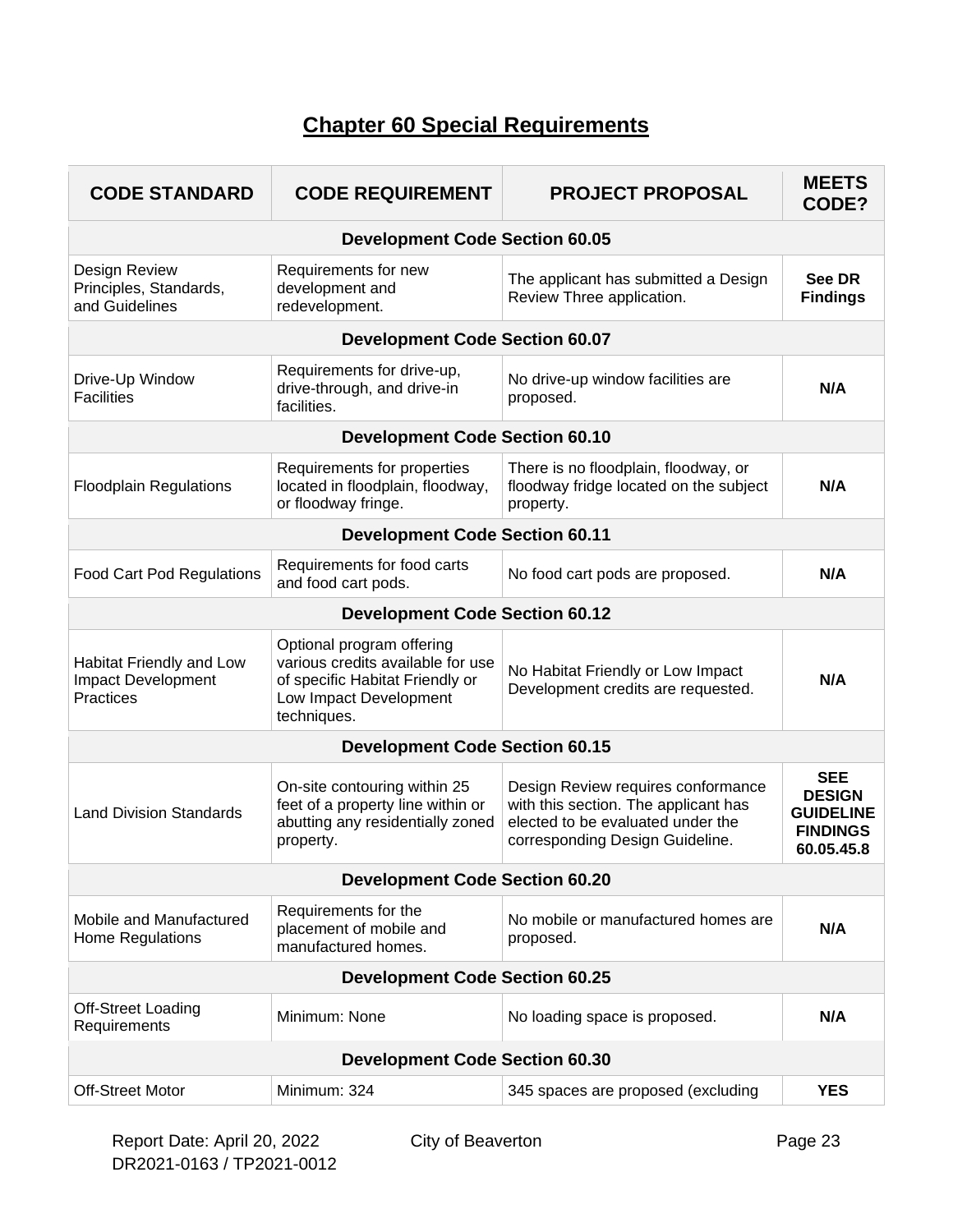| Vehicle Parking                                                   | Maximum: 422                                                                                     | compact and tandem).                                                                                                                                                                    |                                  |  |
|-------------------------------------------------------------------|--------------------------------------------------------------------------------------------------|-----------------------------------------------------------------------------------------------------------------------------------------------------------------------------------------|----------------------------------|--|
| <b>CODE STANDARD</b>                                              | <b>CODE REQUIREMENT</b>                                                                          | <b>PROJECT PROPOSAL</b>                                                                                                                                                                 | <b>MEETS</b><br>CODE?            |  |
|                                                                   | <b>Development Code Section 60.30</b>                                                            |                                                                                                                                                                                         |                                  |  |
| <b>Required Bicycle</b><br>Parking                                | Short-term: 11 spaces                                                                            | Short-term: 18 spaces                                                                                                                                                                   | <b>YES</b>                       |  |
|                                                                   | Long-term: 216 spaces                                                                            | Long-term: 216 spaces                                                                                                                                                                   |                                  |  |
|                                                                   | <b>Development Code Section 60.33</b>                                                            |                                                                                                                                                                                         |                                  |  |
| Park and Recreation<br><b>Facilities and Service</b><br>Provision | Requirements for annexing<br>property to THPRD.                                                  | The site is already within THPRD's<br>boundaries.                                                                                                                                       | N/A                              |  |
|                                                                   | <b>Development Code Section 60.35</b>                                                            |                                                                                                                                                                                         |                                  |  |
| Planned Unit Development                                          | Development and design<br>principles for Planned Unit<br>Developments.                           | The subject site is part of the approved<br>Scholls Heights PUD. The proposal<br>meets the PUD conditions of approval<br>and all applicable zoning standards<br>established by the PUD. | <b>YES</b>                       |  |
|                                                                   | <b>Development Code Section 60.40</b>                                                            |                                                                                                                                                                                         |                                  |  |
| <b>Sign Regulations</b>                                           | Requirements for signs.                                                                          | All signs will be reviewed under a<br>separate sign permit and are not<br>reviewed with this proposal.                                                                                  | N/A                              |  |
|                                                                   | <b>Development Code Section 60.45</b>                                                            |                                                                                                                                                                                         |                                  |  |
| <b>Solar Access Protection</b>                                    | Solar access requirements for<br>subdivisions and single-family<br>homes.                        | No subdivisions or single-detached<br>homes are proposed.                                                                                                                               | N/A                              |  |
|                                                                   | <b>Development Code Section 60.50</b>                                                            |                                                                                                                                                                                         |                                  |  |
| Accessory Uses and<br><b>Structures</b>                           | Requirements for accessory<br>uses and structure.                                                | The proposed gazebo meets<br>accessory structure requirements.                                                                                                                          | <b>YES</b>                       |  |
|                                                                   | <b>Development Code Section 60.55</b>                                                            |                                                                                                                                                                                         |                                  |  |
| <b>Transportation Facilities</b>                                  | Requirements pertaining to the<br>construction or reconstruction<br>of transportation facilities | Refer to the Facilities Review<br>Committee findings herein.                                                                                                                            | <b>YES</b>                       |  |
|                                                                   | <b>Development Code Section 60.60</b>                                                            |                                                                                                                                                                                         |                                  |  |
| <b>Trees and Vegetation</b>                                       | Regulations pertaining to tree<br>removal and preservation.                                      | The applicant has submitted a Tree<br>Plan Two application.                                                                                                                             | <b>See TP</b><br><b>Findings</b> |  |
|                                                                   | <b>Development Code Section 60.65</b>                                                            |                                                                                                                                                                                         |                                  |  |
| <b>Utility Undergrounding</b>                                     | Requirements for placing<br>overhead utilities underground.                                      | Refer to the Facilities Review<br>Committee findings herein.                                                                                                                            | <b>YES</b>                       |  |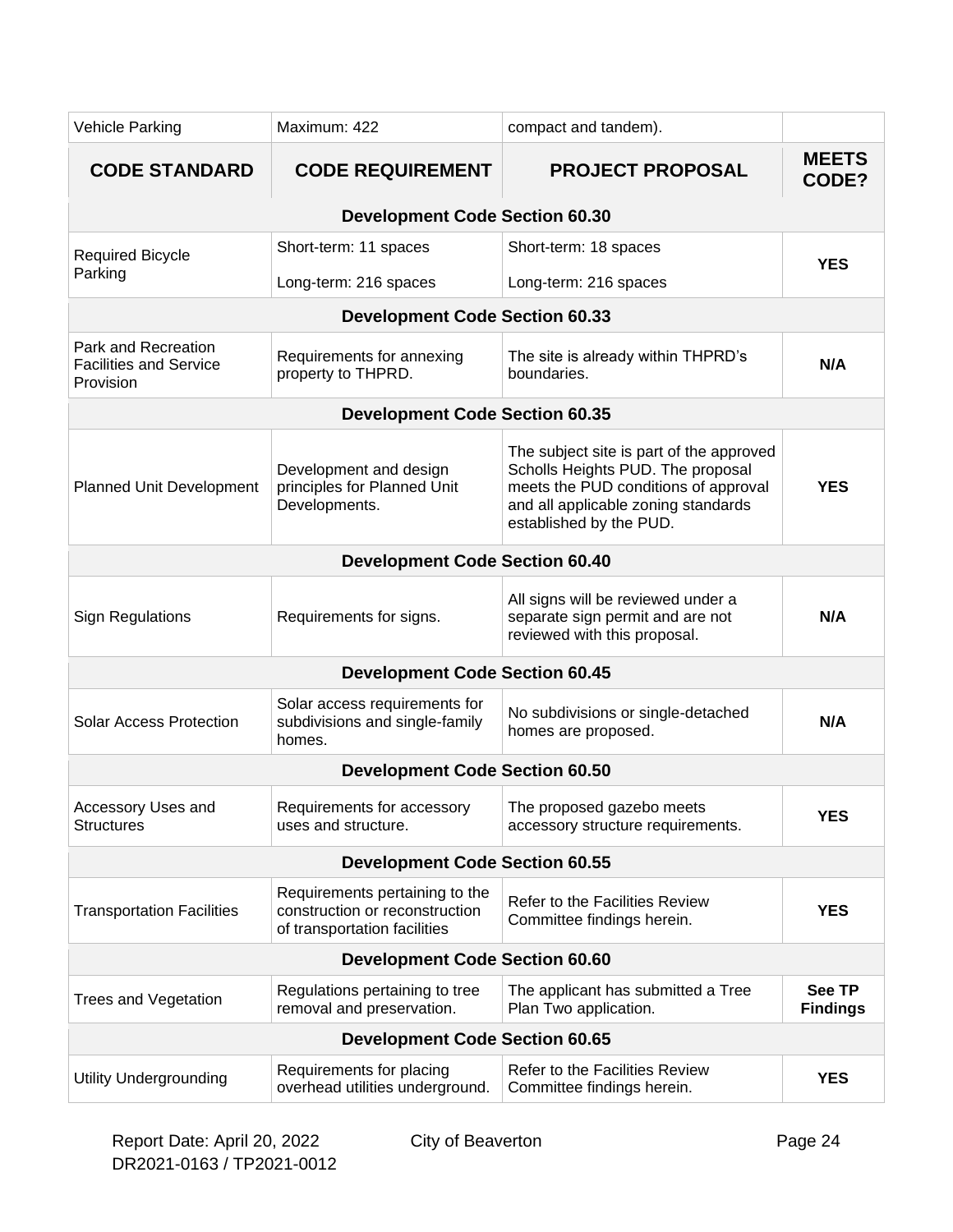| <b>Development Code Section 60.67</b> |                                  |                                       |            |  |
|---------------------------------------|----------------------------------|---------------------------------------|------------|--|
| Significant Natural                   | Regulations pertaining to        | <b>Refer to the Facilities Review</b> | <b>YES</b> |  |
| Resources                             | wetlands and riparian corridors. | Committee findings herein.            |            |  |
| <b>Development Code Section 60.70</b> |                                  |                                       |            |  |
| <b>Wireless Communication</b>         | Regulations pertaining to        | No wireless communication facilities  | N/A        |  |
| <b>Facilities</b>                     | wireless facilities.             | are proposed.                         |            |  |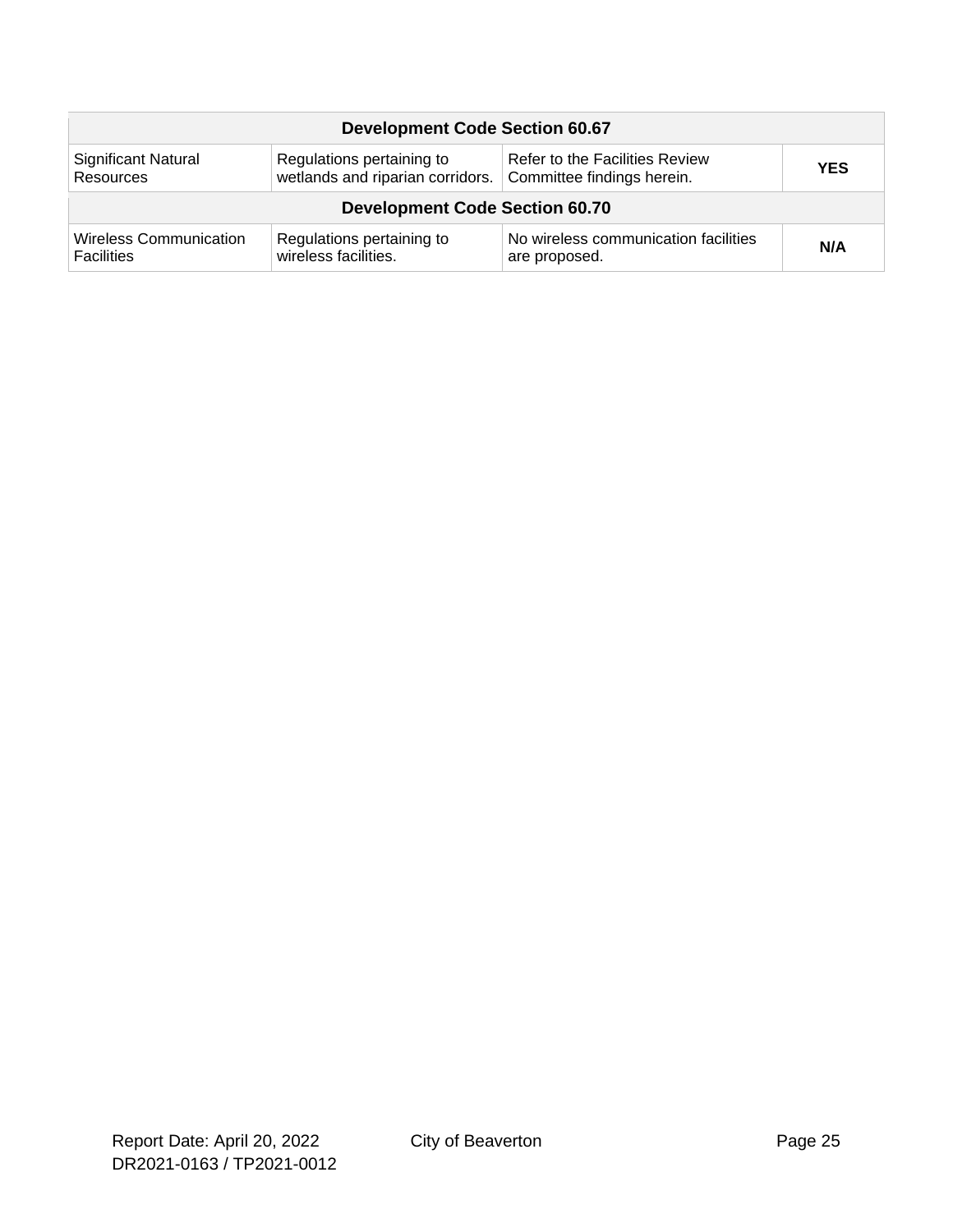# <span id="page-25-0"></span>**Attachment B: DESIGN REVIEW THREE DR2021-0163**

### ANALYSIS AND FINDINGS FOR DESIGN REVIEW THREE APPROVAL

**Recommendation:** Based on the facts and findings presented below, staff recommends **APPROVAL** of **DR2021-0163**, subject to the applicable conditions identified in Attachment D.

## Section 40.03.1 Facilities Review Approval Criteria:

The applicant for development must establish that the application complies with all relevant standards in conformance with Section 50.25.1.B, and all the following criteria have been met:

### **Facilities Review Approval Criteria Section 40.03.1.A-L**

#### FINDING:

Staff has reviewed the applicable Facilities Review criteria in Attachment A to this report. Staff cites the findings presented in Attachment A in response to the Facilities Review approval criteria. As identified in Attachment A, above, the proposal meets Criteria A-L, and therefore meets the criterion for approval.

**Conclusion:** Therefore, the Committee finds that the proposal meets the criteria.

## Section 40.20.05 Purpose:

The purpose of Design Review is to promote Beaverton's commitment to the community's appearance, quality pedestrian environment, and aesthetic quality. It is intended that monotonous, drab, unsightly, dreary, and inharmonious development will be discouraged. Design Review is also intended to conserve the City's natural amenities and visual character by ensuring the proposals are properly related to their sites and to their surroundings by encouraging compatible and complementary development. The purpose of Design Review as summarized in this Section is carried out by the approval criteria listed herein.

# Planning Commission Standards for Approval:

Section 40.20.15.3.C of the Development Code provides standards to govern the decisions of the Commission as they evaluate and render decisions on Design Review Applications. The Commission will determine whether the application as presented, meets the Design Review Three approval criteria. The Commission may choose to adopt, not adopt or modify the Committee's findings. In this portion of the report, staff evaluates the application in accordance with the criteria for Type Three Design Review.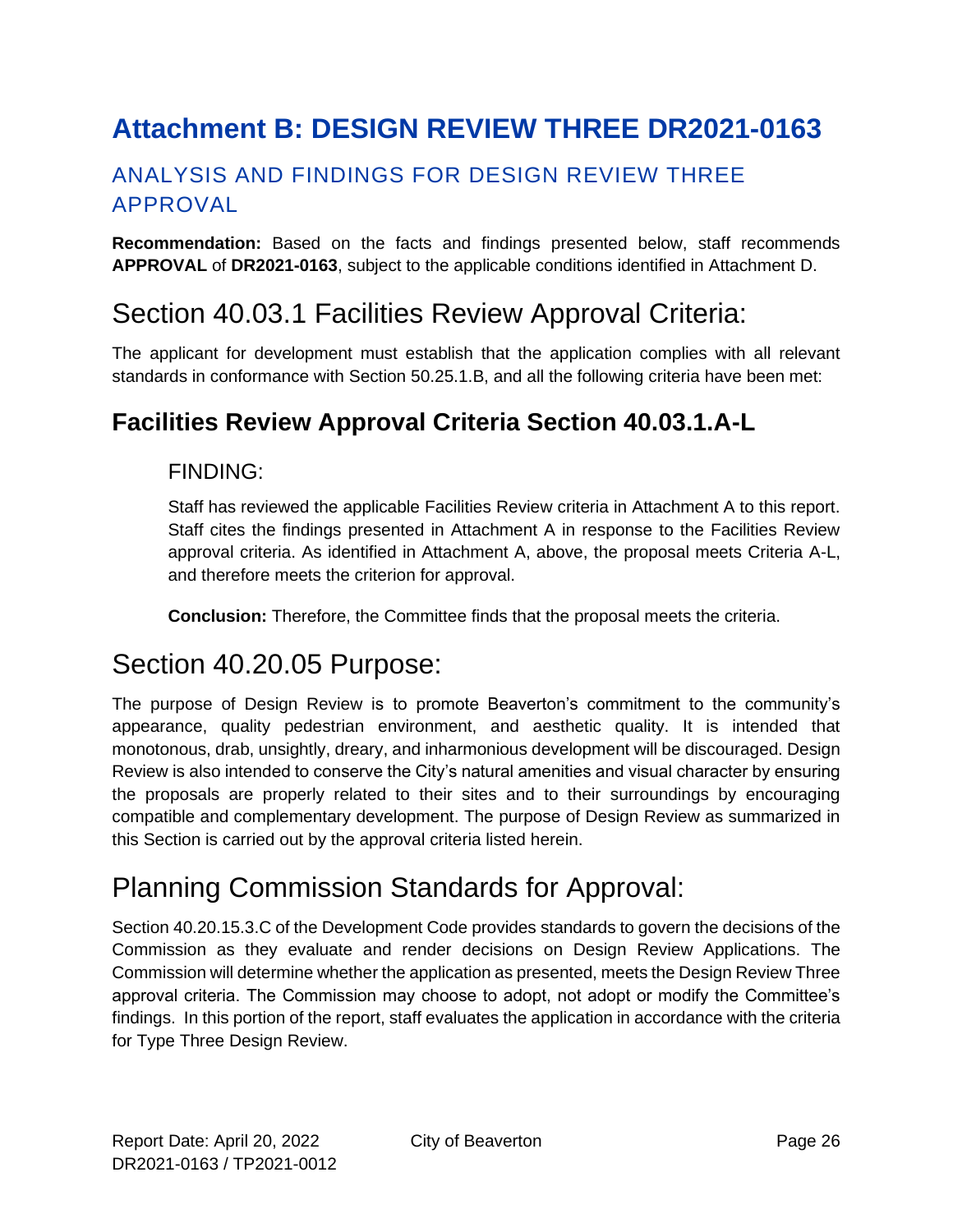To approve a Design Review Three application, the decision-making authority shall make findings of fact based on evidence provided by the applicant demonstrating that all the following criteria are satisfied:

### **Section 40.20.15.3.C.1**

The proposal satisfies the threshold requirements for a Design Review Three application.

### FINDING:

The applicant proposes to construct eight new residential buildings for attached residential dwellings and associated site improvements. The proposal could be processed as a Design Review Two if the project met all applicable Design Standards. However, the applicant elects to be reviewed under a combination of Design Standards and Design Guidelines. Threshold 8 of Design Review Three reads "A project meeting the Design Review Two thresholds which does not meet an applicable Design Standard." Therefore, the application meets Threshold 8 for Design Review Three.

**Conclusion:** Therefore, staff finds the proposal meets the criterion for approval.

## **Section 40.20.15.3.C.2**

All City application fees related to the application under consideration by the decision-making authority have been submitted.

### FINDING:

The City of Beaverton received the appropriate fee for a Design Review Three application.

**Conclusion:** Therefore, staff finds the proposal meets the criterion for approval.

### **Section 40.20.15.3.C.3**

For proposals meeting Design Review Three application thresholds numbers 1 through 6, the proposal is consistent with all applicable provisions of Sections 60.05.35 through 60.05.50 (Design Guidelines).

#### FINDING:

The applicant meets Design Review Three threshold 8. This criterion does not apply

**Conclusion:** Therefore, staff finds the criterion is not applicable.

### **Section 40.20.15.3.C.4**

For additions to or modifications of existing development, the proposal is consistent with all applicable provisions of Sections 60.05.35 through 60.05.50 (Design Guidelines) or can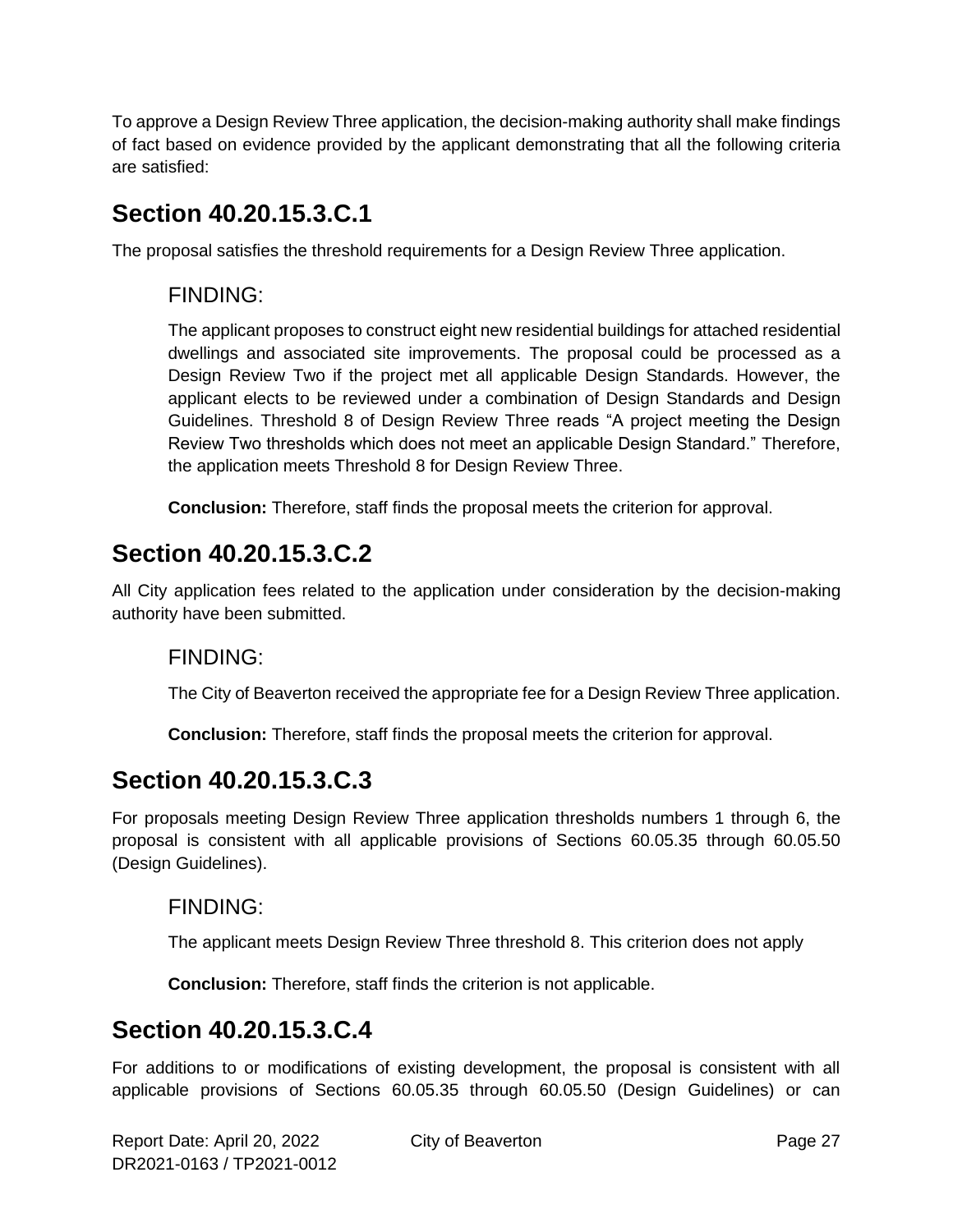demonstrate that the additions or modifications are moving towards compliance with specific Design Guidelines if any of the following conditions exist:

- a. A physical obstacle such as topography or natural feature exists and prevents the full implementation of the applicable guideline; or
- b. The location of existing structural improvements prevent the full implementation of the applicable guideline; or
- c. The location of the existing structure to be modified is more than 300 feet from a public street.

### FINDING:

The proposal is a new development, not an addition or modification of an existing development.

**Conclusion:** Therefore, staff finds the criterion is not applicable.

### **Section 40.20.15.3.C.5**

For DRBCP proposals which involve the phasing of required floor area, the proposed project shall demonstrate how future development of the site, to the minimum development standards established in this Code or greater, can be realistically achieved at ultimate build out of the DRBCP.

### FINDING:

The applicant does not propose a Design Review Build-out Concept Plan (DRBCP).

**Conclusion:** Therefore, staff finds the criterion is not applicable.

## **Section 40.20.15.3.C.6**

For proposals meeting Design Review Three application Threshold numbers 7 or 8, where the applicant has decided to address a combination of standards and guidelines, the proposal is consistent with all applicable provisions of Sections 60.05.15 through 60.05.30 (Design Standards) except for the Design Standard(s) where the proposal is instead subject to the applicable corresponding Design Guideline(s).

### FINDING:

The applicant has elected to respond to a combination of Design Standards and Design Guidelines. Staff cites the Design Standards table as well as the Design Guidelines Analysis at the end of this Design Review section, which evaluates the project as it relates to the applicable Design Review Standards and Guidelines found in Section 60.05.05 through 60.05.50 of the Development Code.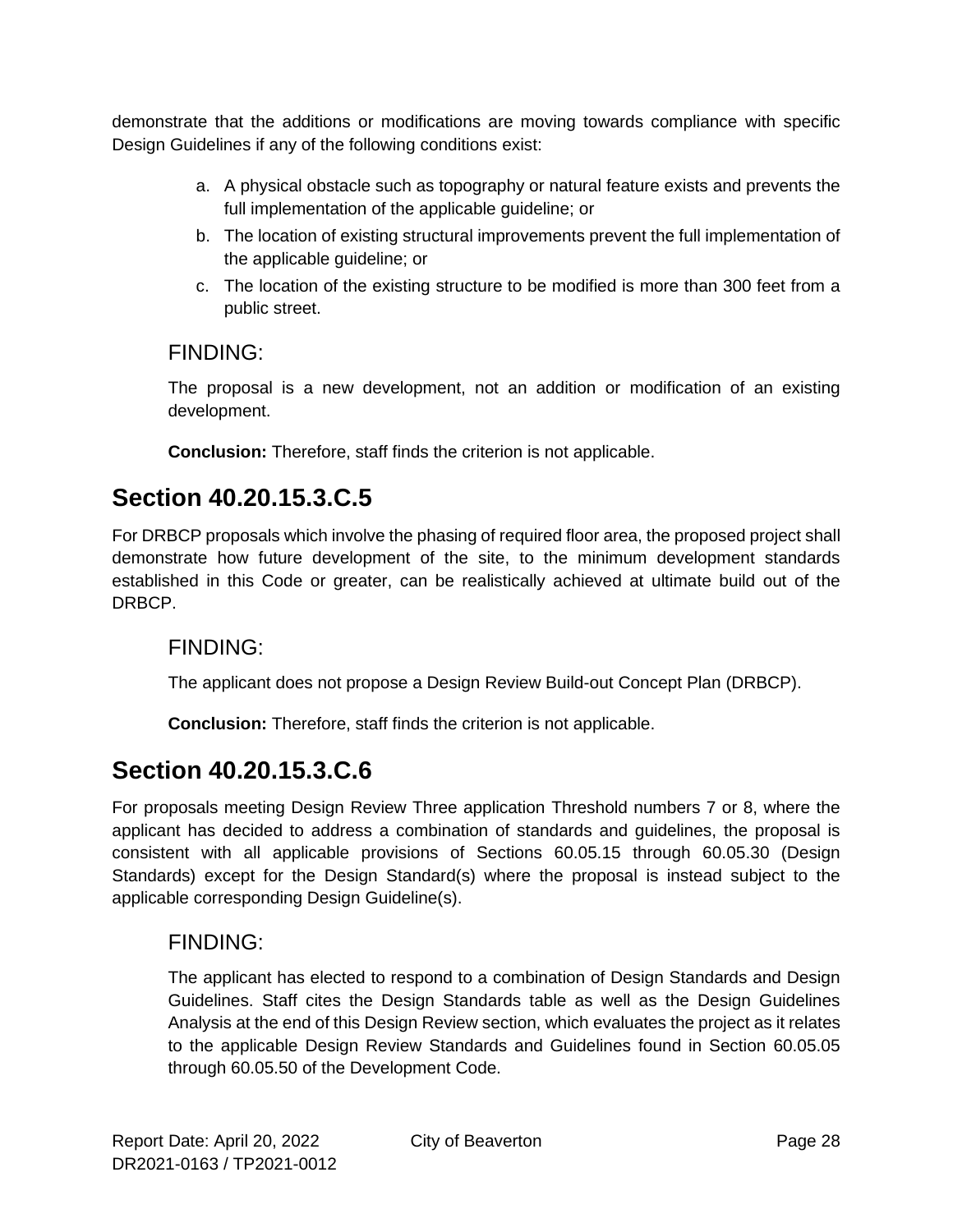**Conclusion:** Therefore, staff finds the proposal will meet the criterion for approval by meeting the conditions of approval.

## **Section 40.20.15.3.C.7**

For proposals meeting Design Review Three application Threshold numbers 7 or 8, where the applicant has decided to address Design Guidelines only, the proposal is consistent with the applicable provisions of Sections 60.05.35 through 60.05.50 (Design Guidelines).

### FINDING:

The applicant has elected to address a combination of Design Standards and Design Guidelines.

**Conclusion:** Therefore, staff finds the criterion is not applicable.

### **Section 40.20.15.3.C.8**

Applications and documents related to the request, which will require further City approval, shall be submitted to the City in the proper sequence.

#### FINDING:

The applicant has submitted this Design Review Three application and a Tree Plan Two application for concurrent review. No additional applications or documents are needed at this time. Staff recommends a condition requiring approval of the associated Tree Plan Two application prior to Site Development Permit issuance.

**Conclusion:** Therefore, staff finds that by meeting the conditions of approval, the proposal meets the criterion.

## **CONCLUSION & RECOMMENDATION**

Based on the facts and findings presented, staff recommends APPROVAL of DR2021-0163, subject to the applicable conditions identified in Attachment D.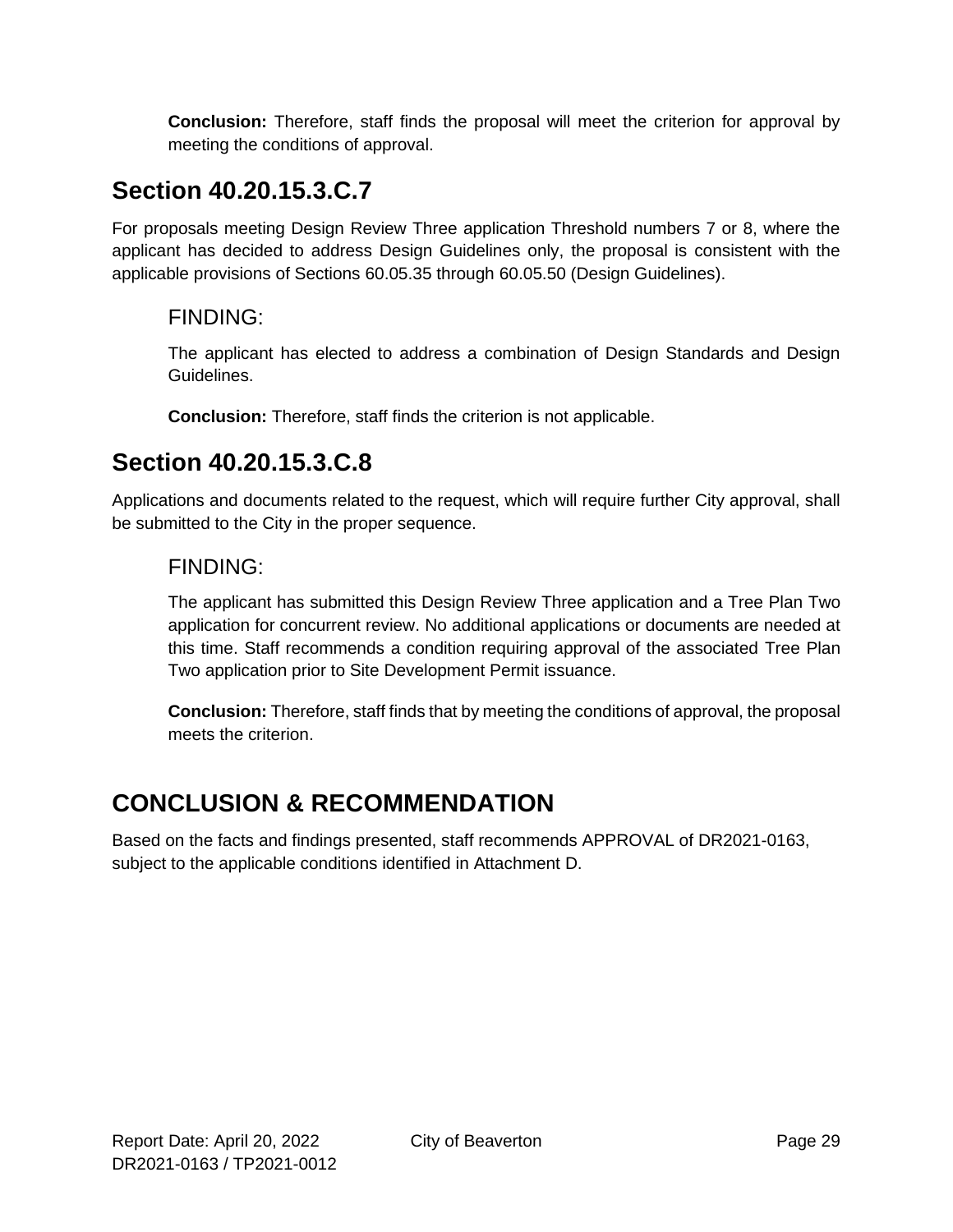#### **Design Standards Analysis Section 60.05.15 Building Design and Orientation**

| <b>DESIGN STANDARD</b>                                                                 | <b>PROJECT PROPOSAL</b>                                                                                                                                                                                                                                                                                 | <b>MEETS</b><br><b>STANDARD</b>                                        |  |
|----------------------------------------------------------------------------------------|---------------------------------------------------------------------------------------------------------------------------------------------------------------------------------------------------------------------------------------------------------------------------------------------------------|------------------------------------------------------------------------|--|
|                                                                                        | <b>Building Articulation and Variety</b>                                                                                                                                                                                                                                                                |                                                                        |  |
| 60.05.15.1.A<br>Max length of attached<br>residential buildings in<br>residential zone | The applicant as elected to be evaluated<br>under the corresponding Design Guideline.                                                                                                                                                                                                                   | <b>SEE DESIGN</b><br><b>GUIDELINE</b><br><b>FINDINGS</b><br>60.05.35.1 |  |
| 60.05.15.1.B<br>Min 30% articulation                                                   | On buildings that are visible from and within<br>200 feet of a public street, building<br>elevations that face the street or contain a<br>primary entrance are subject to this<br>standard. All applicable elevations provide<br>30% or greater articulation using permanent<br>architectural features. | <b>YES</b>                                                             |  |
| 60.05.15.1.C<br>Max 40' between<br>architectural features                              | The applicant as elected to be evaluated<br>under the corresponding Design Guideline.                                                                                                                                                                                                                   | <b>SEE DESIGN</b><br><b>GUIDELINE</b><br><b>FINDINGS</b><br>60.05.35.1 |  |
| 60.05.15.1.D<br>Max 150 sq. ft.<br>undifferentiated blank<br>walls facing streets      | The applicant as elected to be evaluated<br>under the corresponding Design Guideline.                                                                                                                                                                                                                   | <b>SEE DESIGN</b><br><b>GUIDELINE</b><br><b>FINDINGS</b><br>60.05.35.1 |  |
|                                                                                        | <b>Roof Forms</b>                                                                                                                                                                                                                                                                                       |                                                                        |  |
| 60.05.15.2.A<br>Min roof pitch = $4:12$                                                | All buildings have sloped roofs with a<br>minimum 4/12 pitch.                                                                                                                                                                                                                                           | <b>YES</b>                                                             |  |
| 60.05.15.2.B<br>Min roof eave $= 12$ "                                                 | All roofs are sloped with eaves projecting<br>12" or more from building walls.                                                                                                                                                                                                                          | <b>YES</b>                                                             |  |
| 60.05.15.2.C<br>Flat roofs need parapets                                               | No flat roofs are proposed.                                                                                                                                                                                                                                                                             | N/A                                                                    |  |
| 60.05.15.2.D<br>New structures in<br>existing development be<br>similar                | The proposal is new development, not part<br>of an existing development                                                                                                                                                                                                                                 | N/A                                                                    |  |
| 60.05.15.2.E<br>4:12 roof standard is N/A<br>to smaller feature roofs                  | Feature roofs are proposed to highlight<br>primary building entrances, and dormers<br>are used to break up roof planes of the<br>clubhouse.                                                                                                                                                             | <b>YES</b>                                                             |  |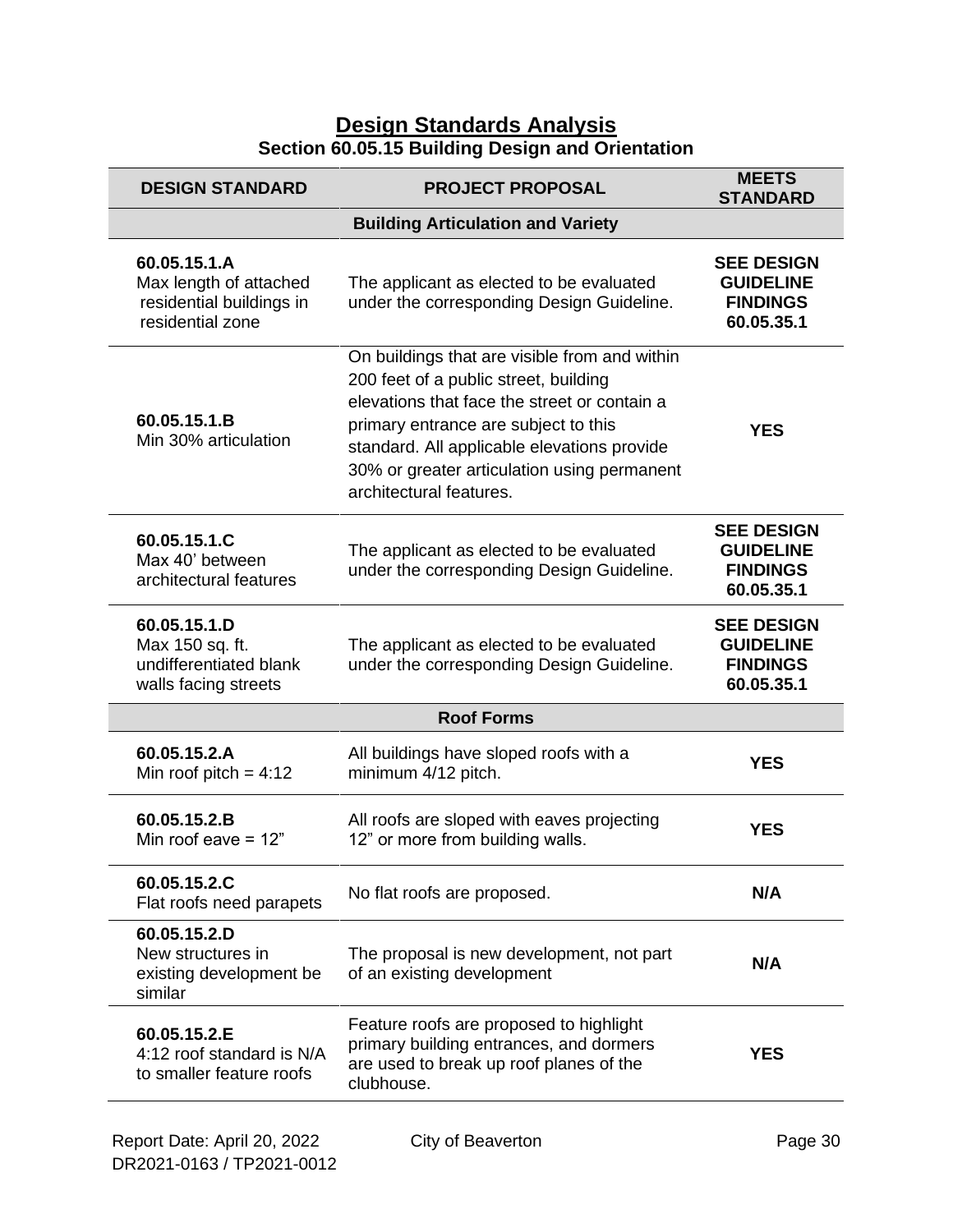| <b>DESIGN STANDARD</b>                                                                         | <b>PROJECT PROPOSAL</b>                                                                                                                                                                                                                                                                                                                                                                                                 | <b>MEETS</b><br><b>STANDARD</b> |  |
|------------------------------------------------------------------------------------------------|-------------------------------------------------------------------------------------------------------------------------------------------------------------------------------------------------------------------------------------------------------------------------------------------------------------------------------------------------------------------------------------------------------------------------|---------------------------------|--|
|                                                                                                | <b>Primary Building Entrances</b>                                                                                                                                                                                                                                                                                                                                                                                       |                                 |  |
| 60.05.15.3<br>Weather protection for<br>primary entrance                                       | Primary entrances of multifamily buildings<br>and the clubhouse are protected by<br>awnings. Covered entryways of apartment<br>buildings measure ten feet wide and eight<br>feet deep. Ground floor apartment<br>entrances are covered by balconies<br>exceeding 4' deep by 6' wide dimensions.<br>The primary clubhouse entrance is also<br>covered by an awning measuring<br>approximately 17.5' deep and 11.5' wide. | <b>YES</b>                      |  |
|                                                                                                | <b>Exterior Building Materials</b>                                                                                                                                                                                                                                                                                                                                                                                      |                                 |  |
| 60.05.15.4.A<br>Residential double wall<br>construction                                        | All walls of multifamily buildings are double<br>wall construction.                                                                                                                                                                                                                                                                                                                                                     | <b>YES</b>                      |  |
| 60.05.15.4.B<br>Maximum 30% of primary<br>elevation to be made of<br>unfinished concrete block | This standard is applicable to Conditional<br>Uses in Residential zones and all uses in<br>Commercial and Multiple Use zones. The<br>proposal is a permitted use in a Residential<br>zone, so this standard is not applicable.                                                                                                                                                                                          | N/A                             |  |
| 60.05.15.4.C<br>Foundations                                                                    | This standard is applicable to Conditional<br>Uses in Residential zones and all uses in<br>Commercial and Multiple Use zones. The<br>proposal is a permitted use in a Residential<br>zone, so this standard is not applicable.                                                                                                                                                                                          | N/A                             |  |
|                                                                                                | <b>Roof-Mounted Equipment</b>                                                                                                                                                                                                                                                                                                                                                                                           |                                 |  |
| 60.05.15.5.A through C<br><b>Equipment screening</b>                                           | Roof-mounted equipment is not proposed.<br>HVAC wall units are proposed for<br>apartment units which will be flush with<br>exterior walls and screened by painted grill<br>covers. HVAC and electrical equipment for<br>the clubhouse will be located inside the<br>building.                                                                                                                                           | N/A                             |  |
| Building Location and Orientation along Streets in MU and Com. Districts                       |                                                                                                                                                                                                                                                                                                                                                                                                                         |                                 |  |
| 60.05.15.6.A-F<br>Street frontage in<br><b>Commercial and Multiple</b><br>Use zones            | The proposed development is in a<br>residential zone district.                                                                                                                                                                                                                                                                                                                                                          | N/A                             |  |
|                                                                                                | <b>Building Scale along Major Pedestrian Routes</b>                                                                                                                                                                                                                                                                                                                                                                     |                                 |  |
| 60.05.15.7.A through C<br>22' Height Minimum<br>60' Height Maximum                             | The site is not located on an MPR.                                                                                                                                                                                                                                                                                                                                                                                      | N/A                             |  |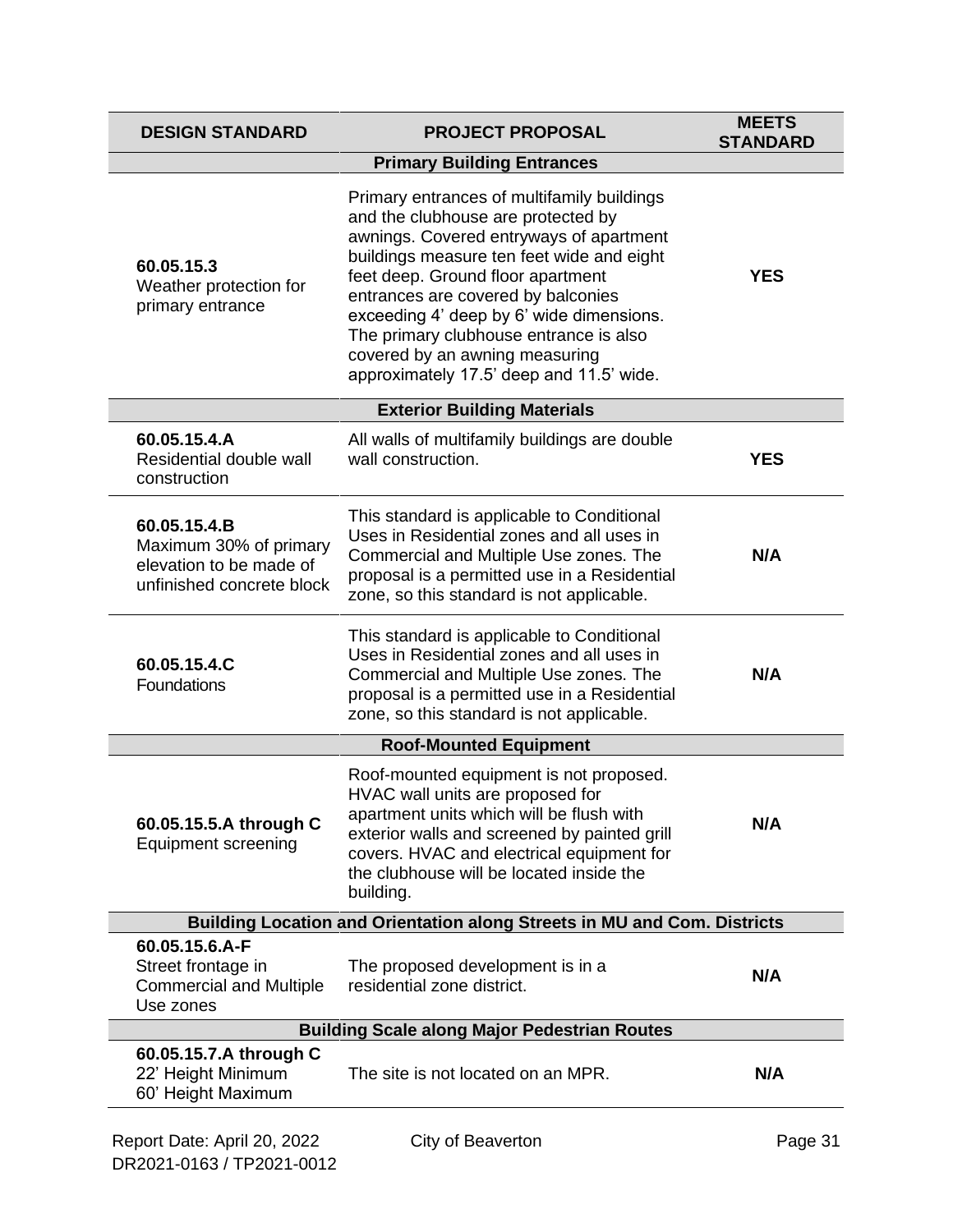| <b>DESIGN STANDARD</b>                              | <b>PROJECT PROPOSAL</b>                                                | <b>MEETS</b><br><b>STANDARD</b> |  |
|-----------------------------------------------------|------------------------------------------------------------------------|---------------------------------|--|
|                                                     | <b>Ground Floor Elevation on Commercial and Multiple Use Buildings</b> |                                 |  |
| 60.05.15.8.A-B<br>Glazing and Weather<br>Protection | Residential buildings are proposed.                                    | N/A                             |  |
| <b>Compact Detached Housing Design</b>              |                                                                        |                                 |  |
| 60.05.15.9.A-K                                      | Compact Detached Housing is not<br>proposed.                           | N/A                             |  |

### **Section 60.05.20 Circulation and Parking Design**

| <b>DESIGN STANDARD</b>                                                                | <b>PROJECT</b><br><b>PROPOSAL</b>                                                                                                                                                                                                                                                                                                                                                                                                     |     |
|---------------------------------------------------------------------------------------|---------------------------------------------------------------------------------------------------------------------------------------------------------------------------------------------------------------------------------------------------------------------------------------------------------------------------------------------------------------------------------------------------------------------------------------|-----|
| Connections to the public street system                                               |                                                                                                                                                                                                                                                                                                                                                                                                                                       |     |
| 60.05.20.1<br>Connect on-site<br>circulation to existing and<br>planned street system | The Comprehensive Plan Transportation<br>Element has not yet incorporated South<br>Cooper Mountain plan area. However,<br>pedestrian, bicycle, motor vehicle<br>connections are proposed to connect from<br>private on-site facilities directly to existing<br>and planned right-of-way facilities adjacent<br>to this site. The development will also<br>construct frontage improvements for future<br>Street O including sidewalks. | YES |
|                                                                                       | Loading Areas, solid waste facilities and similar improvements                                                                                                                                                                                                                                                                                                                                                                        |     |
| 60.05.20.2.A<br>Screen from public view                                               | Waste disposal and recycling facilities<br>including a trash compactor are proposed in<br>enclosed structures in the southeast and<br>northwest areas of the site. Masonry<br>enclosure walls screen waste facilities from<br>public view from SW Scholls Ferry Road<br>and future Street O. Utility vaults are<br>screened from public view by landscaping.<br>Outdoor storage is not proposed.                                      | YES |
| 60.05.20.2.B<br>Loading areas shall be<br>screened                                    | No loading areas or loading docks are<br>proposed.                                                                                                                                                                                                                                                                                                                                                                                    | N/A |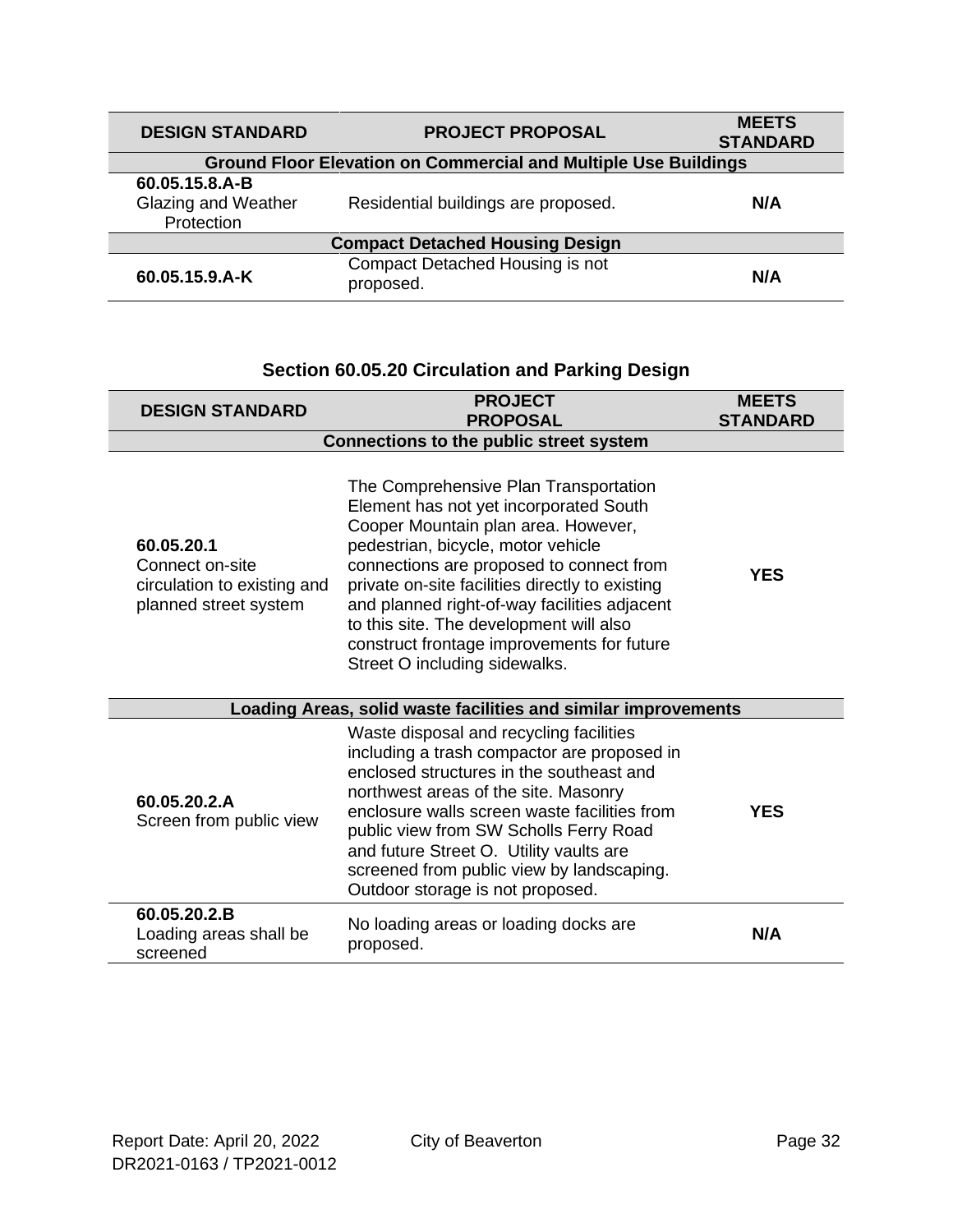| <b>DESIGN STANDARD</b>                                        | <b>PROJECT</b><br><b>PROPOSAL</b>                                                                                                                                                                                                                                                                                                                                                                                                                                                                                                                                                                                                                                                                                                                                                                         | <b>MEETS</b><br><b>STANDARD</b> |
|---------------------------------------------------------------|-----------------------------------------------------------------------------------------------------------------------------------------------------------------------------------------------------------------------------------------------------------------------------------------------------------------------------------------------------------------------------------------------------------------------------------------------------------------------------------------------------------------------------------------------------------------------------------------------------------------------------------------------------------------------------------------------------------------------------------------------------------------------------------------------------------|---------------------------------|
| 60.05.20.2.C<br>Screening with walls,<br>hedge, wood          | Service areas, loading zones, and outdoor<br>storage are not proposed. Two waste<br>facilities for trash and recycling service are<br>proposed at the northwest and southeast<br>areas of the site. The southeast enclosure<br>is screened by a masonry wall, but it is not<br>visible from public view due to topography<br>and landscaping. The northwest enclosure<br>is visible from public view, and it is<br>screened by an evergreen hedge and a<br>masonry wall. One utility vault is visible<br>from future Street O and is screened by an<br>evergreen hedge. If additional utility<br>structures are needed for the site and are<br>visible to the public, the structures must be<br>reviewed through the appropriate Design<br>Review process to ensure that they are<br>adequately screened. | YES                             |
| 60.05.20.2.D<br>Chain-link screening<br>prohibited            | No chain link fencing is proposed for<br>screening.                                                                                                                                                                                                                                                                                                                                                                                                                                                                                                                                                                                                                                                                                                                                                       | <b>YES</b>                      |
| 60.05.20.2.E<br>Screening of loading<br>waived in some zones. | Waiving of loading zone screening is not<br>requested.                                                                                                                                                                                                                                                                                                                                                                                                                                                                                                                                                                                                                                                                                                                                                    | N/A                             |
|                                                               | <b>Pedestrian Circulation</b>                                                                                                                                                                                                                                                                                                                                                                                                                                                                                                                                                                                                                                                                                                                                                                             |                                 |
| 60.05.20.3.A<br>Link to adjacent facilities                   | Pedestrian connections are provided<br>throughout the development to adjacent<br>existing facilities along SW Tile Flat Road<br>and SW Scholls Ferry Road. On-site<br>connections are provided to connect all<br>proposed buildings, parking areas, and<br>open space within the development and to<br>the public right of way.                                                                                                                                                                                                                                                                                                                                                                                                                                                                           | YES                             |
| 60.05.20.3.B<br>Direct walkway connection                     | Direct on-site connections are provided to<br>connect primary building entrances to the<br>public right of way and trails.                                                                                                                                                                                                                                                                                                                                                                                                                                                                                                                                                                                                                                                                                | <b>YES</b>                      |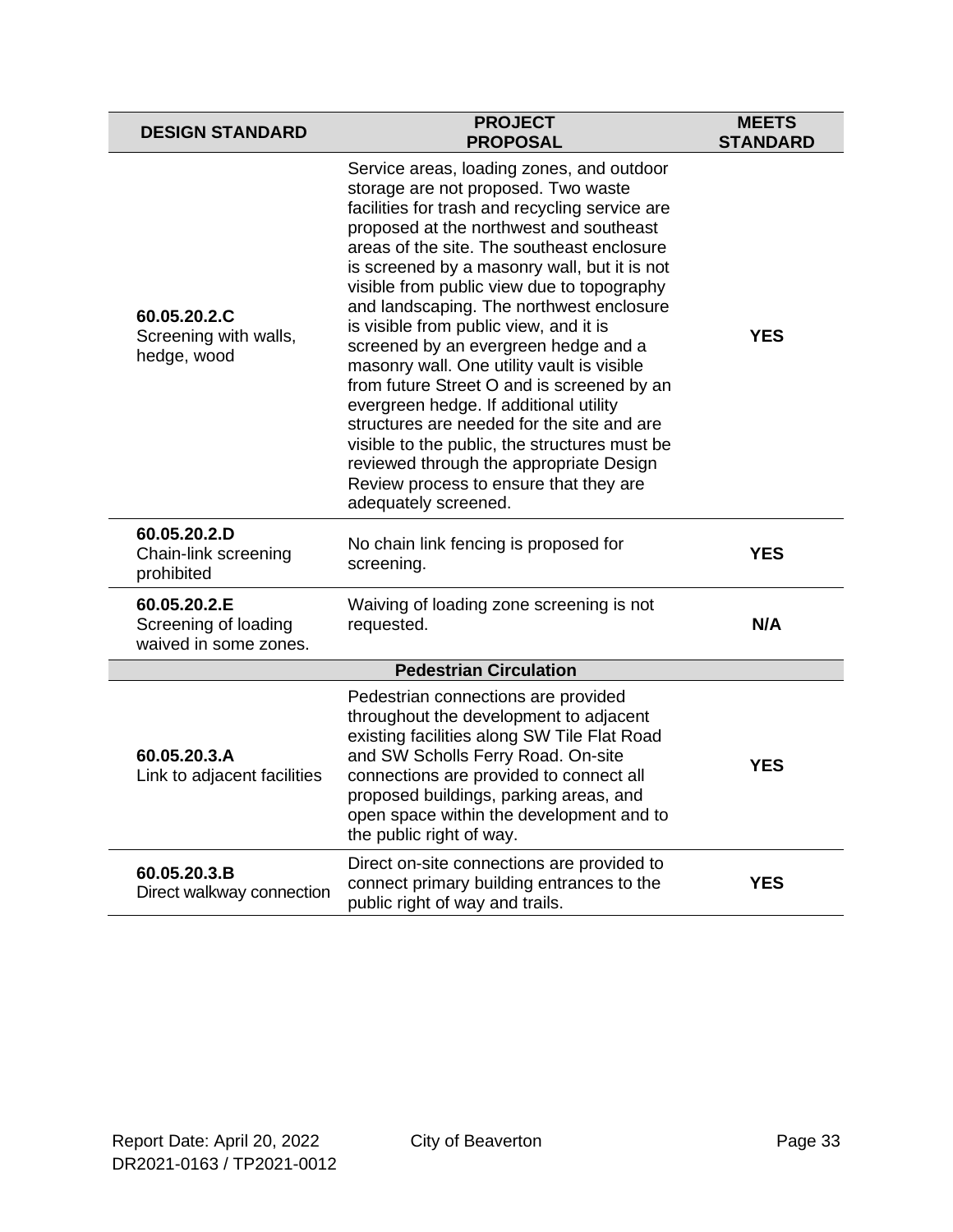| <b>DESIGN STANDARD</b>                               | <b>PROJECT</b><br><b>PROPOSAL</b>                                                                                                                                                                                                                                                                                                                                                                                                                                                                                                                                                                                                                                                                                                                            | <b>MEETS</b><br><b>STANDARD</b>                                        |
|------------------------------------------------------|--------------------------------------------------------------------------------------------------------------------------------------------------------------------------------------------------------------------------------------------------------------------------------------------------------------------------------------------------------------------------------------------------------------------------------------------------------------------------------------------------------------------------------------------------------------------------------------------------------------------------------------------------------------------------------------------------------------------------------------------------------------|------------------------------------------------------------------------|
| 60.05.20.3.C<br>Walkways every 300'                  | The site has approximately 1,475 lineal feet<br>of site frontage abutting SW Scholls Ferry<br>Road and SW Tile Flat Road and an<br>additional 400 lineal feet of frontage along<br>future Street O. No vehicle parking is<br>located between buildings and streets.<br>Three walkway connections spaced no<br>more than 300 feet apart are proposed to<br>access SW Tile Flat Road. Four pedestrian<br>connections are provided to future Street O<br>at least every 300 feet. Four connections,<br>including the multi-use trail, are also<br>proposed to connect to SW Scholls Ferry<br>Road. A condition of approval is<br>recommended to ensure continuous 5-foot-<br>wide pathways are provided at least every<br>300 feet along SW Scholls Ferry Road. | <b>YES w/ COA</b>                                                      |
| 60.05.20.3.D<br>Physical separation                  | Pedestrian connections through parking lots<br>are physically separated through curbs and<br>landscaping.                                                                                                                                                                                                                                                                                                                                                                                                                                                                                                                                                                                                                                                    | <b>YES</b>                                                             |
| 60.05.20.3.E<br>Distinct paving                      | Pedestrian connections through parking lots<br>will be composed of concrete to be made<br>distinct from asphalt, the primary paving<br>material of the parking lot.                                                                                                                                                                                                                                                                                                                                                                                                                                                                                                                                                                                          | <b>YES</b>                                                             |
| 60.05.20.3.F<br>5' minimum width                     | Pedestrian walkways are a minimum of five<br>feet and will be paved with scored concrete.<br>Walkways meet ADA standards.                                                                                                                                                                                                                                                                                                                                                                                                                                                                                                                                                                                                                                    | <b>YES</b>                                                             |
|                                                      | <b>Street Frontages and Parking Areas</b>                                                                                                                                                                                                                                                                                                                                                                                                                                                                                                                                                                                                                                                                                                                    |                                                                        |
| 60.05.20.4.A<br>Perimeter Landscaping                | Portions of parking lots abut a public street.<br>In these areas, a minimum 6-foot-wide<br>perimeter landscape strip is provided<br>between the parking area and the right of<br>way. The landscape strips are planted with<br>a variety of trees and shrubs, including<br>evergreen shrubs which will provide a 30-<br>inch-high hedge with at least 50% opacity<br>within two years to screen parking areas.                                                                                                                                                                                                                                                                                                                                               | <b>YES</b>                                                             |
| <b>Parking and Landscaping</b>                       |                                                                                                                                                                                                                                                                                                                                                                                                                                                                                                                                                                                                                                                                                                                                                              |                                                                        |
| 60.05.20.5.A.1<br>1 landscape island per 8<br>spaces | The applicant as elected to be evaluated<br>under the corresponding Design Guideline.                                                                                                                                                                                                                                                                                                                                                                                                                                                                                                                                                                                                                                                                        | <b>SEE DESIGN</b><br><b>GUIDELINE</b><br><b>FINDINGS</b><br>60.05.40.5 |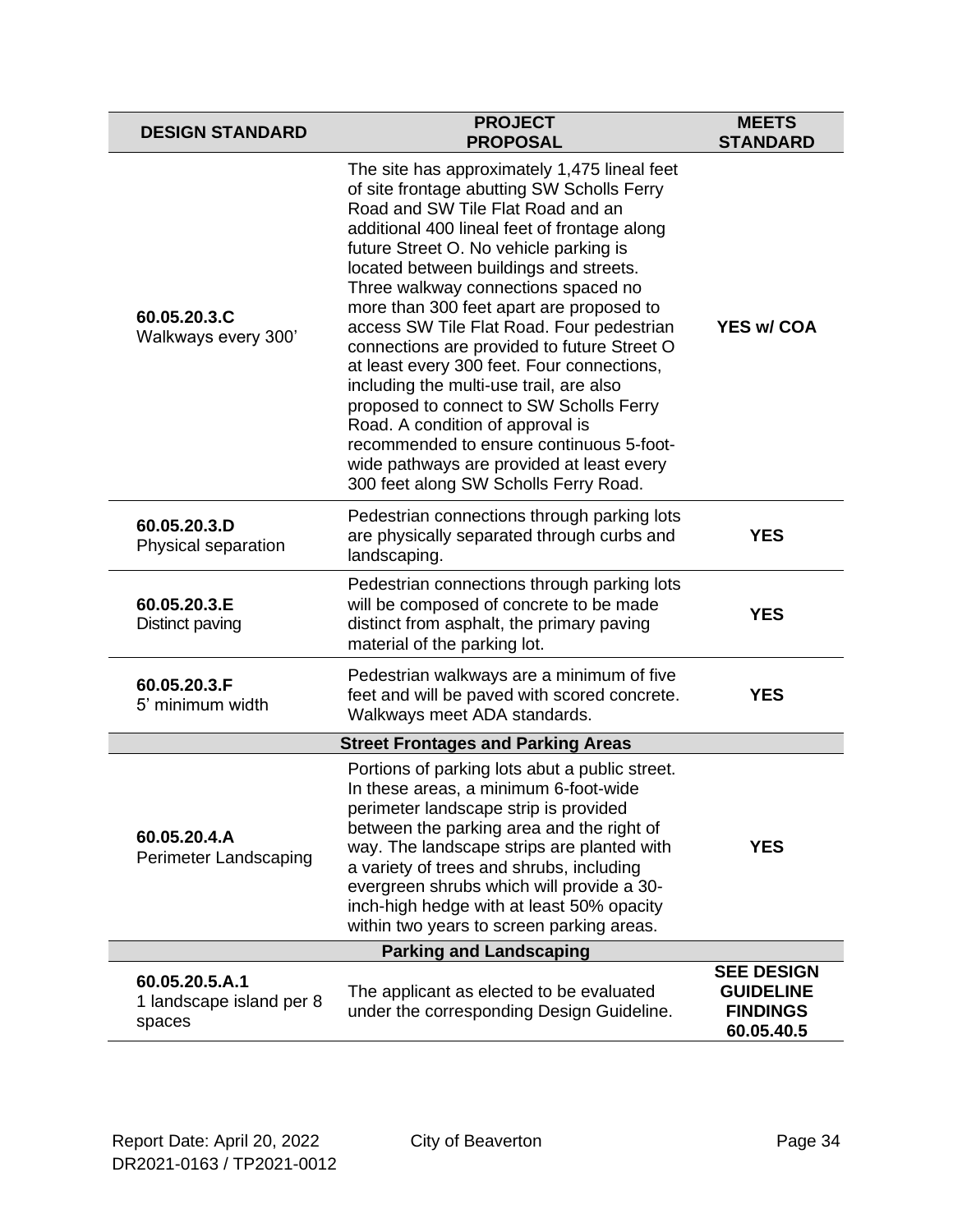| <b>DESIGN STANDARD</b>                                                                                                                                          | <b>PROJECT</b><br><b>PROPOSAL</b>                                                                                                                                                                                                                          | <b>MEETS</b><br><b>STANDARD</b>                                        |
|-----------------------------------------------------------------------------------------------------------------------------------------------------------------|------------------------------------------------------------------------------------------------------------------------------------------------------------------------------------------------------------------------------------------------------------|------------------------------------------------------------------------|
| 60.05.20.5.B<br>70 sq. ft.                                                                                                                                      | All landscape islands are a minimum of 70<br>square feet. Three islands do not contain<br>the required tree and one island is 5.5-feet<br>wide where 6 feet is required, so the<br>applicant has elected to address the<br>corresponding Design Guideline. | <b>SEE DESIGN</b><br><b>GUIDELINE</b><br><b>FINDINGS</b><br>60.05.40.5 |
| 60.05.20.5.C<br><b>Raised Sidewalks</b>                                                                                                                         | Raised sidewalks are not proposed to be<br>counted towards the number of landscape<br>islands.                                                                                                                                                             | N/A                                                                    |
| 60.05.20.5.D<br><b>Trees from Street Tree</b><br>List                                                                                                           | All proposed trees in landscaped planter<br>islands and linear sidewalk areas along<br>future Street O are on the City of Beaverton<br><b>Street Tree List.</b>                                                                                            | <b>YES</b>                                                             |
|                                                                                                                                                                 | Off-Street Parking Frontages in Multiple-Use Districts                                                                                                                                                                                                     |                                                                        |
| 60.05.20.6.A<br>50% Max on MPR 1<br>65% Max on MPR 2                                                                                                            | The site is not located in Multiple-Use<br>District.                                                                                                                                                                                                       | N/A                                                                    |
| Sidewalks Along Streets and Primary Building Elevations in Multiple-Use and<br><b>Commercial Districts</b>                                                      |                                                                                                                                                                                                                                                            |                                                                        |
| 60.05.20.7.A-B<br>Required<br>sidewalk/internal<br>pathway widths                                                                                               | The proposed development is in a<br>Residential zone.                                                                                                                                                                                                      | N/A                                                                    |
| Connect on-site buildings, parking, and other improvements with identifiable streets<br>and drive aisles in Residential, Multiple-Use, and Commercial Districts |                                                                                                                                                                                                                                                            |                                                                        |
| 60.05.20.8.A<br>Drive aisles to be designed<br>as public streets, if<br>applicable                                                                              | Drive aisles provide access to<br>perpendicular parking spaces.                                                                                                                                                                                            | N/A                                                                    |
| <b>Ground Floor uses in parking structures</b>                                                                                                                  |                                                                                                                                                                                                                                                            |                                                                        |
| 60.05.20.9<br><b>Parking Structures</b>                                                                                                                         | No parking structures are proposed.                                                                                                                                                                                                                        | N/A                                                                    |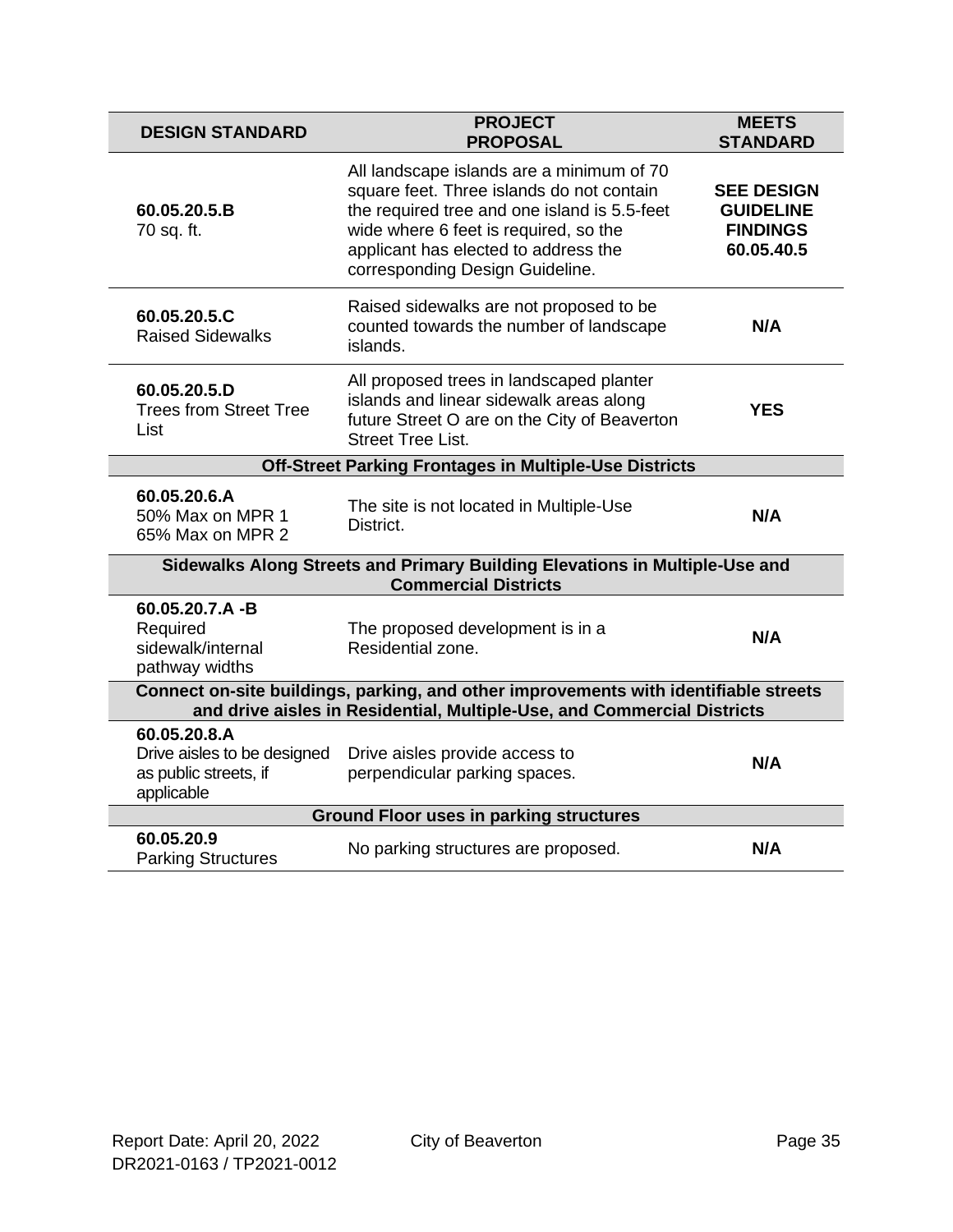| <b>PROJECT</b><br><b>DESIGN STANDARD</b><br><b>PROPOSAL</b> |                                                                                                                                                                                                                                                                                                                                                                                                                                                                                            | <b>MEETS</b><br><b>STANDARD</b> |
|-------------------------------------------------------------|--------------------------------------------------------------------------------------------------------------------------------------------------------------------------------------------------------------------------------------------------------------------------------------------------------------------------------------------------------------------------------------------------------------------------------------------------------------------------------------------|---------------------------------|
|                                                             | <b>Minimum Open Space</b>                                                                                                                                                                                                                                                                                                                                                                                                                                                                  |                                 |
| 60.05.25.3.A-I<br>Common Open Space                         | The proposal is recognized as part of a<br>larger PUD which supersedes the Design<br>Review provisions of this section. Open<br>space for the Scholls Heights PUD has<br>been evaluated. The South Phase must<br>provide 3.42 acres of total open space with<br>at least 0.85 acres of active open space.<br>The proposal does not alter that portion of<br>the PUD plan identified for common and<br>active open space. Staff cites the Facilities<br>Review report as applicable to this | <b>YES</b>                      |
|                                                             | standard.                                                                                                                                                                                                                                                                                                                                                                                                                                                                                  |                                 |
|                                                             | <b>Additional Minimum Landscaping</b>                                                                                                                                                                                                                                                                                                                                                                                                                                                      |                                 |
| 60.05.25.4.A<br>Front Yard Landscaping                      | All front yard areas and unpaved areas are<br>landscaped.                                                                                                                                                                                                                                                                                                                                                                                                                                  | <b>YES</b>                      |
| 60.05.25.4.B<br><b>Bare Gravel Maximum</b><br>(25%)         | Bare gravel and bark are limited to less<br>than 25% of the landscape area.                                                                                                                                                                                                                                                                                                                                                                                                                | <b>YES</b>                      |
| 60.05.25.4.C<br><b>Vehicle Circulation</b>                  | Vehicular circulation and parking areas are<br>not considered part of these calculations.                                                                                                                                                                                                                                                                                                                                                                                                  | <b>YES</b>                      |
| 60.05.25.4.D<br>Landscaping along<br>foundations            | Landscaping is provided in front of all<br>street-facing elevations along the<br>foundation or at the edge of patios.                                                                                                                                                                                                                                                                                                                                                                      | <b>YES</b>                      |
| 60.05.25.4.E<br>Minimum Planting<br>Requirements            | Landscaped areas exceed planting<br>requirements.                                                                                                                                                                                                                                                                                                                                                                                                                                          | <b>YES</b>                      |
| 60.05.25.4.F<br>Pedestrian Plaza                            | Plazas are not proposed.                                                                                                                                                                                                                                                                                                                                                                                                                                                                   | N/A                             |
|                                                             | <b>Retaining Walls</b>                                                                                                                                                                                                                                                                                                                                                                                                                                                                     |                                 |
| 60.05.25.8<br><b>Retaining Walls</b>                        | Multiple retaining walls longer than 50 feet<br>or taller than 6 feet are proposed across the<br>site. The applicant states that retaining<br>walls will be treated with texture or patterns<br>to minimize visual impacts. Ashlar pattern<br>formed concrete will be used on seat walls<br>and the retaining wall surrounding the pool<br>deck area. All other retaining walls will be<br>constructed with MSE blocks that provide<br>texture and pattern.                                | <b>YES</b>                      |

### **Section 60.05.25 Landscape, Open Space, and Natural Areas Design Standards**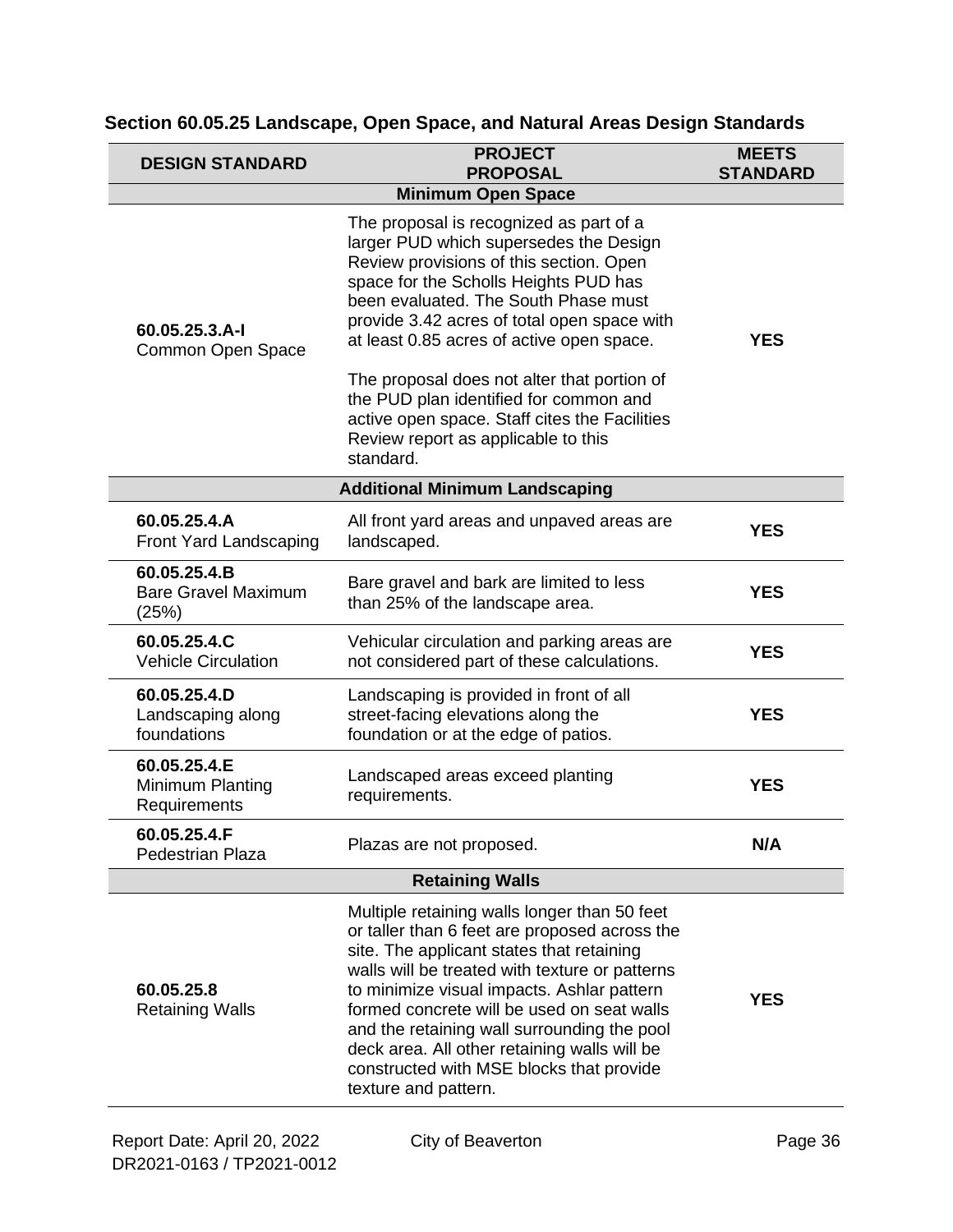| <b>DESIGN STANDARD</b>                   | <b>PROJECT</b><br><b>PROPOSAL</b>                                                                                                                                                                                                                                                                                                                    | <b>MEETS</b><br><b>STANDARD</b>                                        |  |
|------------------------------------------|------------------------------------------------------------------------------------------------------------------------------------------------------------------------------------------------------------------------------------------------------------------------------------------------------------------------------------------------------|------------------------------------------------------------------------|--|
|                                          | <b>Fences and Walls</b>                                                                                                                                                                                                                                                                                                                              |                                                                        |  |
| 60.05.25.9.A<br><b>Fencing Materials</b> | Fencing is proposed around the outdoor<br>clubhouse area, the dog run, on the eastern<br>edge of the multi-use trail, and along a<br>portion of the northern property line.<br>Proposed fencing materials are wood, vinyl-<br>coated chain link, and metal. All materials<br>are commonly used and durable.                                          | <b>YES</b>                                                             |  |
| 60.05.25.9.B<br>Chain link               | Chain link fencing is proposed around the<br>dog run area. The fencing is four-feet-tall<br>and coated. Slats are not proposed since<br>visibility is necessary to ensure visual<br>security for those using the dog run.                                                                                                                            | <b>YES</b>                                                             |  |
| 60.05.25.9.C<br>Masonry                  | The applicant proposes multiple walls that<br>are subject to this standard. A condition of<br>approval is recommended requiring the<br>applicant to submit plans demonstrating<br>that masonry walls, including retaining<br>walls, are at least 6" thick and all other<br>walls are at least 3" thick prior to Site<br>Development Permit issuance. | <b>YES w/ COA</b>                                                      |  |
| 60.05.25.9.D<br>Manufacturing uses       | A residential use is proposed.                                                                                                                                                                                                                                                                                                                       | N/A                                                                    |  |
| 60.05.25.9.E<br>Height                   | Four-foot-tall fencing is proposed around<br>the dog run which is near SW Tile Flat<br>Road right of way. It is not in the front yard<br>area, and the proposed height is permitted<br>adjacent to an Arterial class street.                                                                                                                         | <b>YES</b>                                                             |  |
|                                          | <b>Minimize Significant Changes to Existing On-Site Surface Contours</b><br><b>At Residential Property Lines</b>                                                                                                                                                                                                                                     |                                                                        |  |
| 60.05.25.10<br>Minimize grade changes    | The applicant as elected to be evaluated<br>under the corresponding Design Guideline.                                                                                                                                                                                                                                                                | <b>SEE DESIGN</b><br><b>GUIDELINE</b><br><b>FINDINGS</b><br>60.05.45.8 |  |
|                                          | Integrate water quality, quantity, or both facilities                                                                                                                                                                                                                                                                                                |                                                                        |  |
| 60.05.25.11<br>Location of facilities    | No non-vaulted stormwater facilities have a<br>side slope greater than 2:1 and none are<br>located between the building and the street.                                                                                                                                                                                                              | N/A                                                                    |  |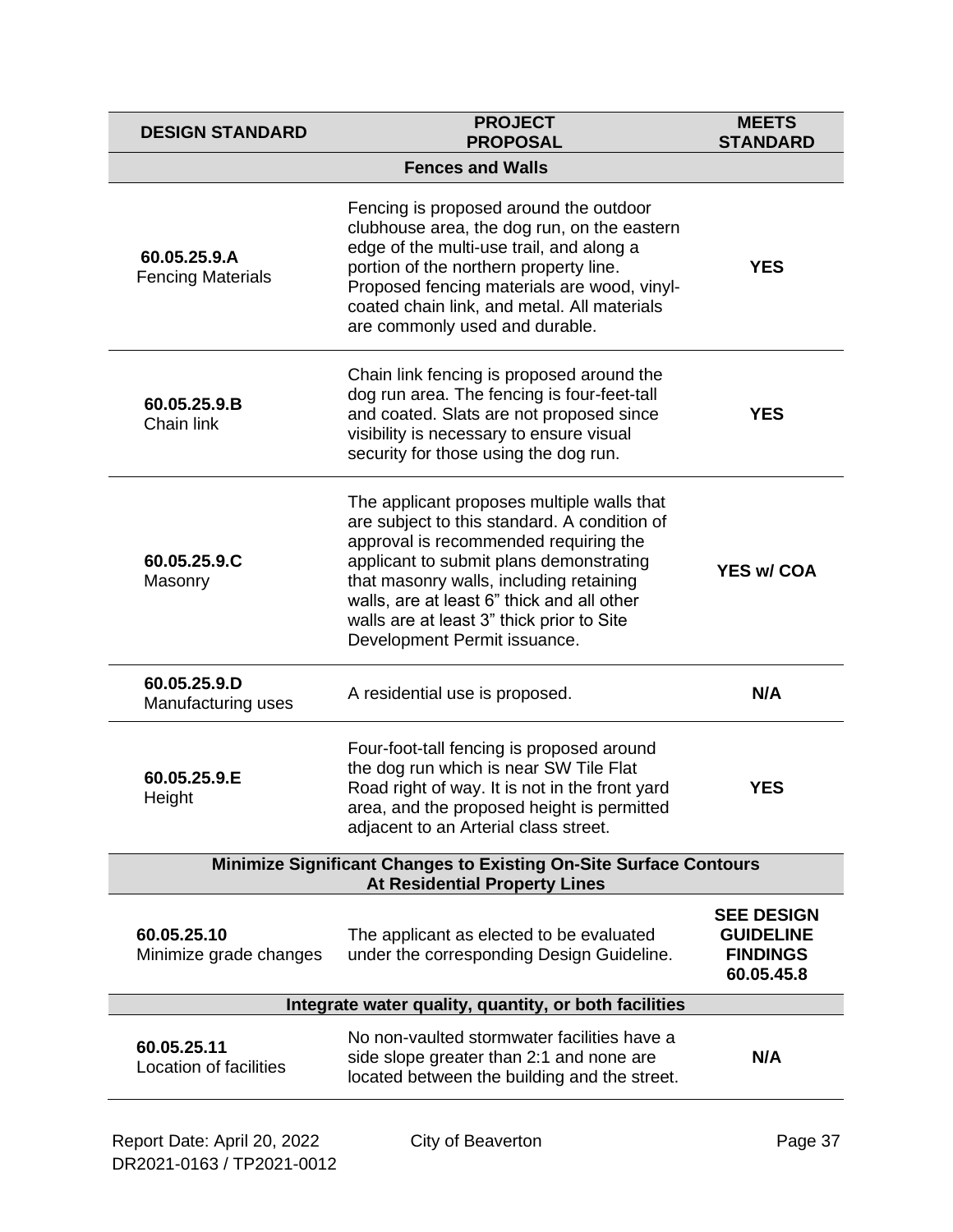| <b>PROJECT</b><br><b>DESIGN STANDARD</b><br><b>PROPOSAL</b>                                                                                                                                                                                                                                                                                                                                        |                                                                                                                                                                                                                                                                                                                                                                                                                                                                                                 | <b>MEETS</b><br><b>STANDARD</b> |
|----------------------------------------------------------------------------------------------------------------------------------------------------------------------------------------------------------------------------------------------------------------------------------------------------------------------------------------------------------------------------------------------------|-------------------------------------------------------------------------------------------------------------------------------------------------------------------------------------------------------------------------------------------------------------------------------------------------------------------------------------------------------------------------------------------------------------------------------------------------------------------------------------------------|---------------------------------|
|                                                                                                                                                                                                                                                                                                                                                                                                    | <b>Natural Areas</b>                                                                                                                                                                                                                                                                                                                                                                                                                                                                            |                                 |
| An identified wetland area and a significant<br>riparian corridor exist on the subject<br>property. Proposed development activities<br>60.05.25.12<br>do not encroach into these areas and are<br>No encroachment into<br>buffered by a 50-foot-wide vegetated<br>buffer areas.<br>corridor. The applicant has demonstrated<br>that natural resource features will be<br>preserved and maintained. |                                                                                                                                                                                                                                                                                                                                                                                                                                                                                                 | YES                             |
| <b>Landscape Buffering Requirements</b>                                                                                                                                                                                                                                                                                                                                                            |                                                                                                                                                                                                                                                                                                                                                                                                                                                                                                 |                                 |
| 60.05.25.13<br>Landscape buffering<br>between contrasting<br>zoning districts                                                                                                                                                                                                                                                                                                                      | A five-foot-wide landscape buffer meeting<br>the B1 standard is provided along the<br>northern property line abutting the R2 zone<br>district. The site also abuts the R4 zone<br>district to the east. The wetland area<br>creates a natural buffer, so a landscape<br>buffer is not required along the eastern<br>property line. Landscape buffers along SW<br>Tile Flat Road and SW Scholls Ferry Road<br>have been constructed by others and were<br>approved with the Scholls Heights PUD. | <b>YES</b>                      |

### **Section 60.05.30 Lighting Design Standards**

| <b>DESIGN STANDARD</b>                                                                                                                                                                                                                                                              | <b>PROJECT</b><br><b>PROPOSAL</b>                                                                                                                                                                                                                                                                | <b>MEETS</b><br><b>STANDARD</b> |
|-------------------------------------------------------------------------------------------------------------------------------------------------------------------------------------------------------------------------------------------------------------------------------------|--------------------------------------------------------------------------------------------------------------------------------------------------------------------------------------------------------------------------------------------------------------------------------------------------|---------------------------------|
| Adequate on-site lighting and minimize glare on adjoining properties                                                                                                                                                                                                                |                                                                                                                                                                                                                                                                                                  |                                 |
| 60.05.30.1.A<br>Lighting complies with<br>the City's Technical<br><b>Lighting Standards</b>                                                                                                                                                                                         | The applicant provides a lighting plan with<br>photometric details demonstrating on-site<br>lighting meets the minimum one foot-candle<br>measurement on-site and the maximum 0.5<br>foot-candle measurement at property lines<br>in compliance with the City's Technical<br>Lighting Standards. | <b>YES</b>                      |
| The applicant provides a lighting plan with<br>60.05.30.1.B<br>photometric details demonstrating on-site<br>Lighting provided for<br>lighting meets the minimum lighting<br>vehicle and pedestrian<br>requirements in vehicular and pedestrian<br>circulation<br>circulation areas. |                                                                                                                                                                                                                                                                                                  | <b>YES</b>                      |
| 60.05.30.1.C<br>Lighting of Ped Plazas                                                                                                                                                                                                                                              | Pedestrian plazas are not proposed.                                                                                                                                                                                                                                                              | N/A                             |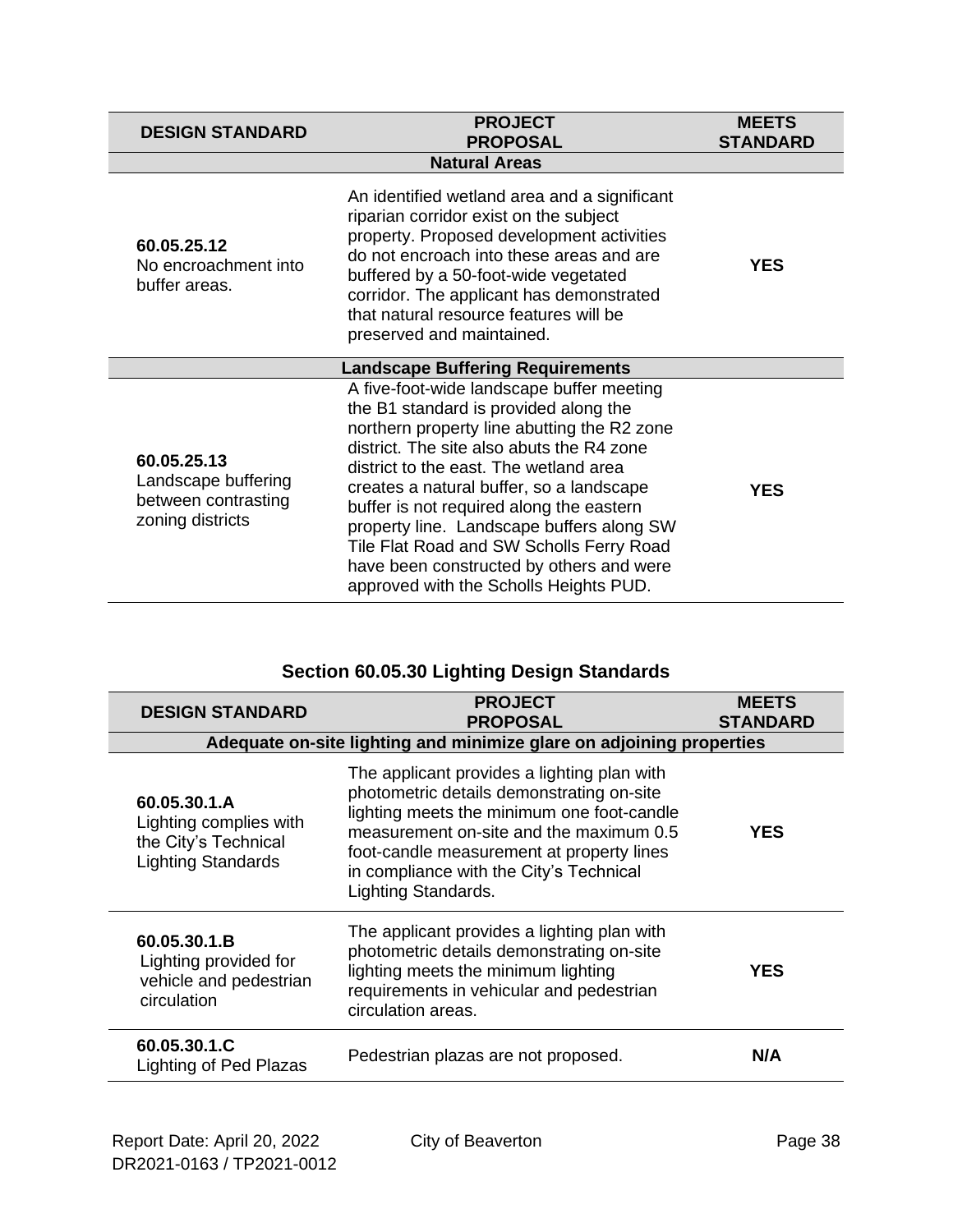| <b>DESIGN STANDARD</b>                            | <b>PROJECT</b><br><b>PROPOSAL</b>                                                                                                                                                   | <b>MEETS</b><br><b>STANDARD</b> |  |
|---------------------------------------------------|-------------------------------------------------------------------------------------------------------------------------------------------------------------------------------------|---------------------------------|--|
| 60.05.30.1.D<br>Lighting of building<br>entrances | The applicant's lighting plan shows lighting<br>at building entrances.                                                                                                              | YES                             |  |
| 60.05.30.1.E<br>Canopy lighting<br>recessed       | Canopy lighting is not proposed.                                                                                                                                                    | N/A                             |  |
|                                                   | Pedestrian-scale on-site lighting                                                                                                                                                   |                                 |  |
| 60.05.30.2.A<br>Pedestrian Lighting               | The applicant states that pole lights for on-<br>site vehicular circulation areas will be 20-<br>feet-tall. Pole lights for pedestrian paths of<br>travel on site are 10-feet-tall. | <b>YES</b>                      |  |
| 60.05.30.2.B<br>Non-Pole Mounted<br>Lighting      | All wall-mounted lights meet the City's<br><b>Technical Lighting Standards.</b>                                                                                                     | <b>YES</b>                      |  |
| 60.05.30.2.C<br><b>Lighted Bollards</b>           | No bollards are proposed.                                                                                                                                                           | N/A                             |  |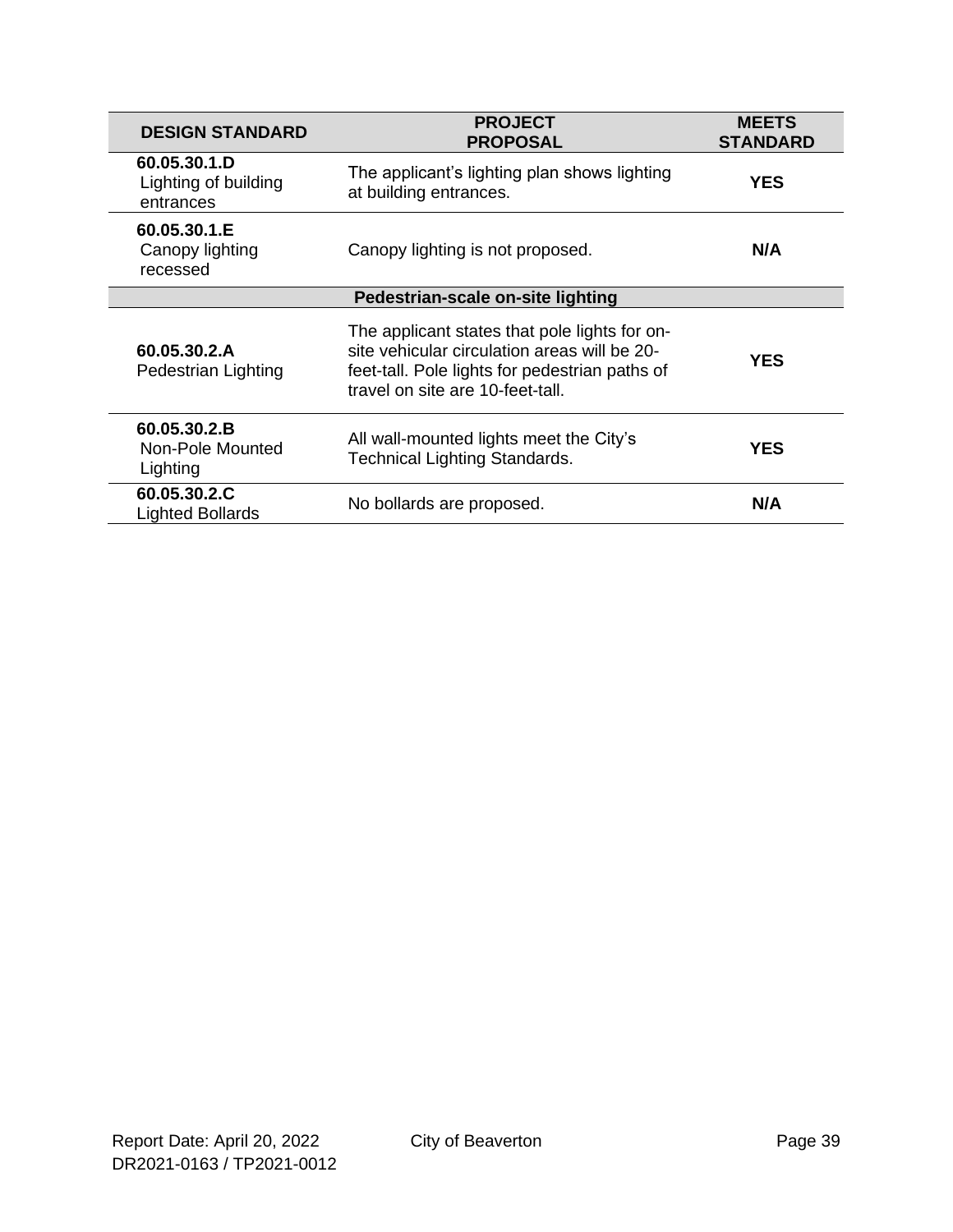# Design Review Guidelines Analysis

In the following analysis, staff has only identified the Design Guidelines that are relevant to the subject development proposal. Non-relevant Guidelines have been omitted.

### **60.05.35 Building Design and Orientation Guidelines.**

#### **1. Building Articulation and Variety**

**A. Residential buildings should be of a limited length in order to avoid undifferentiated building elevations, reduce the mass of individual buildings, and create a scale of development that is pedestrian friendly and allow circulation between buildings by pedestrians. (Standard 60.05.15.1.A)**

#### FINDING:

Proposed building lengths range from roughly 160-feet-long to 250-feet-long. All buildings proposed a variety of articulation methods to reduce mass and limit undifferentiated blank walls. Methods include the use of recessed and projecting walls, balconies, awnings, fenestration patterns, and variation in roof height and pitch. Changes in materials are also implemented consistently across facades including stone veneer, board and batten siding, and lap siding. The proposed articulation sufficiently mitigates visual impacts related to building length while creating a scale that is pedestrian friendly and accommodates comfortable pedestrian circulation between buildings.

**Conclusion:** Therefore, staff finds the proposal meets the guidelines.

**B. Building elevations should be varied and articulated to provide visual interest to pedestrians. Within larger projects, variations in architectural elements such as: building elevations, roof levels, architectural features, and exterior finishes should be provided. (Standards 60.05.15.1.A and B)**

#### FINDING:

Proposed three-story buildings are varied and articulated in a way that provides visual interest to pedestrians. The use of stone veneer and ample windows along the ground floors of all buildings creates visual interest at eye-level for pedestrians. Offsetting walls that project and recess from the building wall at intervals along facades also provide variation for pedestrians on site or those using public facilities around the subject property. Changes in roof levels and building materials also accentuate facades to reduce building mass and provide visual interest to pedestrians. Furthermore, articulation methods vary from building to building which enhances visual interest across the site.

**Conclusion:** Therefore, staff finds the proposal meets the guidelines.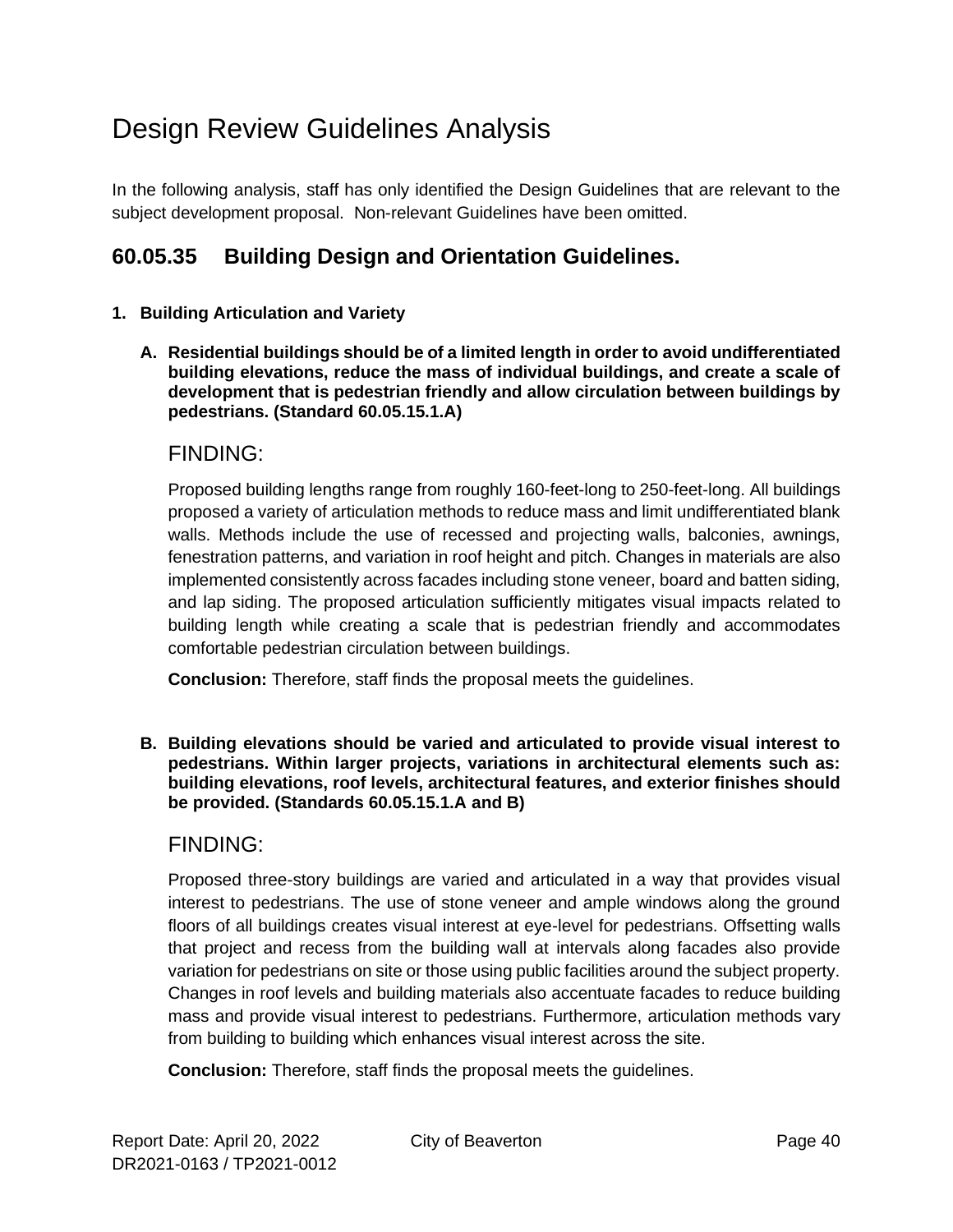**E. Building elevations visible from and within 200 feet of an adjacent street or major parking area should be articulated with architectural features such as windows, dormers, off-setting walls, alcoves, balconies or bays, or by other design features that reflect the building's structural system. Undifferentiated blank walls facing a street, common green, shared court, or major parking area should be avoided. (Standards 60.05.15.1.B, C, and D)**

#### FINDING:

Building elevations are not located within 200 feet and are not visible from a major parking area. However, several building elevations are visible from and within 200 feet of an adjacent street, so they are subject to this guideline. The applicant has demonstrated that applicable building elevations exceed 50% articulation through the use of permanent architectural features including windows, balconies, awnings, changes in material, and offsetting walls. The proposed articulation effectively minimizes undifferentiated blank walls on all elevations, including those facing public streets. By using a variety of materials and off-setting walls, elevations are adequately articulated, and undifferentiated blank walls are avoided.

**Conclusion:** Therefore, staff finds the proposal meets the guidelines.

#### **60.05.40 Circulation and Parking Design Guidelines.**

#### **5. Parking area landscaping. Landscape islands and a tree canopy should be provided to minimize the visual impact of large parking areas. (Standards 60.05.20.5.A through D)**

#### FINDING:

The applicant states that a landscape island is generally provided for every eight contiguous parking spaces, and all but three islands are planted with a deciduous shade tree. Islands without trees are necessary due to conflicts with proposed utilities. Staff finds that proposed parking area landscaping provides adequate shade coverage of parking lots, and many areas propose landscape islands every four to six parking spaces with exceeds the design standard. Additional landscaping surrounding parking areas and abutting pedestrian pathways further minimize the visual impacts of the parking area and provide an adequate tree canopy.

**Conclusion:** Therefore, staff finds the proposal meets the guidelines.

#### **60.05.45 Landscape, Open Space and Natural Areas Design Guidelines.**

**8. Changes to existing on-site surface contours at residential property lines. The perimeters of properties should be graded in a manner to avoid conflicts with abutting residential properties such as drainage impacts, damage to tree root zones, and blocking sunlight. (Standard 60.05.25.10)**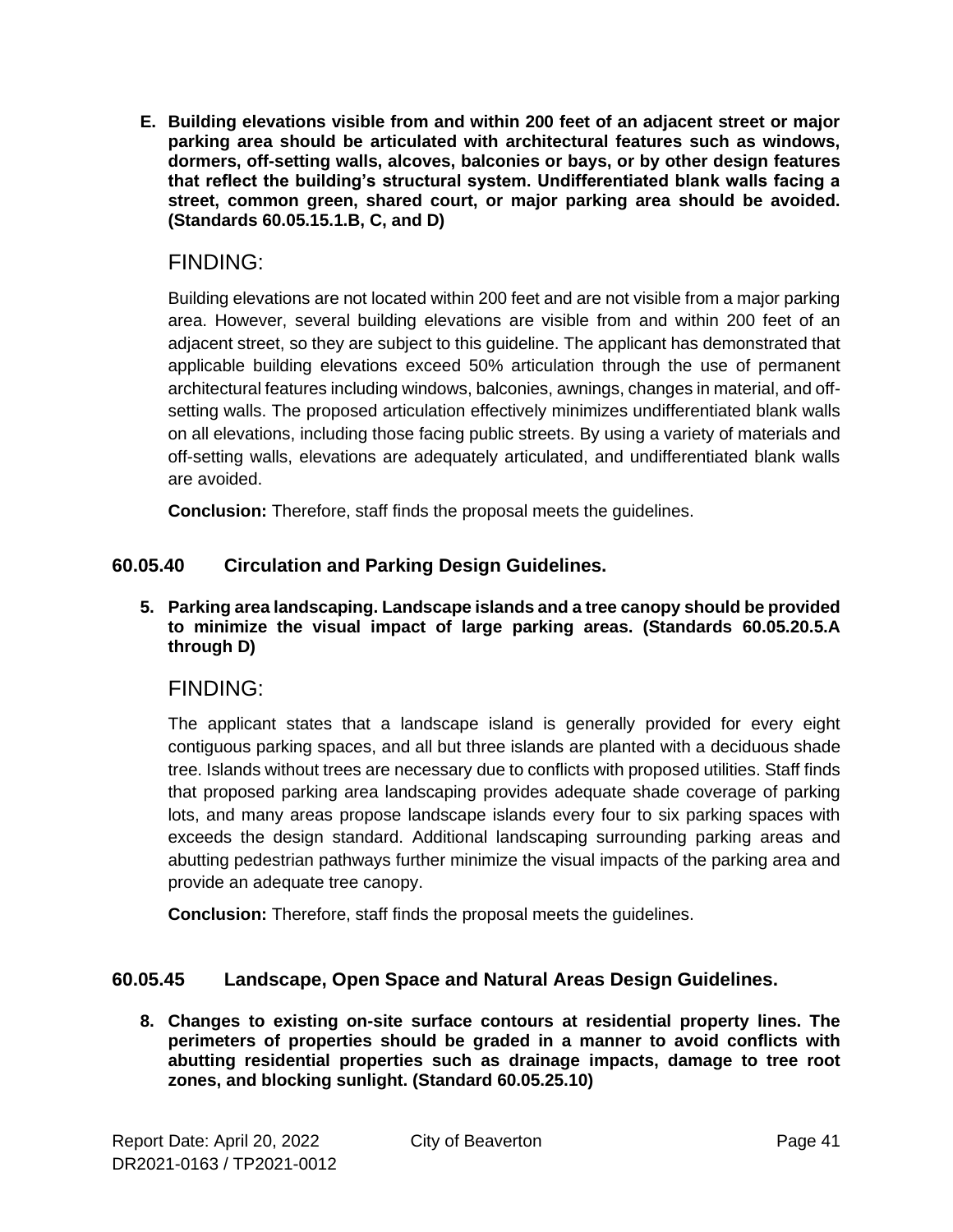### FINDING:

The proposed development includes changes to existing on-site surface contours along a portion of the northern property line which abuts another residential property. Staff has reviewed the grading plans, landscape plans, and stormwater report and found that proposed grading, including the construction of retaining walls, will not negatively impact the adjacent property. The storm system has been designed to convey water away from the retaining wall adjacent to the northern property line and to the drainage system. No damage to tree root zones will occur, and the proposed retaining wall will not block sunlight for future dwellings on the abutting residential property. No other conflicts due to grading activity along residential property lines have been identified. Staff cites the findings in Attachment A regarding grading and contouring of the site (BDC 40.03.1.J) which recommends a condition of approval requiring that the applicant submit plans that meet grading standards of both the development code and City code at the time of Site Development Permit unless otherwise approved through a Design Review process. This will ensure that there will be no adverse effect on neighboring properties.

**Conclusion:** Therefore, by meeting the conditions of approval, staff find the proposal meets the guidelines.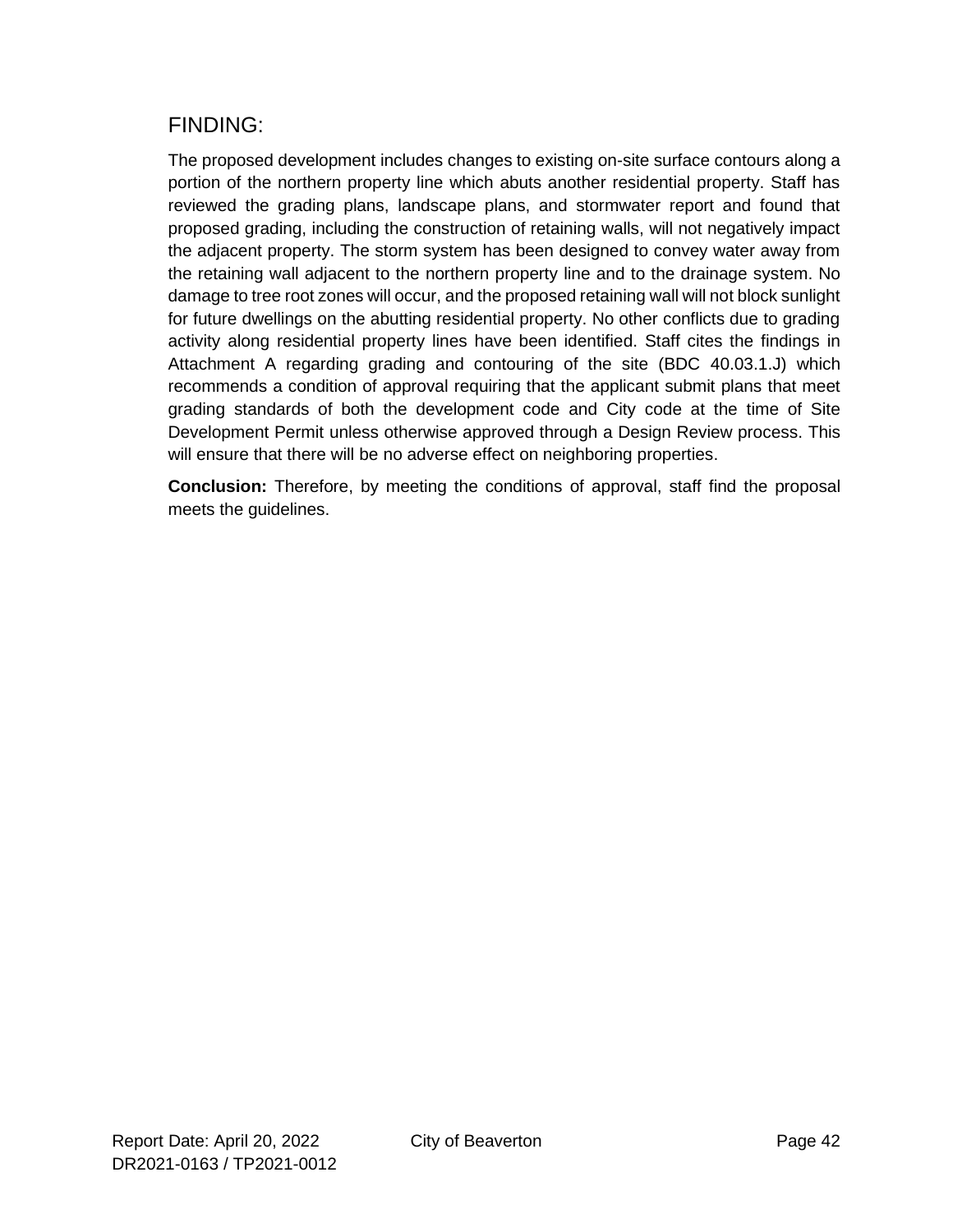# <span id="page-42-0"></span>**Attachment C: TREE PLAN TWO TP2021-0012**

### ANALYSIS AND FINDINGS FOR TREE PLAN TWO APPROVAL

**Recommendation:** Based on the facts and findings presented below, staff recommends **APPROVAL** of **TP2021-0012**, subject to the applicable conditions identified in Attachment D.

## Section 40.20.05 Purpose:

The purpose of the Tree Plan application is to maintain healthy trees and urban forests that provide a variety of natural resource and community benefits for the City of Beaverton. Primary among those benefits is the aesthetic contribution to the increasingly urban landscape. Tree resource protection focuses on the aesthetic benefits of the resource. The purpose of a Tree Plan application is to provide a mechanism to regulate pruning, removal, replacement, and mitigation for removal of Protected Trees (Significant Individual Trees, Historic Trees, trees within Significant Groves and SNRAs, and Community Trees thus helping to preserve and enhance the sustainability of the City's urban forest. This Section is carried out by the approval criteria listed herein and implements the SNRA, Significant Grove, Significant Individual Tree, and Historic Tree designations as noted or mapped in Comprehensive Plan Volume III.

# Planning Commission Standards for Approval:

Section 40.90.15.2.C of the Development Code provides standards to govern the decisions of the decision-making authority as they evaluate and render decisions on Tree Plan Applications. The decision-making authority will determine whether the application as presented, meets the Tre Plan Two approval criteria. In this portion of the report, staff evaluates the application in accordance with the criteria for Type 2 Tree Plan.

To approve a Tree Plan Two application, the Planning Commission shall make findings of fact based on evidence provided by the applicant demonstrating that all the following criteria are satisfied:

### **Section 40.90.15.2.C.1**

The proposal satisfies the threshold requirements for a Tree Plan Two application.

### FINDING:

The subject site contains nine Community Trees measuring ten inches DBH or greater. The proposal is to remove all nine trees. The project triggers Threshold 1 for the Tree Plan Two application which reads:

*1. Removal of five (5) or more Community Trees, or more than 10% of the number of Community Trees on the site, whichever is greater, within a one (1) calendar year period, except as allowed in Section 40.90.10.1.*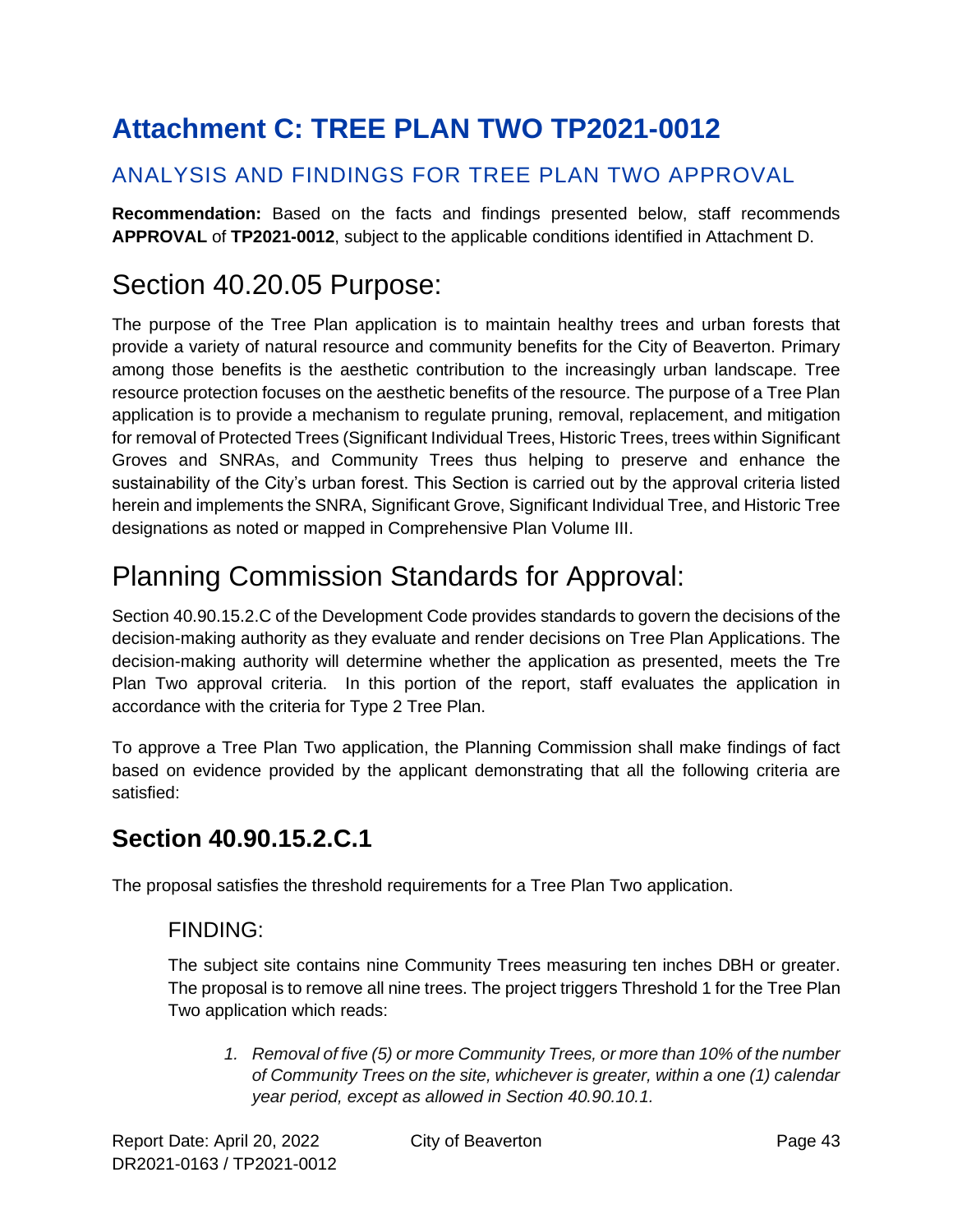**Conclusion:** Therefore, staff finds the proposal meets the criterion for approval.

## **Section 40.90.15.2.C.2**

All City application fees related to the application under consideration by the decision-making authority have been submitted.

### FINDING:

The City of Beaverton received the appropriate fee for a Tree Plan Two application.

**Conclusion:** Therefore, staff finds the proposal meets the criterion for approval.

### **Section 40.90.15.2.C.3**

If applicable, removal of any tree is necessary to observe good forestry practices according to recognized American National Standards Institute (ANSI) A300-1995 standards and International Society of Arborists (ISA) standards on the subject.

### FINDING:

The applicant asserts that trees are only proposed for removal to accommodate physical development of the site where no reasonable alternative exists. Removal of trees is not necessary to observe good forestry practices according to recognized American National Standards Institute (ANSI) A300-1995 standards and International Society of Arborists (ISA) standards.

**Conclusion:** Therefore, staff finds the criterion is not applicable to this proposal.

## **Section 40.90.15.2.C.4**

If applicable, removal of any tree is necessary to accommodate physical development where no reasonable alternative exists.

### FINDING:

The applicant states the proposed removal of trees is necessary to accommodate physical development of the property where no reasonable alternative exists. The applicant asserts that the existing Community Trees prevent the installation of utilities and circulation areas and would hinder the development's ability to meet the density requirements established by the Scholls Heights PUD. The applicant states that alternatives to complete tree removal have been explored, but reasonable alternatives for tree retention do not exist.

During the processing of this application, the City Arborist identified one of the Community Trees on site as an albino Giant Sequoia tree. According to the arborist report, the albino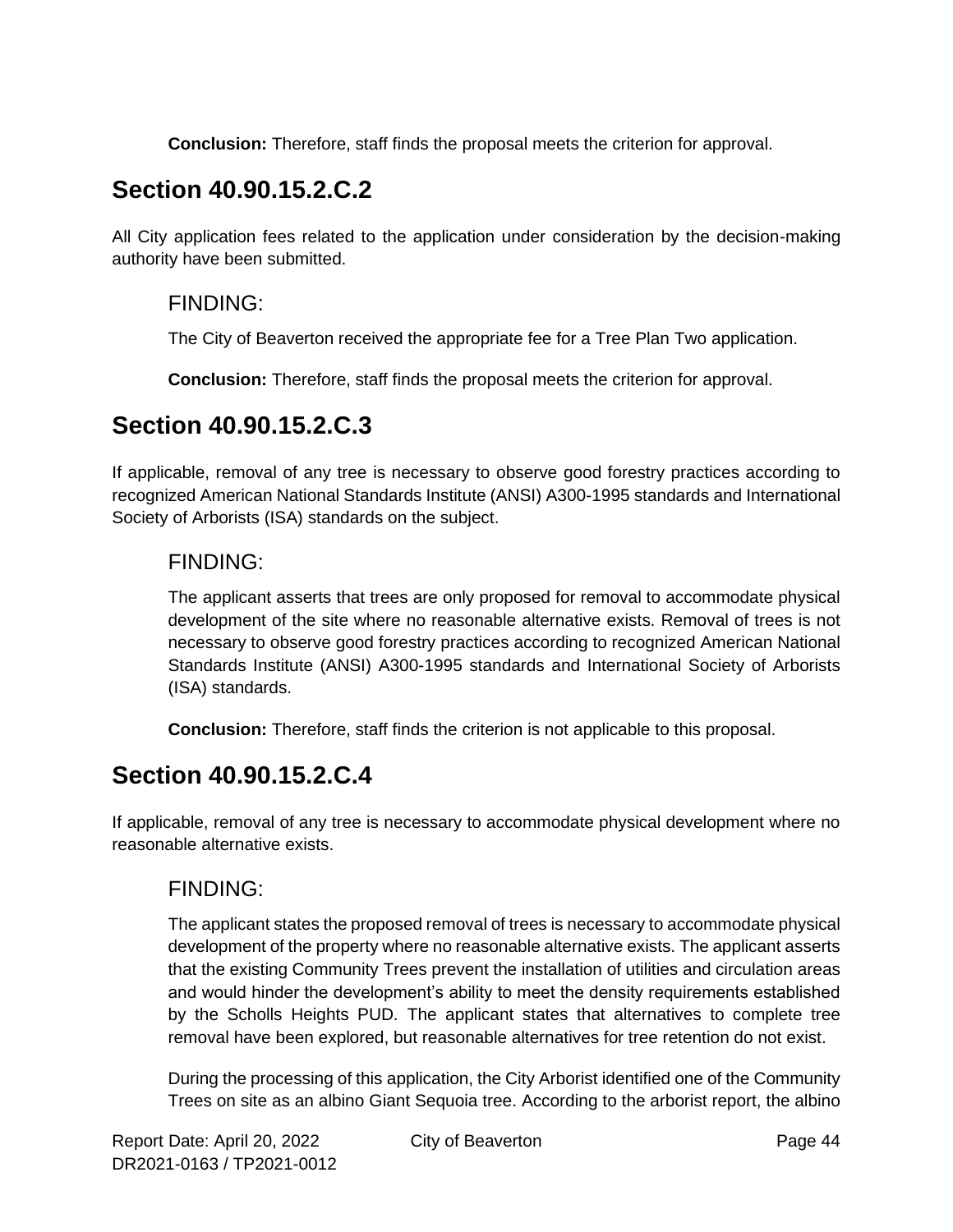Giant Sequoia is in excellent health with a 42" DBH. Due to the heath, size, and rarity of the tree, staff requested more information from the applicant to determine if a reasonable alternative exists to retain the tree by modifying the site design. Upon consultation with the applicant, staff concluded that a reasonable alternative does not exist to retain the albino Giant Sequoia or the other Community Trees on site while meeting density requirements of the Scholls Heights PUD.

**Conclusion:** Therefore, staff finds that the proposal meets the criterion for approval.

## **Section 40.90.15.2.C.5**

If applicable, removal of any tree is necessary because it has become a nuisance by virtue of damage to property or improvements, either public or private, on the subject site or adjacent sites.

#### FINDING:

The applicant states the trees proposed for removal are to facilitate development of the property and are not a nuisance.

**Conclusion:** Therefore, staff finds the criterion is not applicable to this proposal.

### **Section 40.90.15.2.C.6**

If applicable, removal is necessary to accomplish public purposes, such as installation of public utilities, street widening, and similar needs, where no reasonable alternative exists without significantly increasing public costs or reducing safety.

#### FINDING:

The applicant states the trees proposed for removal are associated with the development of the site where no reasonable alternative exists. However, tree removal is not necessary to accomplish public purposes associated with this project.

**Conclusion:** Therefore, staff finds the criterion is not applicable to this proposal.

## **Section 40.90.15.2.C.7**

If applicable, removal of any tree is necessary to enhance the health of the tree, grove, SNRA, or adjacent trees, or to eliminate conflicts with structures or vehicles.

### FINDING:

The applicant states the removal of the nine trees are to accommodate the proposed development and are not intended to enhance adjacent trees or the health of a grove or SNRA.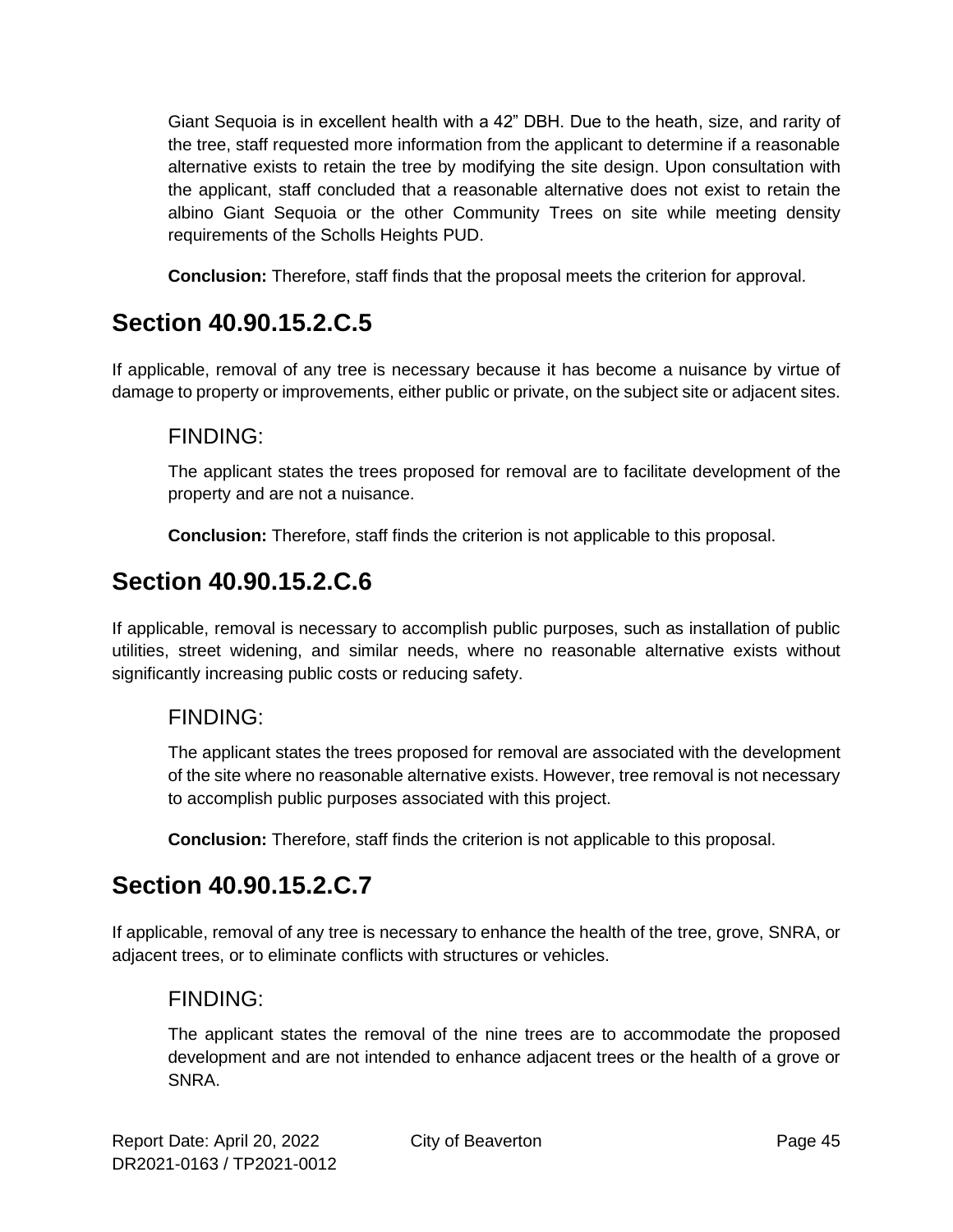**Conclusion:** Therefore, staff finds the criterion is not applicable to this proposal.

## **Section 40.90.15.2.C.8**

If applicable, removal of a tree(s) within a SNRA or Significant Grove will not result in a reversal of the original determination that the SNRA or Significant Grove is significant based on criteria used in making the original significance determination.

#### FINDING:

The trees proposed for removal are not located within a SNRA or Significant Grove.

**Conclusion:** Therefore, staff finds the criterion is not applicable to this proposal.

### **Section 40.90.15.2.C.9**

If applicable, removal of a tree(s) within a SNRA or Significant Grove will not result in the remaining trees posing a safety hazard due to the effects of windthrow.

### FINDING:

The trees proposed for removal are not located within a SNRA or Significant Grove.

**Conclusion:** Therefore, staff finds the criterion is not applicable to this proposal.

## **Section 40.90.15.2.C.10**

The proposal is consistent with all applicable provisions of Section 60.60. (Trees and Vegetation) and Section 60.67. (Significant Natural Resources)

### FINDING:

The applicant states the proposal complies with all applicable provisions of Section 60.60 and 60.67. Staff cites Table 4: Chapter 60 Trees and Vegetation at the end of this section, which evaluates the project as it relates to applicable code requirements of Section 60.60, as applicable to the criterion. Staff also cites the findings presented in Attachment A in response to the Facilities Review approval criteria regarding applicable provisions of Section 60.67.

**Conclusion:** Therefore, staff finds the proposal meets the criterion for approval.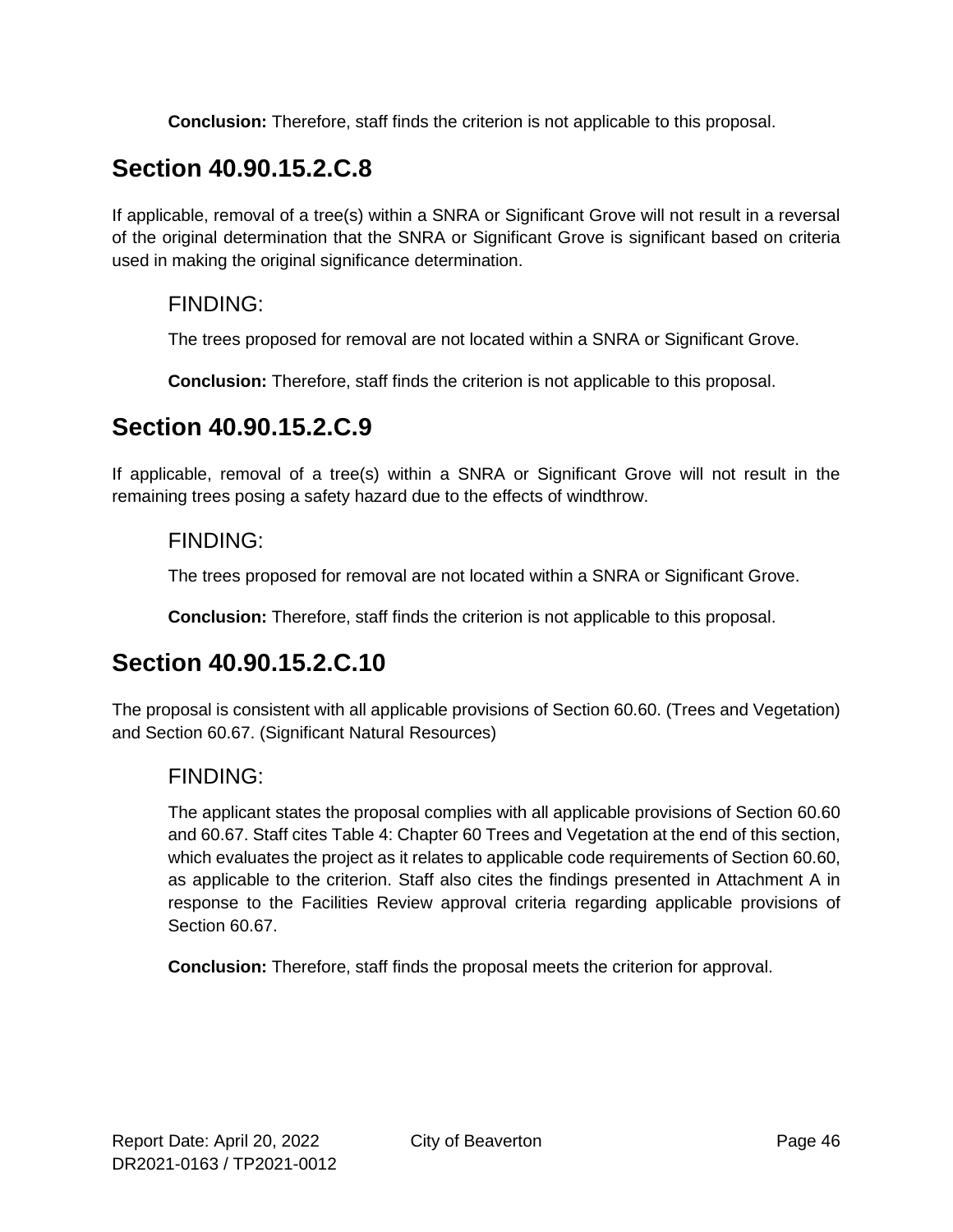### **Section 40.90.15.2.C.11**

Grading and contouring of the site are designed to accommodate the proposed use and to mitigate adverse effects on neighboring properties, public right-of-way, surface drainage, water storage facilities, and the public storm drainage system.

#### FINDING:

The applicant states grading has been designed to accommodate the proposed development in a way that mitigates adverse effects on neighboring properties, the public right-of-way, surface drainage, water storage facilities, and the public storm drainage system. The Facilities Review Committee has reviewed the proposed preliminary grading plan and finds no adverse effect on neighboring properties, the public right-of-way, or the public storm system. The Committee recommends conditions of approval regarding the grading and contouring of the development site, which will be reviewed and approved prior to Site Development Permit issuance as part of the Design Review approval.

**Conclusion:** Therefore, staff finds that by meeting the conditions of approval, the proposal meets the criterion.

### **Section 40.90.15.2.C.12**

The proposal contains all applicable application submittal requirements as specified in Section 50.25.1 of the Development Code.

### FINDING:

The applicant submitted the Tree Plan Two application on December 1, 2021. The application was deemed complete on March 9, 2022.

**Conclusion:** Therefore, staff find the proposal meets the criterion for approval.

## **Section 40.90.15.2.C.13**

Applications and documents related to the request, which will require further City approval, shall be submitted to the City in the proper sequence.

### FINDING:

The applicant also submitted a Design Review Three land use application to be processed concurrently with this Tree Plan Two request. No additional applications or documents are needed at this time. Staff recommends a condition requiring approval of the associated Design Review Three application prior to site development permit issuance.

**Conclusion:** Therefore, staff finds that by meeting the conditions of approval, the proposal meets the criterion.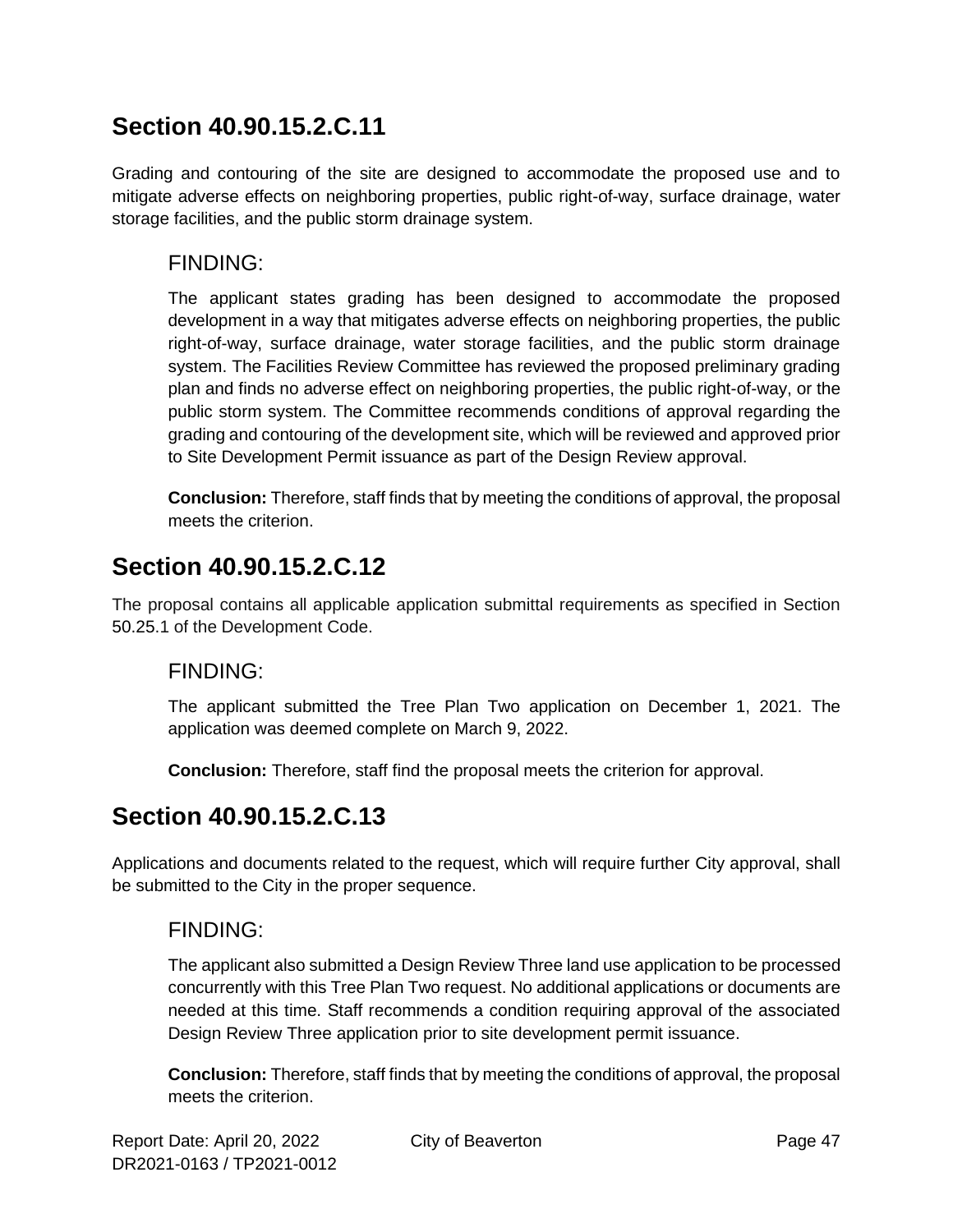## **CONCLUSION & RECOMMENDATION**

Based on the facts and findings presented, staff recommends APPROVAL of TP2021-0012, subject to the applicable conditions identified in Attachment D.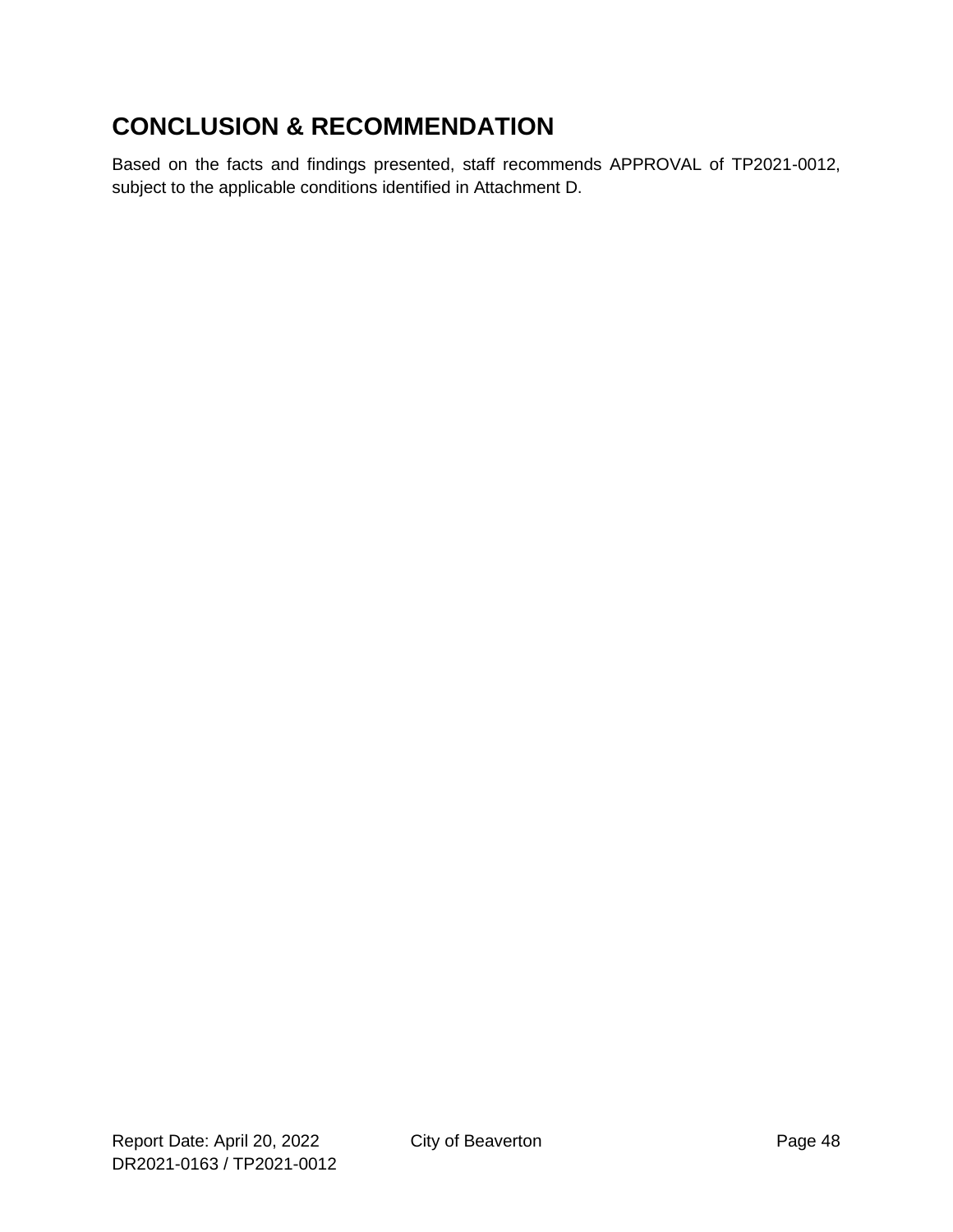#### **Table 4: Chapter 60 Trees and Vegetation**

| <b>CODE</b><br><b>SECTION</b> | <b>CODE REQUIREMENT</b>                                                                                                | <b>PROJECT PROPOSAL</b>                                                                                                                                       | <b>MEETS</b><br>CODE? |
|-------------------------------|------------------------------------------------------------------------------------------------------------------------|---------------------------------------------------------------------------------------------------------------------------------------------------------------|-----------------------|
|                               |                                                                                                                        | Development Code Section 60.60.15 Pruning, Removal, and Preservation Standards                                                                                |                       |
| 60.60.15.1.A-B                | Pruning standards for<br>Protected and Landscape<br>Trees.                                                             | No pruning of a Protected Tree is proposed for<br>this project.                                                                                               | N/A                   |
| 60.60.15.2.                   | Removal and<br><b>Preservation Standards</b><br>for Protected Trees                                                    | The applicant is proposing the removal of nine<br>Community Trees. The trees are not Landscape<br><b>Trees or Protected Trees.</b>                            | N/A                   |
|                               |                                                                                                                        | Development Code Section 60.60.20 Tree Protection Standards during Development                                                                                |                       |
| 60.60.20.1.A-B                | Trees shall be protected<br>during construction and<br>activity within the<br>protected root zone shall<br>be limited. | The applicant is proposing to remove nine<br>Community Trees. No trees are proposed to<br>remain on site that would require protection<br>during development. | N/A                   |
|                               |                                                                                                                        | <b>Development Code Section 60.60.25 Mitigation Requirements</b>                                                                                              |                       |
| 60.60.25.                     | <b>Mitigation Standards</b>                                                                                            | The applicant is proposing removal of nine<br>Community Trees. Mitigation is not required for<br>the removal of Community Trees.                              | N/A                   |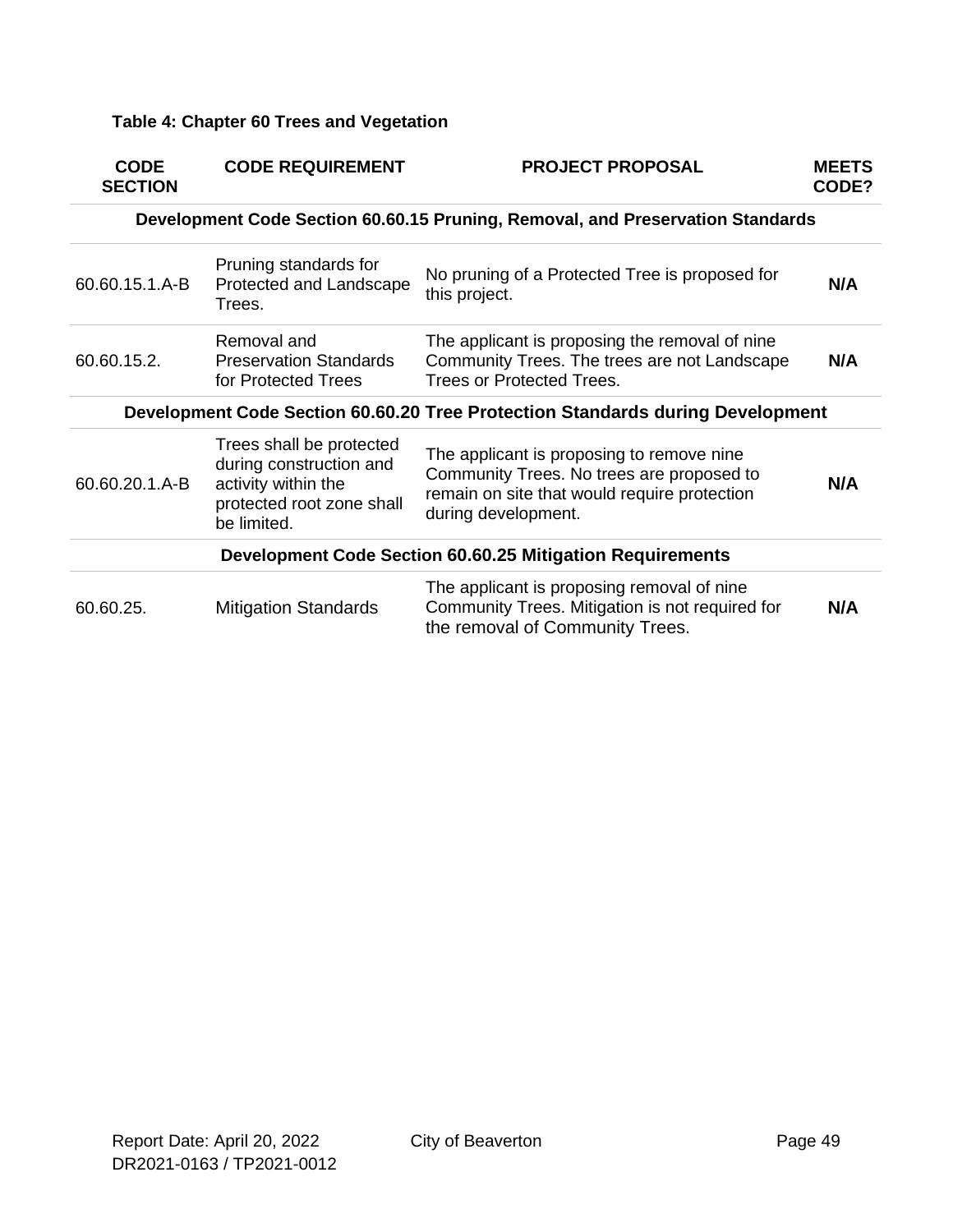# <span id="page-49-0"></span>**Attachment D: RECOMENDED CONDITIONS OF APPROVAL**

**Application:** Scholls Heights Apartments

**Recommendation:** APPROVE DR2021-0163 / TP2021-0012 subject to the conditions of approval herein.

### Design Review Three (DR2021-0163)

### **A. General Conditions, the applicant shall:**

1. Ensure that the Tree Plan Two (TP2021-0012) application has been approved and is consistent with the submitted plans. (Planning / BG)

### **B. Prior to issuance of the site development permit, the applicant shall:**

- 2. Submit the required plans, application form, fee, and other items needed for a complete site development permit application per the applicable review checklist. (Site Development Div. / SAS)
- 3. Retain a professional engineer to design and monitor the construction for any work governed by Beaverton Municipal Code 9.05.020, current standards in place per the City Engineering Design Manual and Standard Drawings, Beaverton Development Code (Ordinance 2050, 4010 +rev.), the current standards in place per the Clean Water Services District, Design and Construction Standards, and the City Standard Agreement to Construct and Retain Design Professionals in Oregon. (Site Development Div. / SAS)
- 4. Submit a completed and executed City Standard Agreement to Construct Improvements and Retain Design Professional(s) Registered in Oregon. After the site development permit is issued, the City Engineer and the Planning Director must approve all revisions utilizing the process set out in the Beaverton Development Code, and the City Engineering Design Manual; however, any required land use action shall be final prior to City staff approval of the engineering plan revision and work commencing as revised. (Site Development Div. / SAS)
- 5. Have the applicant for the subject property guarantee all City-owned and maintained public improvements, grading, storm water management facilities, and driveway paving by submittal of a City-approved security. The security approval by the City consists of a review by the City Attorney for form and the City Engineer for amount, equivalent to 100 percent or more of estimated construction costs. (Site Development Div. / SAS)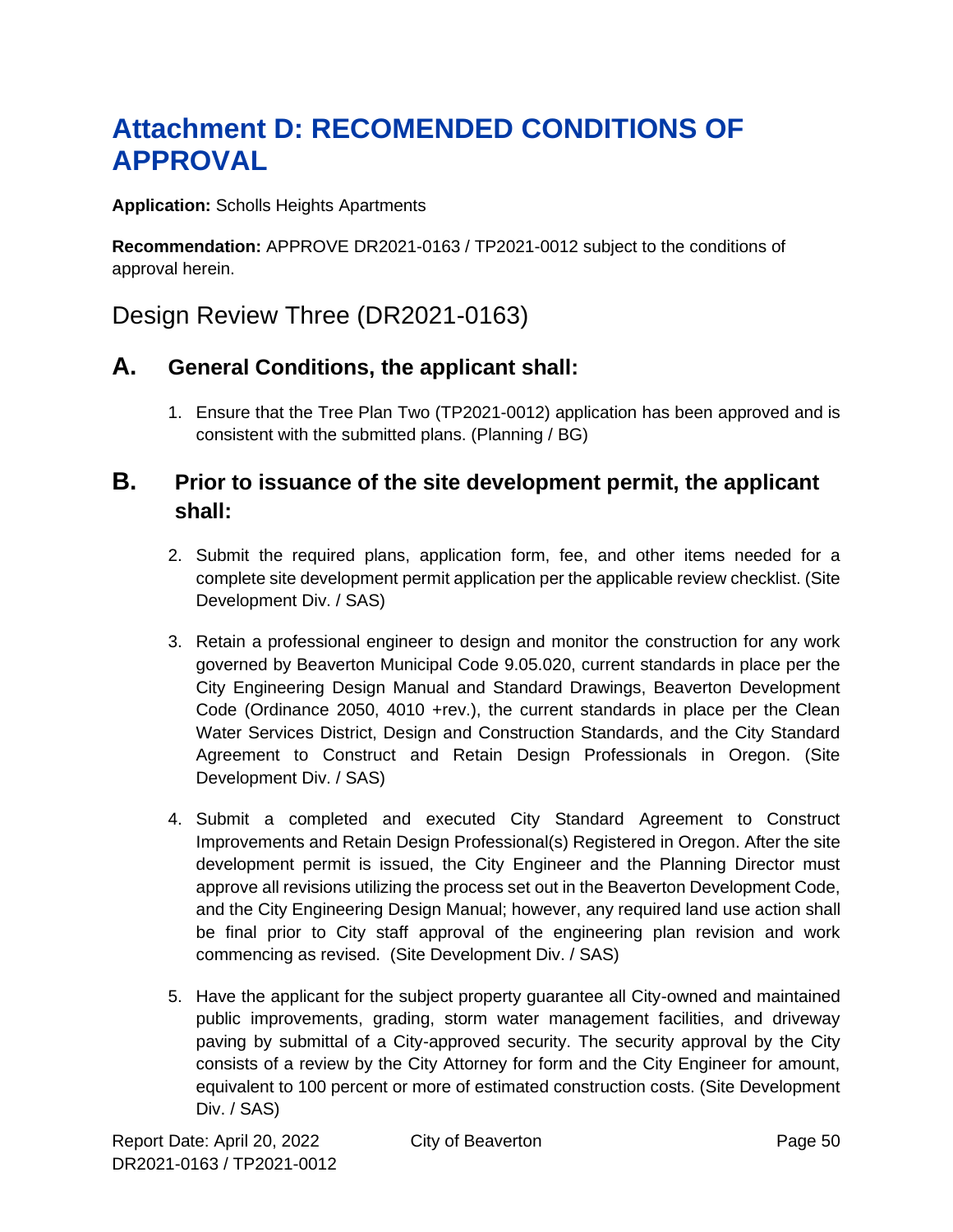- 6. Submit any required easements, executed and ready for recording, to the City. City will require approval of legal description and form prior to execution. (Site Development Div. / SAS)
- 7. Submit a geotechnical report with the site development permit application for review and approval. It shall be prepared by a professional engineer or registered geologist. (Site Development Div. / SAS)
- 8. Have obtained approvals needed from the Clean Water Services District for storm system connections as a part of the City's plan review process. These submittals will go to City for processing to Clean Water Services. (Site Development Div. / SAS)
- 9. Submit a completed 1200-C Permit (DEQ/CWS/City Erosion Control Joint Permit) application to the City. The applicant shall use the standard plan format per requirements for sites 5 acres or larger adopted by DEQ and Clean Water Services. (Site Development Div. / SAS)
- 10. Provide construction plans and a drainage report demonstrating compliance with City surface water management requirements per City 2019 Engineering Design Manual, Resolution 4542, Section 530; and with CWS Resolution and Order 2019-22 for quantity control for conveyance capacity, hydromodification and quality treatment. Fee-in-lieu can be requested if development meets criteria set forth in City EDM Sections 190, table 530.1, and 530.1.A.4 and CWS Design & Construction Standards Section 4.03.7.a and 4.04.2.a. (Site Development Div. / SAS)
- 11. Provide a drainage analysis of the subject site prepared by a professional engineer meeting the standards set by the City. The analysis shall identify all contributing drainage areas and plumbing systems for this project with the site development permit application. The analysis shall also delineate all areas for this project that are inundated during a 100-year storm event, including the safe overflow conveyance from proposed constructed stormwater management facilities. (Site Development Div. / SAS)
- 12. Submit a grading plan showing building pad elevation and minimum finished floor elevation (FFE). Pad elevation shall be at least one foot higher and FFE shall be at least three feet higher than the 100 year/emergency overflow of the storm water management facility. (Site Development Div. / SAS)
- 13. Grading must meet provisions of Beaverton City Code 9.05.110 and 9.05.115 at all exterior property boundaries of the proposed project. No grading can occur within 10 feet of a property line or half the height of the vertical embankment created, whichever is greater. This condition does not apply to grading activity that is approved through a Design Review process. (Site Development Div. / SAS)
- 14. Provide plans showing a proprietary stormwater treatment system for treatment of the site's piped surface water runoff. Plans shall also show a trash capture water quality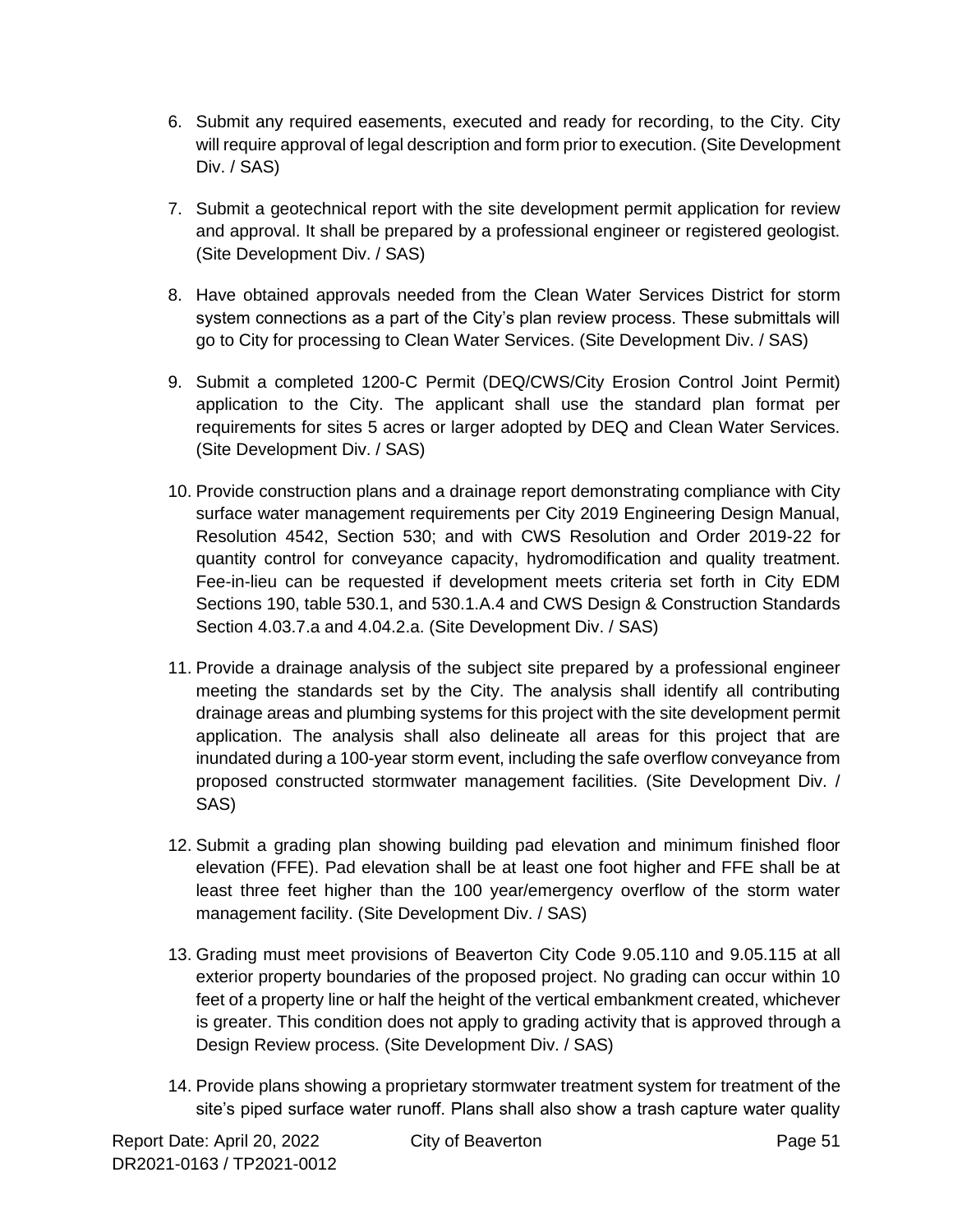pre-treatment unit located directly upstream from any proprietary stormwater treatment system vaults or manholes. Plans shall also show a high flow bypass system to bypass surface water runoff high flows. Any proprietary storm filter treatment facility with contributing impervious area greater the 1.5 acres will require a high-flow bypass system. (Site Development Div. / SAS)

- 15. Pay any required storm water system development charges (storm water quality, quantity, hydromodification and overall system conveyance) for the new impervious area proposed. (Site Development Div. / SAS)
- 16. Submit an owner-executed, notarized, City/CWS standard private stormwater facilities maintenance agreement, with maintenance plan and all standard exhibits, ready for recording with Washington County Records. (Site Development Div. / SAS)
- 17. Submit to the City a Stormwater Management Worksheet for the proposed project's net new impervious area proposed for any common areas and private streets prepared by the applicant's engineer, architect, or surveyor. Any home demolition is credited at one equivalent surface unit (2640 square feet). The certification shall consist of an analysis and calculations determining the square footage of all impervious surfaces as a total for the common areas and private streets. In addition, specific types of impervious area totals, in square feet, shall be given for parking areas and driveways, sidewalk and pedestrian areas, and any gravel surfaces. Calculations shall also indicate the square footage of pre-existing impervious surface, the new impervious surface area created, and total final impervious surface area on the entire site and individual tracts. (Site Development Div. / SAS)
- 18. Submit plans showing a non-potable water system design for stormwater management facilities and any public plantings. Non-potable water plans must meet City Engineering Design Manual Section 710 requirements. (Site Development Div. / SAS)
- 19. Provide plans for the placement of underground utility lines within the site to the proposed new buildings. No overhead services shall remain on the site. If existing utility poles along existing street frontages must be moved to accommodate the proposed improvements, the affected lines must be either undergrounded or a fee in lieu of undergrounding paid per Section 60.65 of the Development Code. (Site Development Div. / SAS)
- 20. Submit plans that show access for a maintenance vehicle within 9-feet from the front, or within 19-feet from the side of a vehicle to all stormwater management facility control structures unless otherwise specifically approved by the City Engineer. (Site Development Div. / SAS)
- 21. If required by OAR 918-780-0040, submit proposed private plumbing plans to the City Building Division for review. If private sewer systems crossing lot lines and within a private easement is proposed, please submit plumbing permit application to the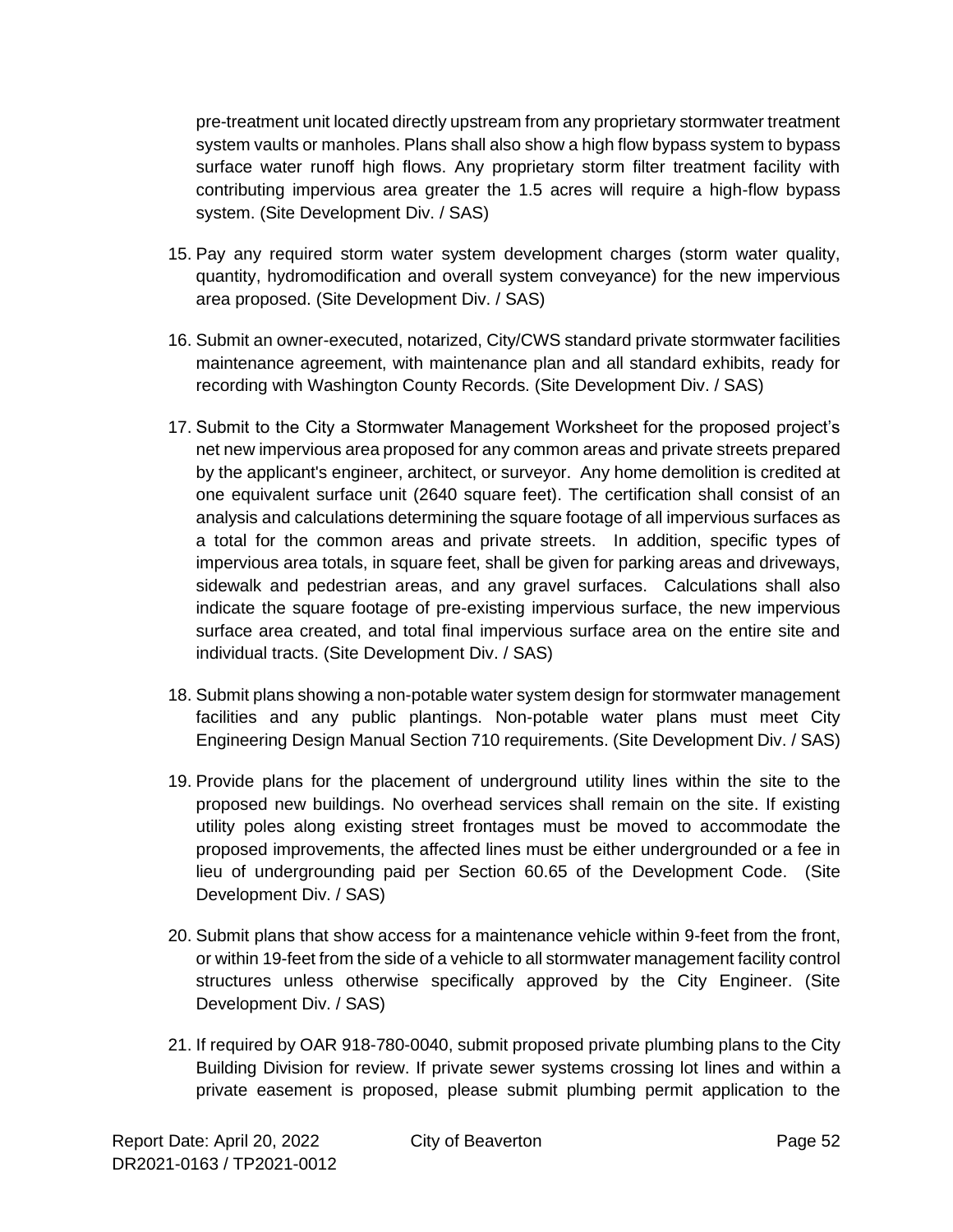Building Division. Drainage within covered areas shall be piped as approved by the City Building Division. (Site Development Div. / SAS)

- 22. Submit a design for the retaining walls surrounding, adjacent, and within the site designed by a civil engineer or structural engineer. Proposed walls within easements shall not be over 30 inches and have tie-backs. (Site Development Div. / SAS)
- 23. Submit plans demonstrating that masonry walls, including retaining walls, are a minimum of six inches thick and that all other walls are a minimum of three inches thick in compliance with BDC 60.05.25.9.C. (Planning / BG)
- 24. Provide plans showing a City standard commercial driveway apron (or a design otherwise approved through a Design Exception Request to the Engineering Design Manual) at the intersection of any private parking lot drive aisles to a public street. (BDC 40.03.1 and 60.55.35, EDM Section 210.21 and Standard Drawing 210) (Transportation / KM)
- 25. Obtain a Design Exception Request to the Engineering Design Manual for modifications to the City standard local street design speed and curb radii of eyebrow corners of Street O. Alternatively, provide plans showing a City standard local street design speed and eyebrow geometry for Street O. (BDC 40.03.1 and 60.55.30, EDM Section 210.5 and 210.12) (Transportation / KM)
- 26. Provide certification from a registered professional engineer that adequate sight distance exists in both directions (or can be obtained pursuant to specific improvements) at all driveway intersections. (BDC 40.03.1 and 60.55.35, EDM Section 210.18) (Transportation / KM)
- 27. Demonstrate that pedestrian walkways are provided along the street frontage of SW Scholls Ferry every 300 feet as required in BDC 60.55.25, and that all walkways maintain a continuous 5-foot width. (BDC 40.03.01 and 60.55.25) (Transportation / KM)
- 28. Demonstrate that the vision clearance triangle where the proposed driveways meet Street O are free of encroachments and meet the standards within the Engineering Design Manual Section 210.18.1. (BDC 40.03.1, 60.55.35, and EDM Section 210.18) (Transportation / KM)
- 29. Demonstrate in submitted site plans that "No Parking" signage will be installed along the site's frontage to public Street O to ensure safe circulation for all vehicles, as well as to provide adequate truck and emergency access. (BDC 40.03.1, 60.55.25, and EDM 210.16) (Transportation / KM)
- 30. Record and submit documentation of a cross-access easement that would allow for the construction and the subject sites use of the proposed driveway and a pedestrian walkway providing access to future public Street O. (BDC 40.031.1, 60.55.35, and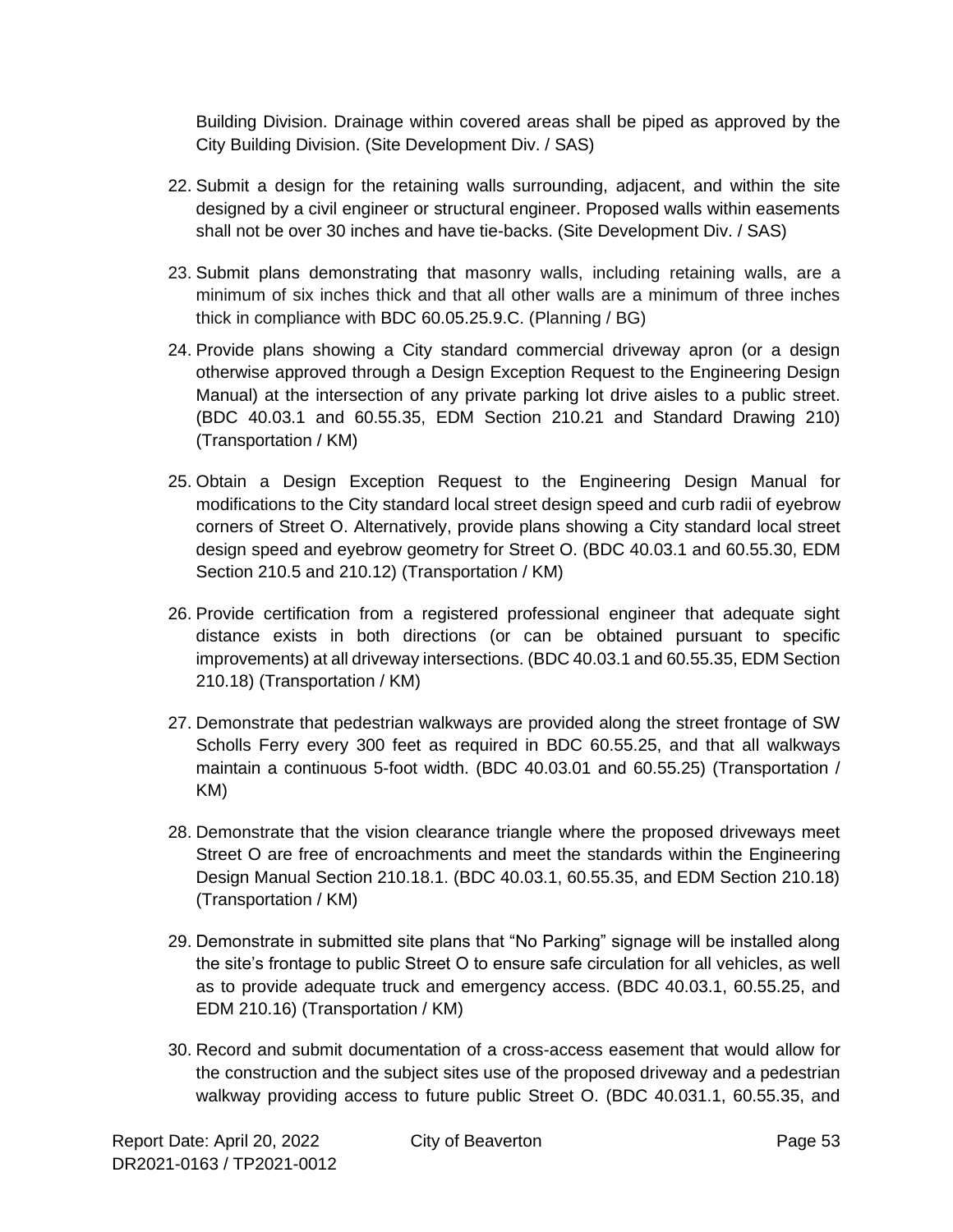EDM 210.21) (Transportation / KM)

- 31. Obtain a Washington County Right-of Way Permit(s) from the Operations Division (503.846.7623) via the Public Permitting and Services Portal (WashCoORACA.com) for temporary construction access, if proposed directly to County-maintained road sections. Include the following items with the application submittal (Washington County / NV)
	- a. Preliminary/Final Sight Distance Certification
	- b. Traffic Control/Circulation Plan
	- c. Trip Generation estimate

### **C. Prior to building permit issuance, the applicant shall:**

- 32. Submit a complete site development permit application and obtain the issuance of site development permit from the Site Development Division. (Site Development Div. / SAS)
- 33. Make provisions for installation of all mandated erosion control measures to achieve City inspector approval at least 24 hours prior to call for foundation footing form inspection from the Building Division. (Site Development Div. / SAS)

### **D. Prior to final inspection and final occupancy permit, the applicant shall:**

- 34. Have the landscaping completely installed or provide for erosion control measures around any disturbed or exposed areas per Clean Water Services standards. (Site Development Div. / SAS)
- 35. Have substantially completed the site development improvements as determined by the City Engineer. (Site Development Div. / SAS)
- 36. Have placed underground all affected, applicable existing overhead utilities and any new utility service lines within the project and along any existing street frontage as determined at permit issuance. (Site Development Div. / SAS)
- 37. Install or replace, to City specifications, all sidewalks which are missing, damaged, deteriorated, or removed by construction. (Site Development Div. / SAS)
- 38. Ensure all site improvements, including grading and landscaping are completed in accordance with plans marked "Exhibit A", except as modified by the decision-making authority in conditions of approval. (On file at City Hall). (Planning / BG)
- 39. Ensure all construction is completed in accordance with the Materials and Finishes form and Materials Board, both marked "Exhibit B", except as modified by the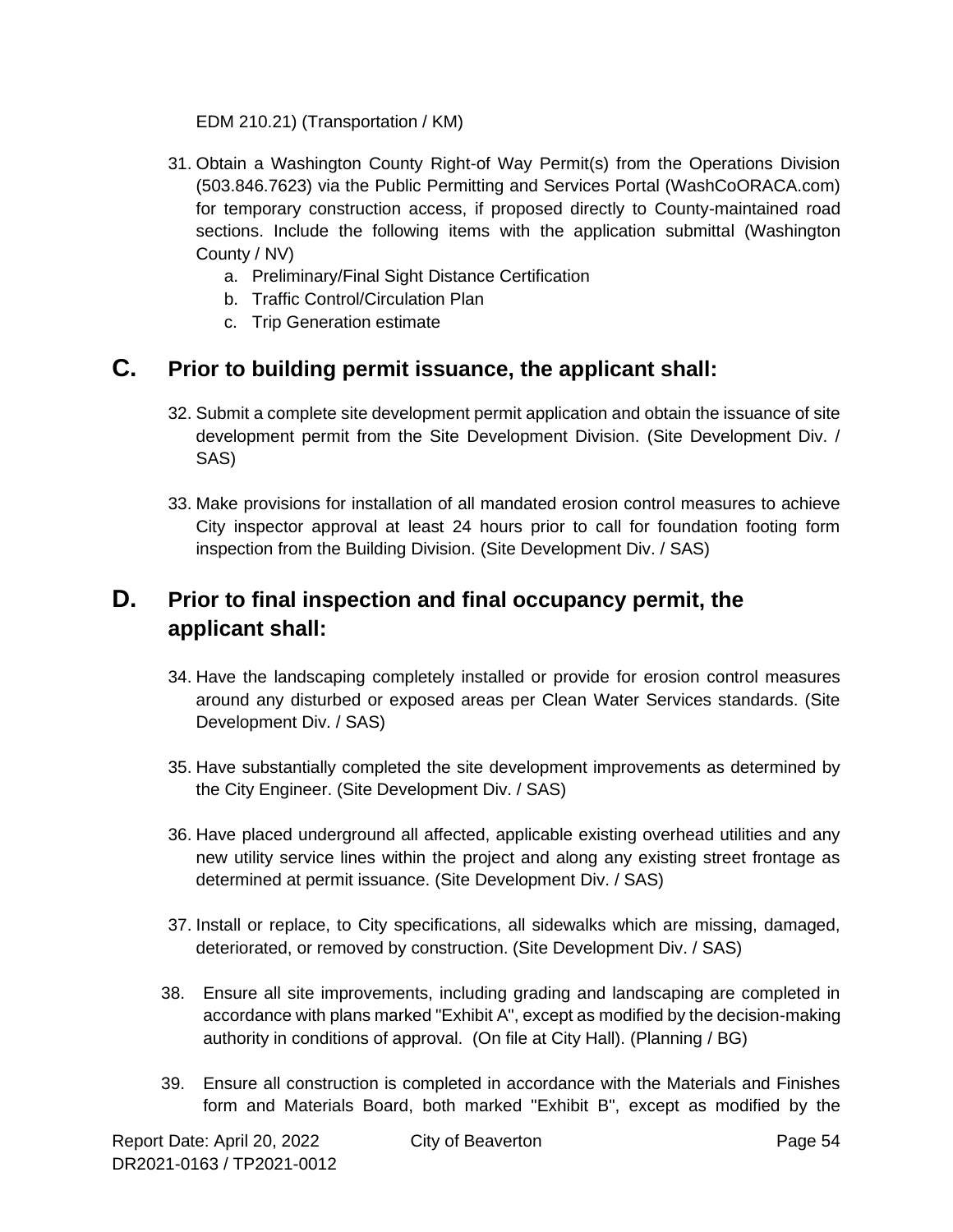decision-making authority in conditions of approval. (On file at City Hall). (Planning / BG)

- 40. Ensure construction of all buildings, walls, fences, and other structures are completed in accordance with the elevations and plans marked "Exhibit C", except as modified by the decision-making authority in conditions of approval. (On file at City Hall). (Planning / BG)
- 41. Complete frontage improvements along public Street O to the adopted L2 Local Street standards which include: 6.5 wide planter strip, 5 sidewalks, street trees, and street lighting. (BDC 40.03.1, 60.55.10, and 60.55.30, and EDM Standard Drawing 200-4) (Transportation / KM)
- 42. Install No Parking signs along the site's frontage to public Street O. (BDC 40.03.1, 60.55.35, and EDM Section 210.18) (Transportation / KM)

### **E. Prior to release of performance security, the applicant shall:**

- 43. Have completed the site development improvements and verify that the location and width of proposed rights of way and easements are adequate for the completed infrastructure, per adopted City standards. The project shall meet all outstanding conditions of approval as determined by the City. Additionally, the applicant and professional(s) of record shall have met all obligations under the City Standard Agreement to Construct Improvements and Retain Design Professional Registered in Oregon, as determined by the City Engineer. (Site Development Div. / SAS)
- 44. Submit any required easements, executed and ready for recording, to the City. City will require approval of legal description and form prior to execution. The applicant's engineer or surveyor shall verify all pre-existing and proposed easements are of sufficient width to meet City standards. (Site Development Div. / SAS)
- 45. Provide a post-construction cleaning, system maintenance, and any proprietary stormwater treatment system recharge/replacement servicing report per manufacturer's recommendations for the site's proprietary storm water treatment systems by a qualified maintenance provider as determined by the City Engineer. Additional service report will be required per maintenance schedule and until the maintenance and planting period is complete. (Site Development Div. / SAS)
- 46. Provide an additional performance security for 100 percent of the cost of plants, planting materials, and any maintenance labor (including irrigation) necessary to achieve establishment of the vegetation as shown on the approved plan within the storm water management facility, vegetated corridor, and the wetland mitigation areas, as determined by the City Engineer. If the plants are not well established (as determined by the City) within a period of two years from the date of substantial